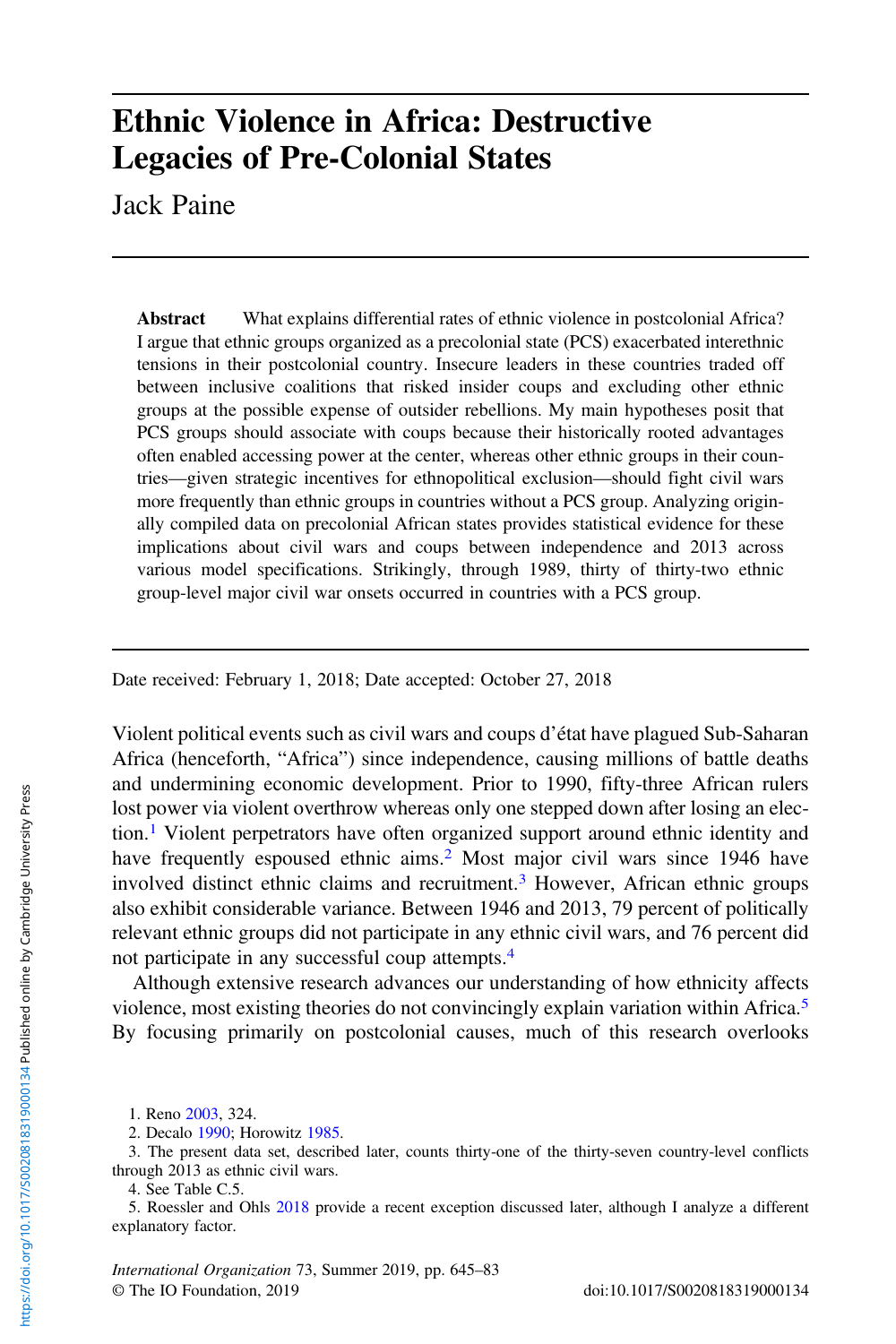longer-term factors that have affected variance in key underlying factors, such as the political salience of ethnic differences. Cederman and co-authors consider African countries among a broader global sample and show that ethnic groups excluded from power in the central government initiate civil wars more frequently than groups with access to power.6 They argue that the spread of nationalist ideology to the colonized world explains the prevalence of ethnic exclusion in the postcolonial world.<sup>7</sup> Roessler argues that weak institutions across Africa have fostered an internal security dilemma whereby leaders fearful of a coup d'état exclude rivals from power along ethnic lines.<sup>8</sup> Francois, Rainer, and Trebbi examine a similar tradeoff and highlight the striking pattern—in contrast to earlier characterizations of "big man" rule in Africa—that to prevent both coups and revolutions, African rulers have consistently allocated cabinet posts in proportion to ethnic group size.<sup>9</sup> Older studies present numerous case studies in which political factions emerged along ethnic lines in Africa and contributed to violence.<sup>10</sup>

However, exposure to international ideologies and weak institutions were largely constant across the region. Why have several major ethnic civil wars occurred in Uganda, but not Kenya? Why did Benin experience a spiral of successful coup attempts after independence but not Côte d'Ivoire? Elusive answers to key questions such as these have engendered prominent critiques alleging that ethnic differences offer little explanatory power for political violence.<sup>11</sup>

This article provides new insights by taking a longer-term historical perspective of ethnicity and conflict in Africa. It examines postcolonial legacies of ethnic groups organized as states prior to colonization and provides three main contributions. It (1) extends theories of the strategic coup/civil war tradeoff by showing how precolonial statehood exacerbated the internal security dilemma that African rulers faced after independence, (2) compiles a novel data set on precolonial states in Africa, and (3) presents empirical evidence that this factor can explain considerable variance in postcolonial ethnic civil wars and coups between independence and 2013—in fact, almost every major civil war in the region during the Cold War era occurred in a country with a precolonial state (PCS) group.

First, the theory links precolonial statehood to postcolonial ethnic violence. PCS groups were, on average, distinguished from non-PCS groups through diverse historical channels: precolonial warfare and slaving, privileges in colonial governance (indirect rule), and incentives to create regionally rather than nationally oriented policies during the post-World War II decolonization era. These mechanisms contributed to divisive interethnic relationships and also increased PCS groups' likelihood of

<sup>6.</sup> Cederman, Gleditsch, and Buhaug [2013;](#page-35-0) Cederman, Wimmer, and Min [2010](#page-35-0).

<sup>7.</sup> Cederman, Gleditsch, and Buhaug [2013,](#page-35-0) 30–54.

<sup>8.</sup> Roessler [2011;](#page-37-0) [2016](#page-37-0).

<sup>9.</sup> Francois, Rainer, and Trebbi [2015.](#page-36-0)

<sup>10.</sup> Decalo [1990](#page-35-0); Horowitz [1985.](#page-36-0)

<sup>11.</sup> Fearon and Laitin [2003;](#page-36-0) Fearon, Kasara, and Laitin [2007.](#page-36-0)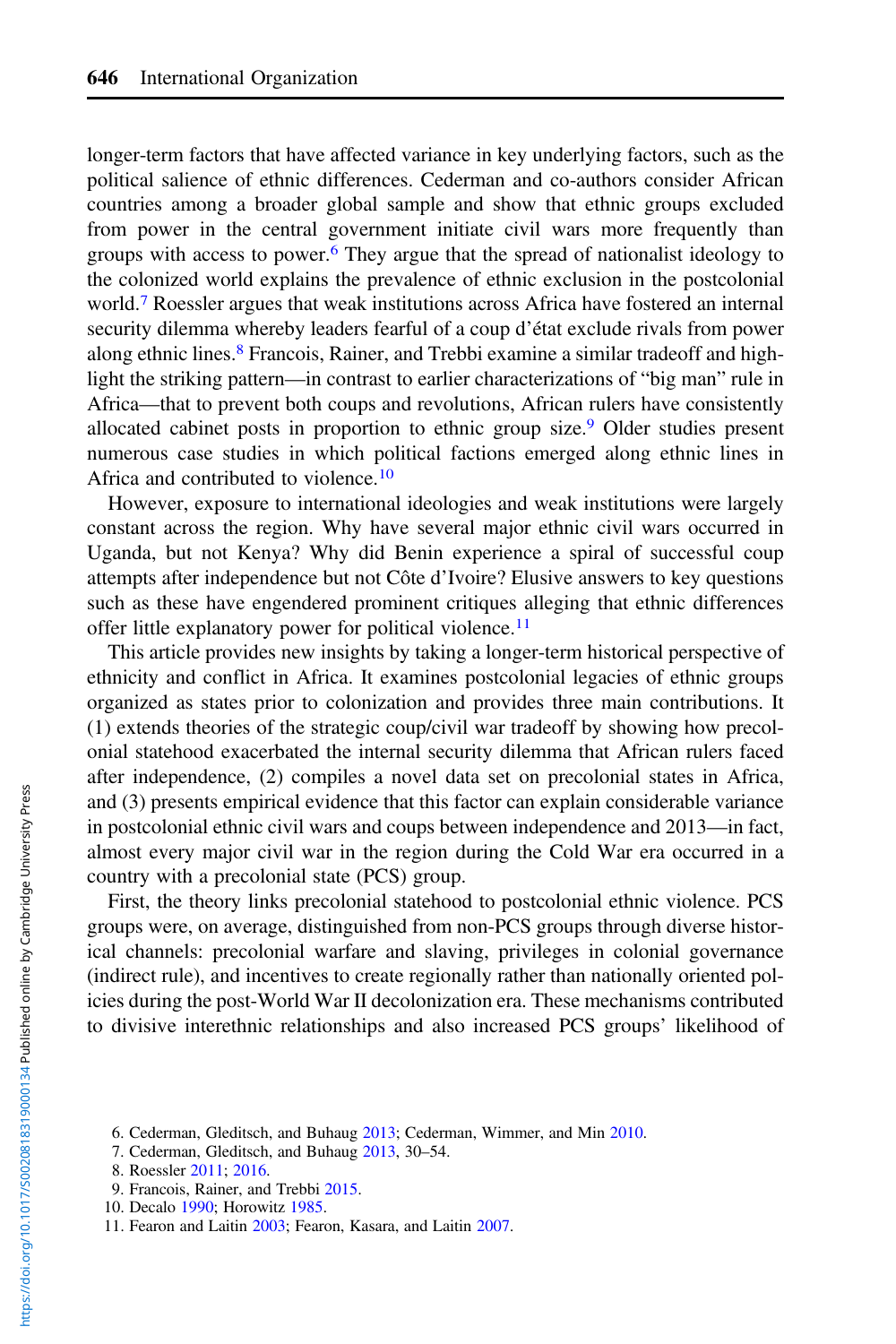accessing power in the central government.<sup>12</sup> The theory combines these historical considerations with a general power-sharing tradeoff discussed by Roessler and others:<sup>13</sup> including a rival group at the center—for example, by offering cabinet positions—may pacify the group. However, given weak institutions and an inability to commit to deals, sharing power might instead facilitate a coup by the rival. Rulers face a coup/civil war tradeoff because excluding the rival from power reduces coup risk from that group, but raises the likelihood of outsider rebellion. By exacerbating interethnic tensions in their country, PCS groups worsened the central government's ability to commit to any promises to share power and spoils, which created broad strategic incentives for ethnopolitical exclusion—therefore enhancing conflict risk among all ethnic groups within their country (i.e., within-country spillover effects). The main hypotheses posit that members of PCS groups should frequently participate in coups (an "insider" fighting technology) because their historically rooted advantages often enabled central power access.14 Furthermore, members of other ethnic groups in their countries—given strategic incentives for ethnopolitical exclusion—should often fight civil wars (an "outsider" fighting technology). The hypotheses compare ethnic groups in countries with a PCS group to groups in countries without one, which tended to face lower incentives to violently control the political arena.

Second, the article introduces a newly compiled data set on precolonial states in Africa integrated with the Ethnic Power Relations (EPR) data set,<sup>15</sup> which codes politically relevant ethnic groups and their access to power in the central government. I consulted continent-wide historical maps and numerous additional secondary sources (over 100 in total) to code a binary PCS variable for each EPR ethnic group, based on the following operational definition for precolonial statehood: co-ethnics governed a substantial percentage of members of the EPR ethnic group through a single or small number of political organizations that exhibited some degree of centralized rule on the eve of colonization. This data set improves upon the widely used Murdock data set<sup>16</sup> by (1) coding precolonial statehood for a list of politically relevant ethnic groups with available data on participation in violence, (2) reducing measurement error from Murdock's original measurement and from data sets merging Murdock with EPR, and (3) providing more detailed and easily replicable information for each ethnic group.

Third, statistical findings from a panel of ethnic groups between independence and 2013 show the importance of precolonial statehood for facilitating political violence in Africa—contrasting with the predominant focus in the civil war literature on more contemporary correlates. Regression models estimate that PCS groups participated in

<sup>12.</sup> Throughout, statements such as these refer to individuals who belong to broader identity groups, rather than suggesting that ethnic groups act monolithically.

<sup>13.</sup> Roessler [2011.](#page-37-0)

<sup>14.</sup> Although the theory focuses mainly on interethnic tensions, it also discusses how low commitment ability and broader political instability should create favorable conditions for *intraethnic* coups.

<sup>15.</sup> Cederman, Wimmer, and Min [2010](#page-35-0).

<sup>16.</sup> Murdock [1967.](#page-36-0)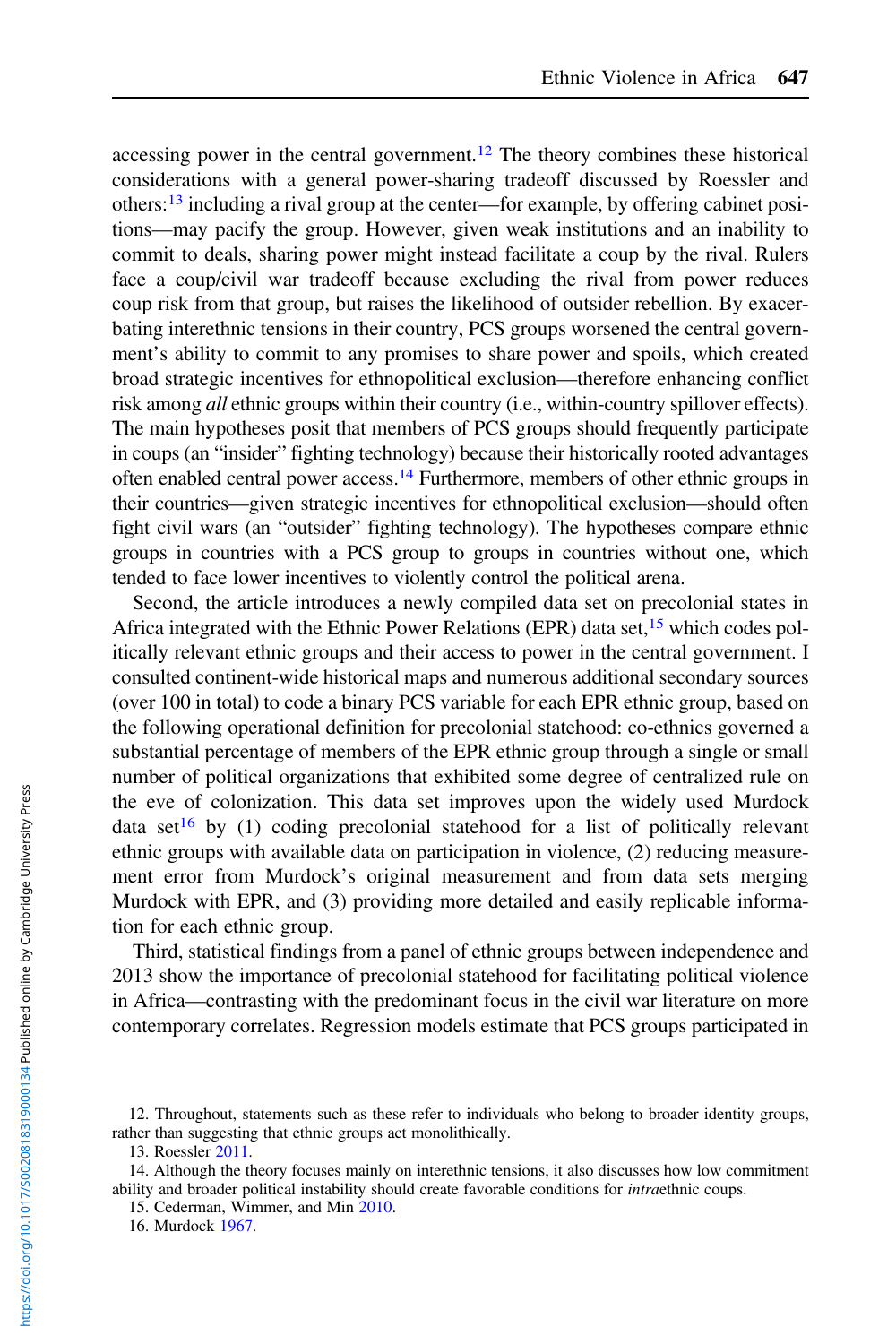successful coup attempts more than twice as frequently as groups in countries without a PCS group, and stateless groups participated in a major ethnic civil war more than four times as frequently if a PCS group resided in their country. Strikingly, through 1989, thirty of thirty-two ethnic group-level major civil war onsets occurred in countries with a PCS group, despite countries without PCS groups accounting for 39 percent of observations in the data set.<sup>17</sup> The findings are similar when controlling for predictors of statehood in precolonial Africa and for standard conflict covariates. The estimated substantive magnitude of the effects is consistently large, and the results are similar under numerous additional robustness checks. Supplementary findings support hypotheses that explain ethnic party formation and that either predict or condition on ethnopolitical inclusion. Finally, surveying individual cases demonstrates that members of PCS groups were central to postcolonial civil wars and coups in fourteen of eighteen countries with a PCS group, and qualitative evidence from Uganda supports key mechanisms.

In addition to ethnic conflict research, the new perspective on ethnic violence contributes to research on historical roots of African institutional weakness<sup>18</sup> and historical causes of modern civil war.<sup>19</sup> It also offers a new perspective on the widely discussed legacies of precolonial statehood.20 Many link precolonial statehood to stronger economic performance in Africa<sup>21</sup> and elsewhere.<sup>22</sup> However, higher economic development should depress civil war propensity, yielding the theoretical prior that precolonial statehood should reduce political violence—contrary to the present analysis. The emphasis here also differs from classic works that downplay the importance of diversity in precolonial African political units. Herbst focuses primarily on generic challenges that rulers across time have faced in a region that, on average, has exhibited low population density.<sup>23</sup> Mamdani and Ranger each argue that European colonial administrators responded to a general lack of extant political organizations by "inventing" chiefly traditions to facilitate centralized tax collection in previously acephalous communities, and by granting widespread despotic powers to appointed leaders. $24$ 

The analysis also differs from two related studies on precolonial statehood and postcolonial civil war. Wig and Depetris-Chauvin each reach the opposite conclusion that ethnic groups organized as a precolonial state decrease postindependence civil war prospects.<sup>25</sup> My theory posits that PCS groups create within-country spillover effects that raise conflict propensity for all groups in their country. This implies that the conflict propensity of stateless groups differs systematically depending

- 20. Osafo-Kwaako and Robinson [2013](#page-37-0).
- 21. Gennaioli and Rainer [2007](#page-36-0); Michalopoulos and Papaioannou [2013.](#page-36-0)
- 22. Bockstette, Chanda, and Putterman [2002](#page-35-0).

- 24. Mamdani [1996](#page-36-0); Ranger [2012.](#page-37-0)
- 25. Depetris-Chauvin [2015;](#page-35-0) Wig [2016](#page-37-0).

<sup>17.</sup> Table C.2 provides summary statistics for the panel, and Table C.5 for a cross-section.

<sup>18.</sup> Akyeampong et al. [2014.](#page-35-0)

<sup>19.</sup> Besley and Reynal-Querol [2014](#page-35-0); Michalopoulos and Papaioannou [2016](#page-36-0).

<sup>23.</sup> Herbst [2000.](#page-36-0)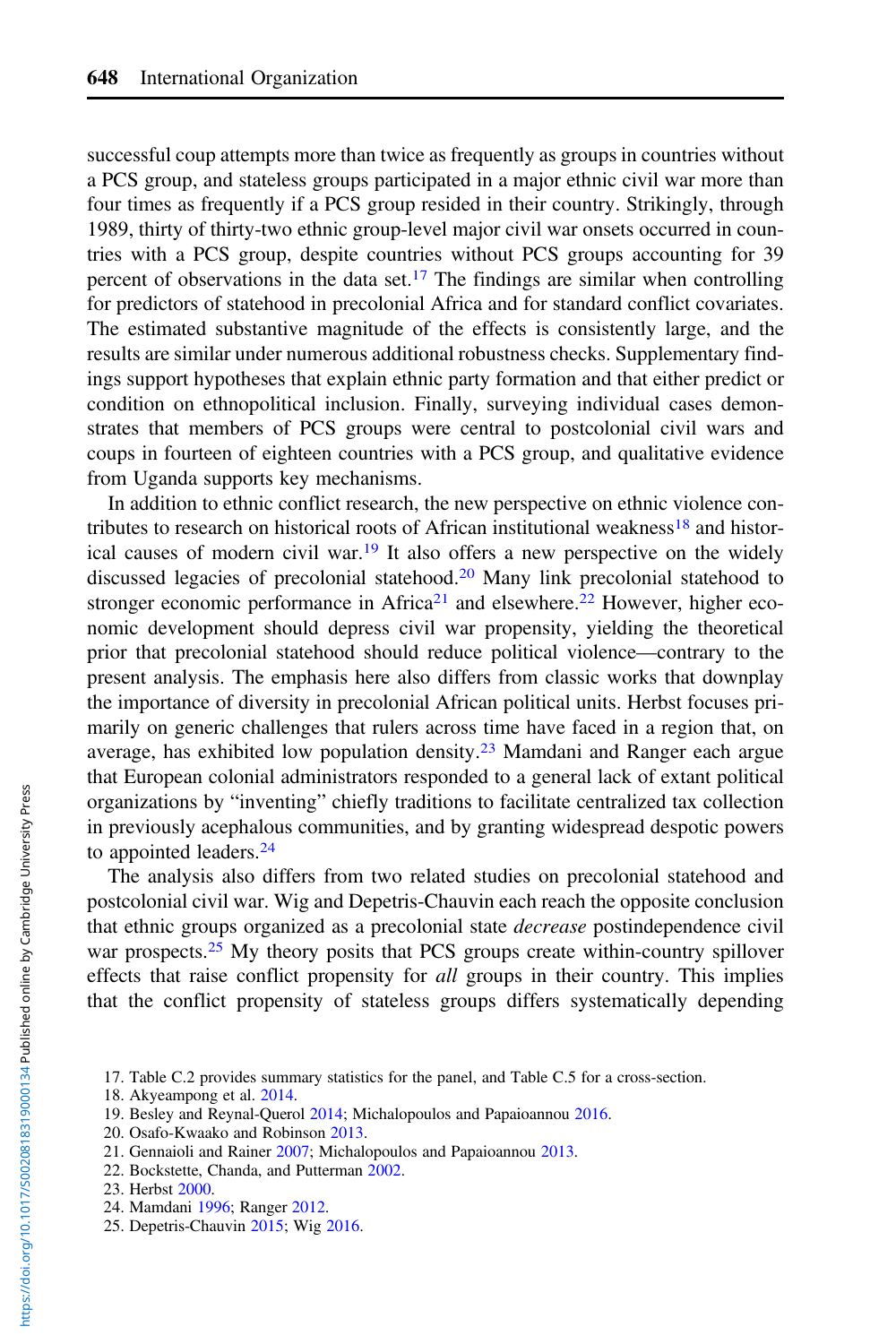upon whether or not a PCS group resides in their country. The statistical results in Wig and in Depetris-Chauvin compare within countries by including country fixed effects in their regression models.<sup>26</sup> In other words, using the language of this article, they compare the conflict propensity of PCS groups to stateless groups within their country. However, this approach will yield uninformative conclusions about violent legacies of precolonial statehood if PCS groups caused withincountry spillover effects—in fact, the present theory associates PCS groups primarily with coups rather than with civil wars. Additionally, compared to these two contributions, the current theory and empirical results offer insight into a wider range of outcomes, such as coups, ethnopolitical inclusion, and ethnic party formation.

#### Existing Theories of Ethnic Violence

#### Origins of Politicized Ethnic Differences

A large literature analyzes why ethnic differences sometimes create an important political cleavage, a precursor to understanding how ethnic differences can trigger violence.<sup>27</sup> Recent research devotes considerable attention to horizontal political inequalities, meaning that some ethnic groups access power in the central government whereas others do not. This research primarily concentrates on three historical factors to explain inequalities in political power among ethnic groups: (1) historical warfare, (2) modernization and the spread of nationalism to the Third World, and (3) strategies of European colonial rule.<sup>28</sup> First, the precolonial era in Africa predated the emergence of nationalist sentiments in the region. Historically, before nationalist ideas spread outside Europe, warfare was an important cause of group-level inequality and domination.29 Second, later in the precolonial era and into the colonial era, emergent nationalism hardened ethnic identities, facilitated interethnic inequalities, and made groups cognizant of grievances toward other groups. Whereas many premodern societies lacked the ability to translate macro-cleavages into political action, modernization and nationalism created politically relevant differences among ethnic groups.<sup>30</sup> Most postcolonial countries in Africa combine many nations—specifically, ethnic nations into a single political unit. These nascent distinctions engendered differential political power among groups. Third, colonizer identity as well as distance between the colonial center and an ethnic group's territorial settlement also influenced central power access.31 Britain often granted political authority to indigenous political units whereas France sought more centralized colonial rule. Indirect British ruling strategies enabled groups located farther from the coast to access power at independence.

30. Ibid., 34; Gellner [1983.](#page-36-0)

<sup>26.</sup> Depetris-Chauvin [2015;](#page-35-0) Wig [2016](#page-37-0).

<sup>27.</sup> Fearon [2008.](#page-36-0)

<sup>28.</sup> Cederman, Gleditsch, and Buhaug [2013;](#page-35-0) Wucherpfennig, Hunziker, and Cederman [2016](#page-37-0).

<sup>29.</sup> Cederman, Gleditsch, and Buhaug [2013,](#page-35-0) 33.

<sup>31.</sup> Wucherpfennig, Hunziker, and Cederman [2016](#page-37-0).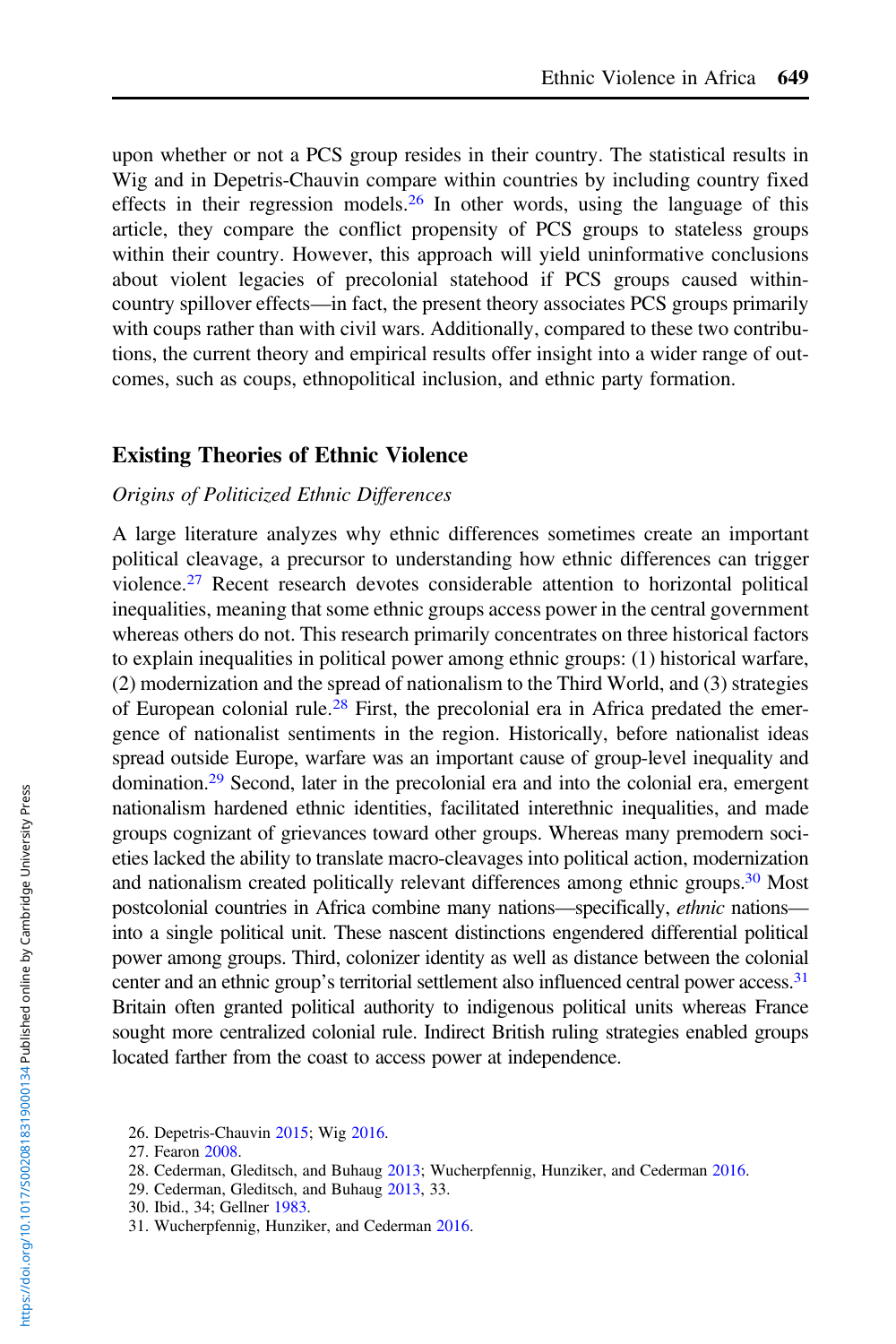## Strategic Causes of Coups and Ethnic Civil War

Building upon their historical discussion, Cederman, Gleditsch, and Buhaug emphasize that the postcolonial state does not provide a neutral arena for competing group interests, and ethnic groups instead view the state as a prize.<sup>32</sup> Only by entering and exerting influence in the political arena can ethnic groups articulate their social, cultural, and economic interests. This institutional logic generates their key hypothesis: if the incumbent regime blocks access for challenging groups, then the excluded groups face incentives to violently rebel.

Roessler builds on this theory by addressing a key question: why would a ruler exclude ethnic groups if this strategy raises the likelihood of a violent rebellion? $33$ Focusing on postcolonial Africa, he argues that weak political institutions undermined rulers' ability to commit to sharing power at the center with rivals, for example, inability to commit to letting a challenger retain lucrative cabinet positions. This commitment problem created incentives for rivals to use violence, which generated a tradeoff for governments between preventing coups and preventing civil wars. Given the more imminent threat posed by potentially treasonous insiders, many rulers responded by prioritizing co-ethnics in central government positions and by excluding members of other ethnic groups, triggering the incentives for outsiders to launch civil wars that Cederman, Gleditsch, and Buhaug discuss.<sup>34</sup> Roessler posits that these leadership security fears often provoked conflict specifically along ethnic lines because ethnic identity provides an easy information shortcut in countries where actors believe ethnicity is politically salient. This logic yields his core hypothesis that ethnopolitical exclusion substitutes civil war risk for coup risk.<sup>35</sup>

However, this *strategic* rationale for ethnopolitical exclusion is not the only possible motivation for exclusion. Even when facing low coup risk, rulers may still exclude groups for a distinct *opportunistic* rationale.<sup>36</sup> If a ruler believes that an ethnic group is unlikely to rebel if excluded, then regardless of its coup threat, the ruler may exclude to maximize control of rents and political power—implying that not all excluded groups pose a rebellion threat.

## Summary of Logic for Coup/Civil War Tradeoff

[Table 1](#page-6-0) summarizes key aspects of this logic by considering a stylized interaction between a ruler and a rival that can be either coercively weak or coercively strong.

36. Fearon [2010,](#page-36-0) 17–20; Roessler [2016](#page-37-0), 60–81; Wucherpfennig, Hunziker, and Cederman [2016.](#page-37-0)

<sup>32.</sup> Cederman, Gleditsch, and Buhaug [2013,](#page-35-0) chapter 4.

<sup>33.</sup> Roessler [2011;](#page-37-0) [2016](#page-37-0).

<sup>34.</sup> Cederman, Gleditsch, and Buhaug [2013.](#page-35-0)

<sup>35.</sup> Roessler [2011;](#page-37-0) [2016](#page-37-0). Two implicit assumptions in this framework and in much ethnic conflict research are (1) ethnicity is a useful framework for understanding motives for civil wars and for coups, even though these events are rarely couched purely in ethnic terms, and (2) civil wars and coups are alternative coercion technologies for achieving concessions from governments if bargaining fails, despite also exhibiting important differences. The present theoretical framework adopts these premises, which appendix section B.1 defends at greater length.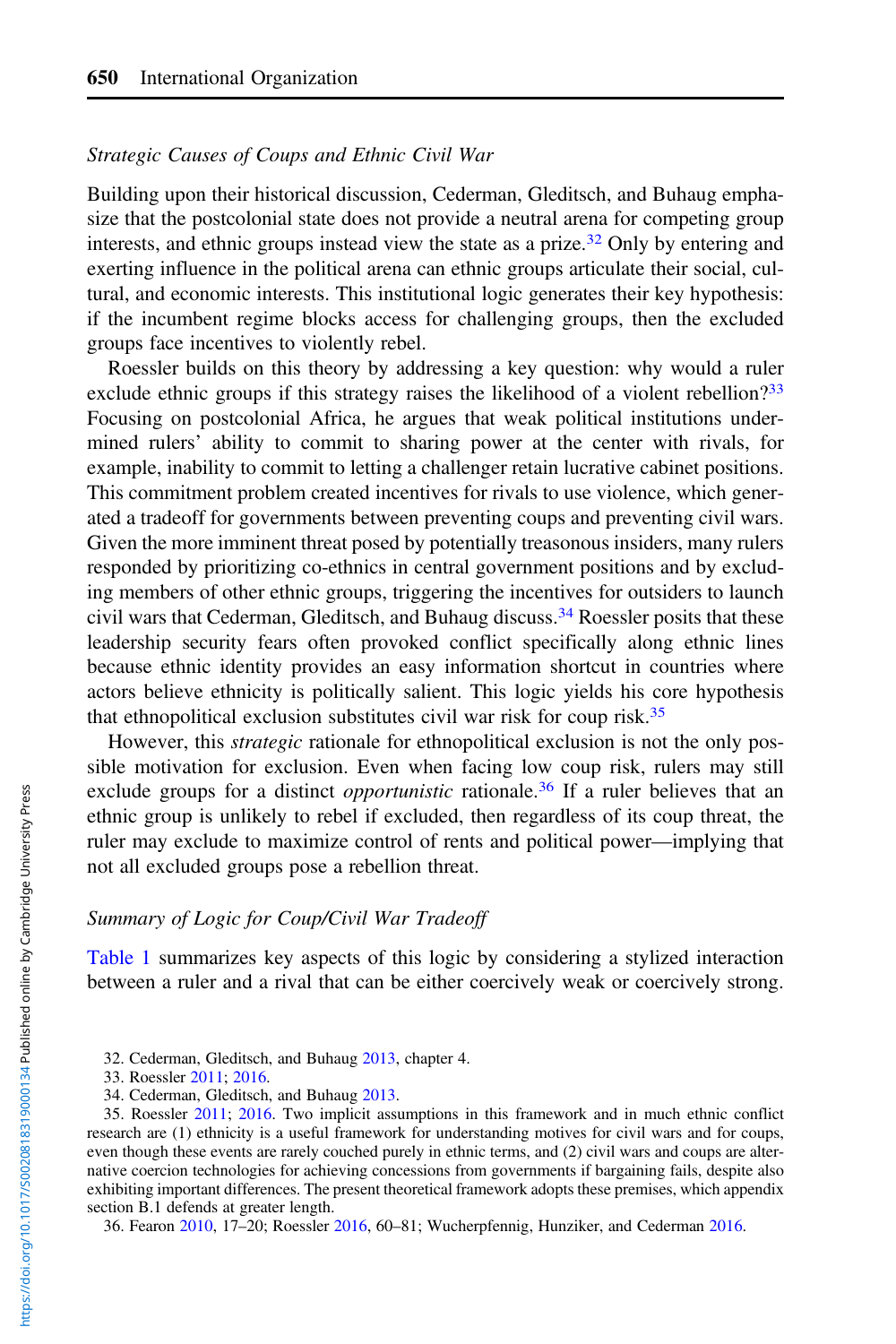<span id="page-6-0"></span>It is most natural to conceive of these actors as members of different ethnic groups, although parts of the logic apply to intraethnic rivalries as well. If the ruler shares power, then the rival may be able to launch a coup. By contrast, if the ruler excludes, then the rival may be able to initiate a civil war.<sup>37</sup> The government's ability to commit to any promises to share power and spoils affects the rival's motives to fight (rows in the table) and the rival's coercive strength affects its opportunity to fight (columns). The left column highlights that a coercively weak rival is unlikely to fight (either a coup or civil war) regardless of its ethnopolitical inclusion status or government commitment ability. Consequently, the ruler prefers to exclude weak rivals for opportunistic reasons—why would the government share rents with a rival that will not punish exclusion by rebelling?

| <b>TABLE 1.</b> Coups, civil wars, and inclusion/exclusion |  |  |  |  |  |  |  |  |
|------------------------------------------------------------|--|--|--|--|--|--|--|--|
|------------------------------------------------------------|--|--|--|--|--|--|--|--|

|                                         | Weak rival                                                                                                                                                            | Strong rival                                                                                                                                                                                                                                       |
|-----------------------------------------|-----------------------------------------------------------------------------------------------------------------------------------------------------------------------|----------------------------------------------------------------------------------------------------------------------------------------------------------------------------------------------------------------------------------------------------|
| Low government commit-<br>ment ability  | If rival included: low coup risk<br>If rival excluded: low civil war risk<br>$\Rightarrow$ Ruler prefers (opportunistic) exclusion<br>$\Rightarrow$ Low fighting risk | If rival included: high coup risk<br>If rival excluded: high civil war risk<br>$\Rightarrow$ Ruler prefers (strategic) exclusion<br>$\Rightarrow$ High civil war risk if ruler can exclude<br>$\Rightarrow$ High coup risk if ruler cannot exclude |
| High government commit-<br>ment ability | Same as low commitment ability case                                                                                                                                   | If rival included: low coup risk<br>If rival excluded: high civil war risk<br>$\Rightarrow$ Ruler prefers inclusion<br>$\Rightarrow$ Low fighting risk                                                                                             |

If instead the rival is strong (right column of Table 1), then government commitment ability determines the outcomes. High commitment ability—perhaps in the form of credible democratic power sharing or an institutionalized interethnic party—implies that the ruler can commit to deals such as lucrative cabinet positions for the rival (bottom row). The credibility of deals lowers the rival's coup incentives if included in power, but high coercive strength implies the rival would pose a rebellion threat if excluded. Constrained by this threat, the ruler prefers to share power.

But if the rival is strong and government commitment ability is low (top-right box in Table 1), then the government faces a coup/civil war tradeoff. Because the rival is strong, the ruler's inability to commit to deals implies high coup risk under power sharing, but ethnopolitical exclusion yields high civil war risk. Connecting low commitment ability to conflict is a foundational result in formal conflict bargaining

<sup>37.</sup> Although it is sometimes possible for included groups to fight civil wars and for excluded groups to stage a coup, I follow Roessler's [2011](#page-37-0) distinction between fighting technologies, which closely tracks empirical patterns.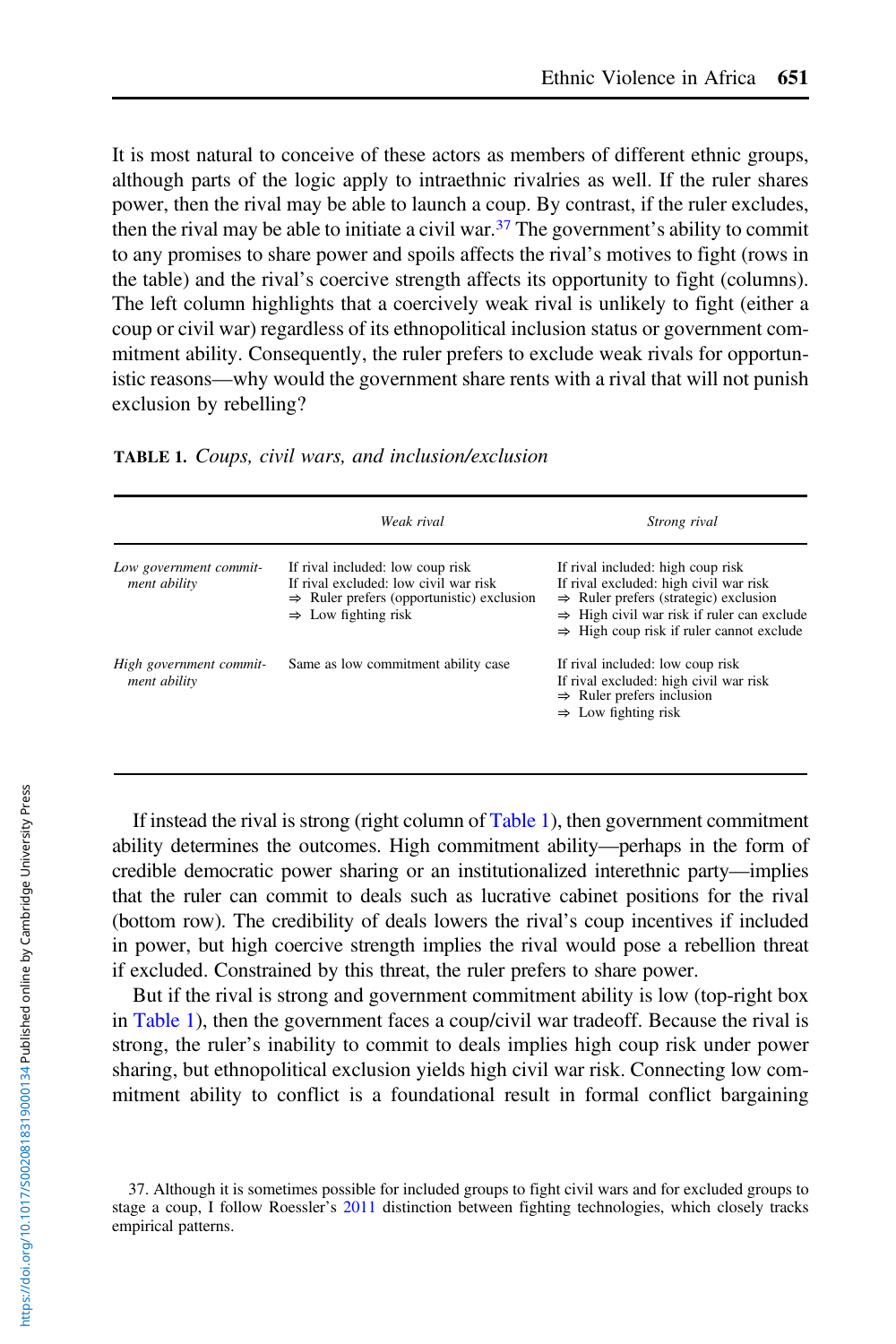models,  $38$  and following Roessler's logic,  $39$  the more imminent threat of a coup implies that the ruler prefers to exclude the rival for strategic reasons. This logic also follows from a large literature on the tradeoff that rulers face between loyalty and efficiency. Rulers often choose to coup-proof their militaries by promoting unqualified generals—perhaps consisting of co-ethnics and family members—and by hindering communication among the officer corps, even if these strategies diminish battlefield efficiency in war.<sup>40</sup>

#### Why Do Coups Occur?

Given the strategic logic summarized in [Table 1](#page-6-0), it is somewhat puzzling that coups would ever occur—given rulers' preference to exclude threatening groups. However, even without appealing to factors such as incomplete information or misperceptions, this behavior is less puzzling when considering constraints that rulers face to excluding rivals, highlighted by the "can exclude" and "cannot exclude" language in the top right box of the table. Two types of constraints are particularly relevant for the present substantive context. The first are historically rooted. Some African rulers inherited "split domination" regimes at independence in which one ethnic group dominated civilian political positions and a different group dominated the officer corps.<sup>41</sup> In these and related situations, the process of trying to exclude the rival may itself trigger a coup attempt. $42$ 

Second, the broader coup literature implies that general circumstances of political instability create permissive conditions for both interethnic and intraethnic coup attempts by constraining the ruler to rely on potentially disloyal—and therefore rival—generals. Strong rebellion threats by outsiders create a "guardianship dilemma" for rulers: the ruler needs to empower the military to defeat the threat, but greater dependence on the military raises its capacity to stage a coup.<sup>43</sup> Ongoing war may improve opportunities for a coup by "expand[ing] the influence of the military,"<sup>44</sup> and increase motives for intervention by creating severe costs for members of the military and by increasing uncertainty about who will control the state in the future.<sup>45</sup> Even without an ongoing war, a general perception of instability raises the stakes of the political game and can trigger coups by generals who perceive a greater threat from outgroups than does the incumbent ruler.

42. Harkness [2018](#page-36-0); Sudduth [2017.](#page-37-0)

45. Bell and Sudduth [2017](#page-35-0). Empirically, Bell and Sudduth [2017](#page-35-0) and Gassebner, Gutmann, and Voigt [2016](#page-36-0) document the high relative frequency of coups during civil wars.

<sup>38.</sup> Powell [2004.](#page-37-0)

<sup>39.</sup> Roessler [2011.](#page-37-0)

<sup>40.</sup> Powell [2014;](#page-37-0) Quinlivan [1999](#page-37-0); Talmadge [2015.](#page-37-0)

<sup>41.</sup> Horowitz [1985](#page-36-0).

<sup>43.</sup> For example, Svolik [2012,](#page-37-0) chapter 5.

<sup>44.</sup> Finer [2002](#page-36-0), 72.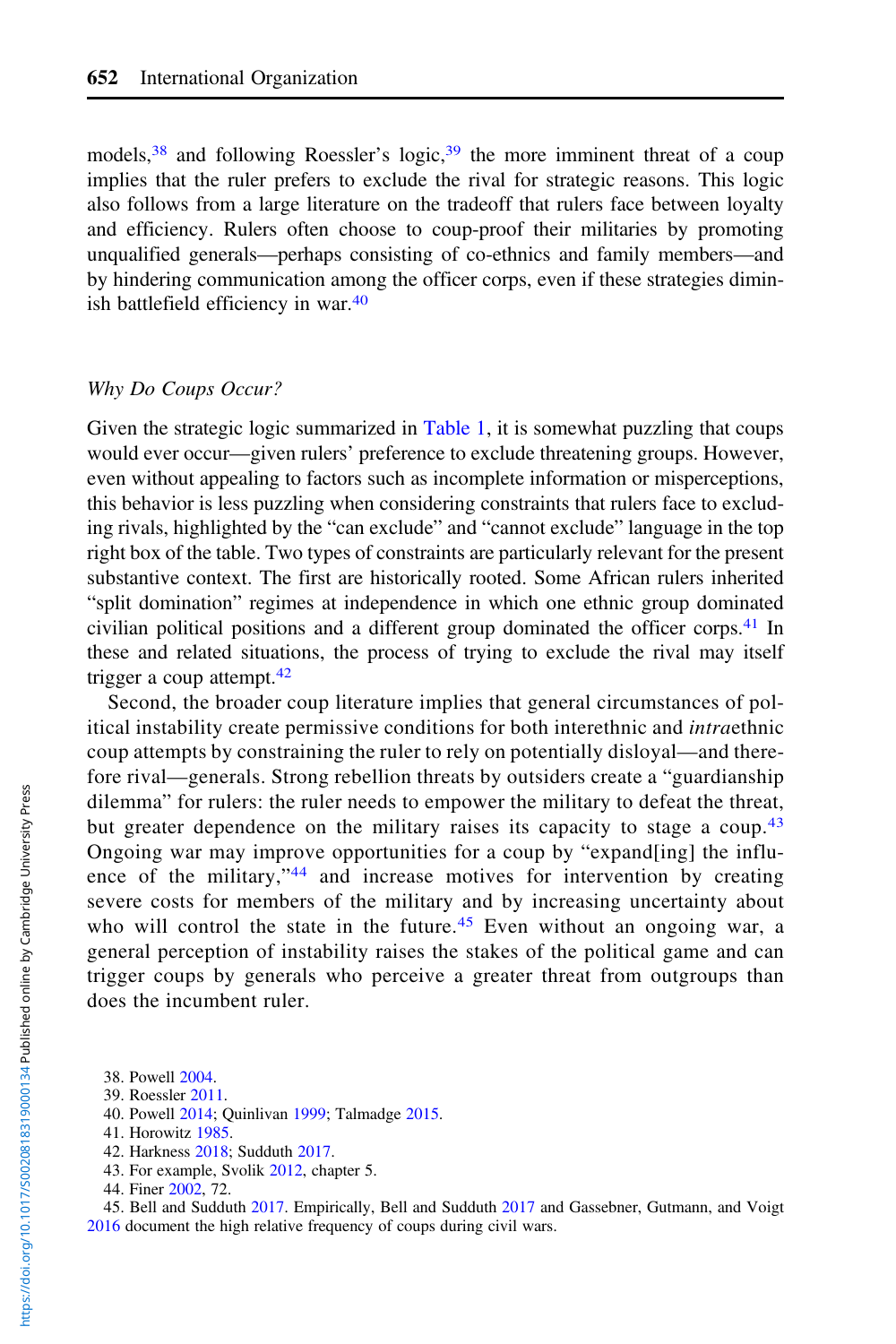Amid such political instability, ethnic identity may no longer serve as a reliable marker for loyalty or disloyalty because even the rulers' co-ethnics face heightened coup incentives. Because no dictator can govern alone, rulers cannot purge all potential rivals, which can result in "reshuffling coups" by co-ethnics as distinct from "regime change" coups by members of other ethnic groups.<sup>46</sup>

# Theory: Pre-Colonial Statehood and Ethnic Violence

Despite producing valuable insights, existing theories devote little attention to two crucial questions. First, why do ethnic differences carry extreme political importance in some countries—to the point of creating incentives for violence—but not others? Relating this consideration to rulers' internal security dilemma, why is peaceful power sharing possible in some countries whereas rulers face particularly high coup risk in others? Second, in circumstances of low commitment ability and high incentives to exclude, what types of groups should be best positioned to control power at the center, and which groups face exclusion? Addressing this question should also help explain the type of violence in which a group partakes: coups or civil war. Deeper historical factors provide insight into both questions.

The historical background addresses these two motivating questions by grounding two key assumptions about precolonial state (PCS) groups and their within-country spillover effects, which raised conflict propensity for all groups in their country. First, PCS groups' negative influence on constructing interethnic political institutions exacerbated rulers' commitment problems. Second, within countries containing a PCS group, historical factors privileged PCS groups over stateless groups to gain political inclusion in the central government. Combining these considerations with the coup/civil war framework proposed by Roessler and others yields the hypotheses to be tested. $47$ 

#### Pre-Colonial Statehood Acronyms

The remainder of the article uses the following acronyms to distinguish ethnic groups. Countries that contain at least one PCS group are "PCS countries" and those that do not are "non-PCS countries." PCS countries contain precolonial state ethnic groups ("PCS groups") and stateless groups ("SLPCS groups"). All ethnic groups in non-PCS countries are stateless ("SL groups"). [Figure 1](#page-9-0) illustrates the abbreviations.

<sup>46.</sup> Aksoy, Carter, and Wright [2015](#page-35-0).

<sup>47.</sup> Roessler [2011](#page-37-0). Roessler and Ohls [2018](#page-37-0) propose a different rationale for stable power sharing: rulers will share power with numerically large groups located close to the capital because of their strong *civil war* risk if excluded, despite high coup risk if included. I instead concentrate on the other side of the coup/civil war tradeoff by explaining how institutions such as interethnic parties lower *coup* risk and why this facilitates power sharing.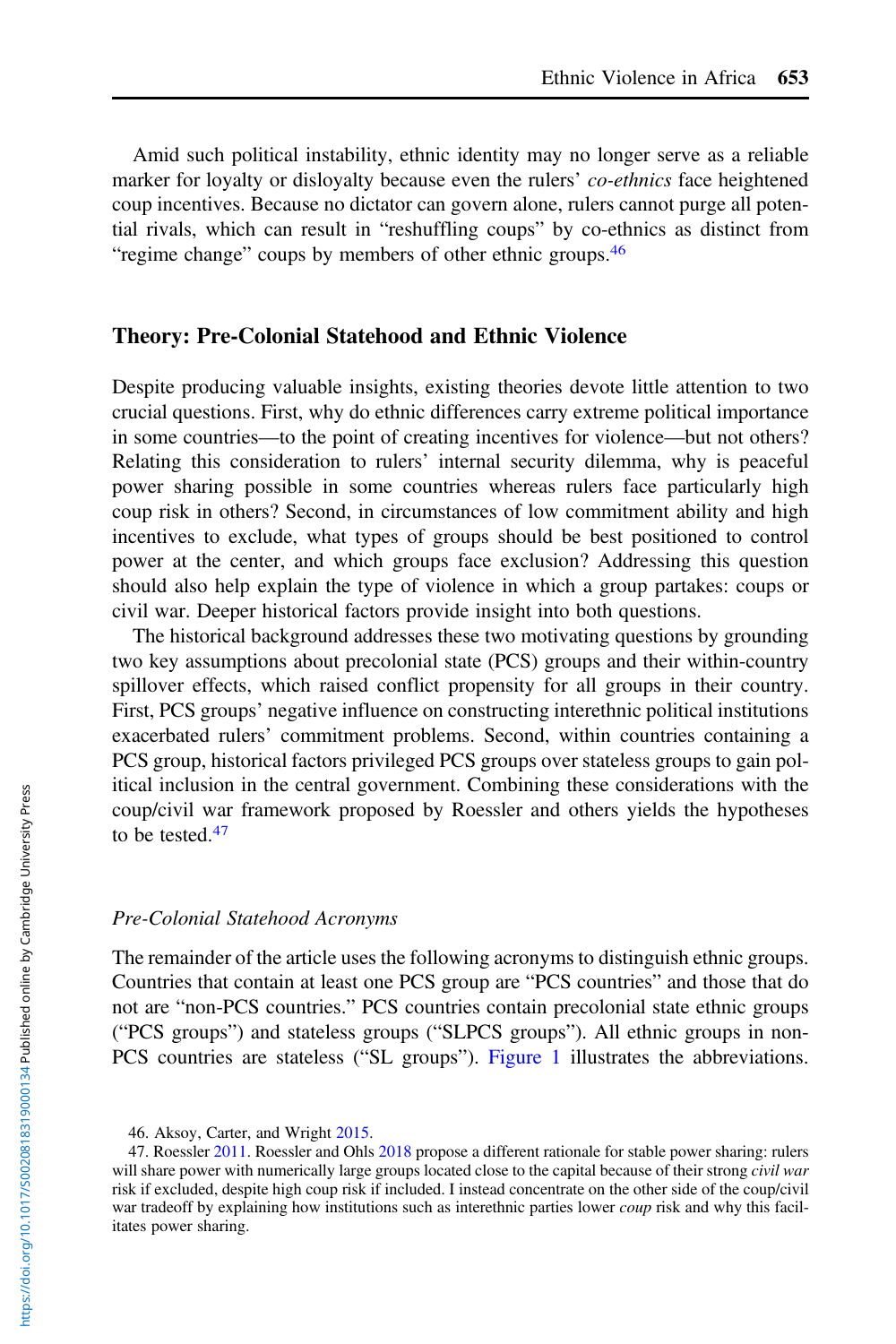<span id="page-9-0"></span>

FIGURE 1. Acronym examples

The Baganda in Uganda were organized under the Buganda kingdom before colonization and are a PCS group (black). Therefore, any stateless ethnic groups in Uganda, such as northern groups, are SLPCS (light gray), and Uganda is a PCS country. By contrast, there are no PCS groups in Kenya, and therefore all its groups—such as the Kikuyu—are SL (dark gray), and Kenya is a non-PCS country.

#### Historical Background on Precolonial States

Precolonial Period (Before ∼1884). Precolonial Africa featured diverse forms of political organization, ranging from stateless societies such as the Maasai in Kenya to hierarchically organized polities with standing armies such as the Dahomey in Benin.<sup>48</sup> Centralized states often participated in violent activities posited to promote intergroup inequality.<sup>49</sup> Reid argues that Africa experienced a military revolution during the nineteenth century that enlarged the scale and vision of political violence in many parts of the continent.<sup>50</sup> Ethnic groups organized as centralized states

<sup>48.</sup> Appendix section B.2 provides additional citations for individual cases referenced here. For clarity, I use modern country names even when discussing pre-independence political units.

<sup>49.</sup> Cederman, Gleditsch, and Buhaug [2013,](#page-35-0) 33.

<sup>50.</sup> Reid [2012,](#page-37-0) 109.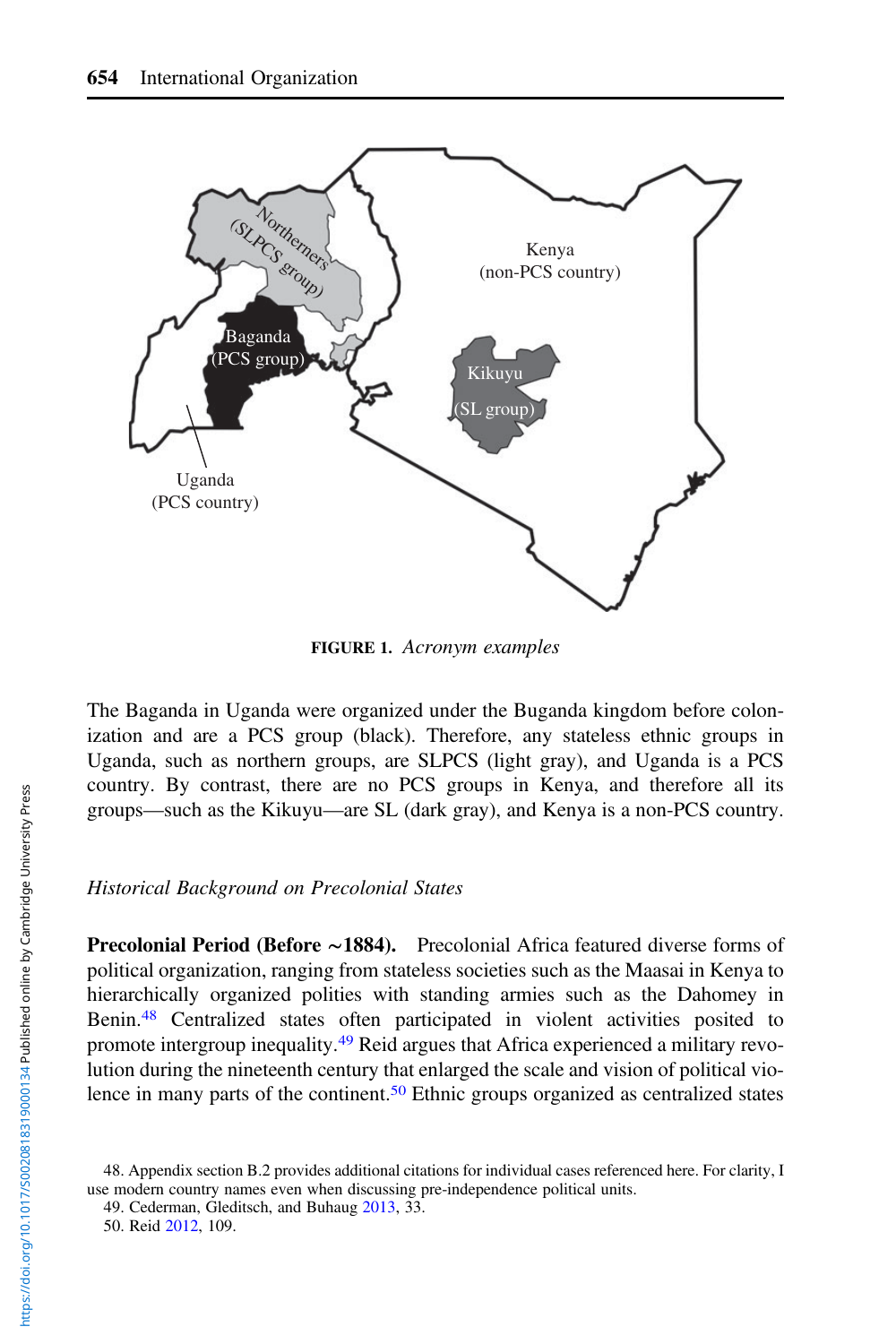were well positioned to create the war economies needed to profit from European guns and slave trading. The Dahomey in Benin and Baganda in Uganda gained political dominance by defeating rival states. Earlier, between 1400 and 1700, territories that contained members of a PCS group were more than twice as likely to experience at least one war, 29 percent versus 14 percent.<sup>51</sup> Many PCS groups also participated in the continent's widespread slave trade,  $5<sup>2</sup>$  as in Chad, Madagascar, Mali, Sudan, and Uganda, which created inequalities between the raiders and the raided. These interactions often created durable and divisive identities, as in Sudan between elite riverine Arabs and previously enslaved Africans. Salient identities among members of PCS groups contrasted with the many non-PCS groups that "recognized no common name and had no feeling that they belonged to a common polity," such as the Tonga in Zambia.<sup>53</sup>

High Colonial Period (∼1900–1945). By elevating PCS groups in the colonial governance hierarchy, European colonial rule perpetuated—and perhaps enhanced—interethnic inequalities in political power engendered by divergent political histories. This governance strategy was most closely associated with British rule that favored "indirect" governance.<sup>54</sup> PCS groups provided natural allies because ruling through extant local political hierarchies minimized colonial administrative costs. Examples include the Asante in Ghana, Buganda in Uganda, Hausa and Fulani in Nigeria, and Lozi in Zambia. Famed British administrator Frederick Lugard originally developed the Native Authorities system—commonly referred to as indirect rule—in northern Nigeria because the remains of the Sokoto caliphate provided a suitable bureaucratic infrastructure for governing the territory with few British officials on the ground. Indirect rule also served as a pacification strategy because favoring groups associated with precolonial states undermined their incentives to rebel against the colonizer, as with riverine Arabs in Sudan. Gerring and co-authors provide statistical evidence from a sample of British colonies that longer history as a precolonial state covaries with less direct colonial rule.<sup>55</sup>

Indirect colonial rule often enabled PCS elites to control valuable resources such as land tenure allocation and funds from Native treasuries.<sup>56</sup> Native self-governance also helped to prevent cultural influences that could have undermined traditional elites, for example, influencing Britain's policy of not allowing Christian missionaries to operate in northern Nigeria or in northern Sudan, although other factors such as missionaries' desire to operate in animist-populated regions also

<sup>51.</sup> My calculations using data described later.

<sup>52.</sup> Nunn and Wantchekon [2011.](#page-36-0)

<sup>53.</sup> Colson [1969](#page-35-0), 29.

<sup>54.</sup> Collier [1982,](#page-35-0) 83–87 summarizes earlier debates in the literature by claiming that although some had exaggerated the difference between British indirect rule and French direct rule, there were still important distinctions—including how frequently the colonizer ruled through traditional authorities, and chiefs' role and prestige. Wucherpfennig, Hunziker, and Cederman [2016](#page-37-0) have recently discussed this debate.

<sup>55.</sup> Gerring et al. [2011](#page-36-0).

<sup>56.</sup> Herbst [2000,](#page-36-0) 173–198; Posner [2005](#page-37-0), 26–41.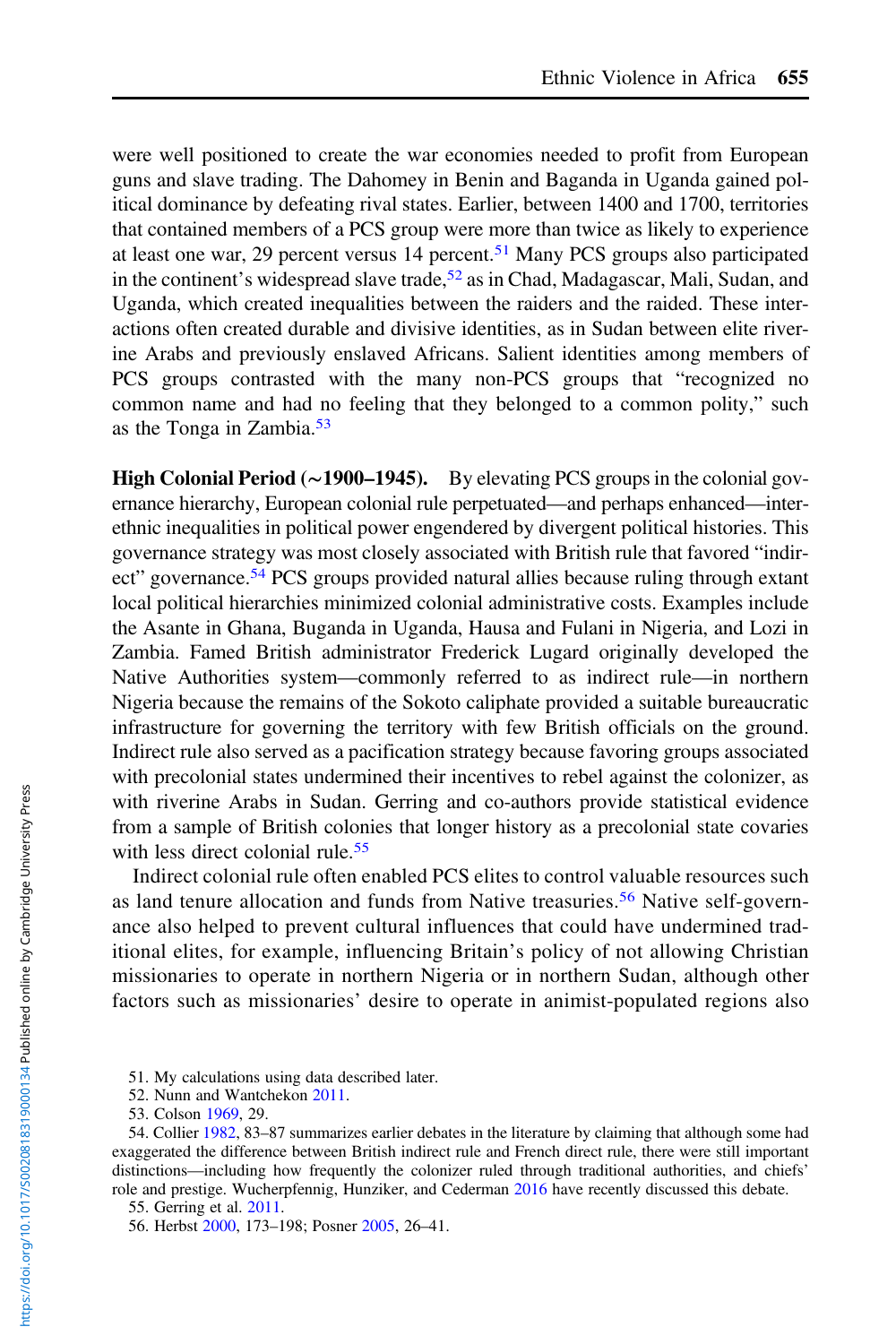played a role. Although Britain often attempted to also indirectly rule stateless groups, invented colonial authorities tended to have low legitimacy and mobilization ability. For example, in Nigeria, "when the British seized power in the north, they merely modernized an already accepted political institution. In the south, however, taxation was introduced to support a new order, which the people were prone to regard as tyrannical and antithetical to revered traditions,"<sup>57</sup> consistent with existing discussions of problems with attempting to "invent" political traditions in areas without a state.<sup>58</sup>

Although other colonizers practiced indirect rule less explicitly, the practicality of delegating governance tasks to PCS groups contributed to political inequalities among ethnic groups outside the British empire. Within the German and then Belgian empires, Tutsi kingdoms in both Rwanda and Burundi were de facto autonomous colonies. Even France—typically associated with "direct" governance and forcibly uprooting extant political hierarchies—sometimes ruled indirectly through PCS groups, as with the Fon in southern Benin, Muslim Sahelian groups in northern Chad, and Wolof in Senegal, as Appendix section B.2 describes. Therefore, although British indirect colonial rule should have most effectively perpetuated PCS groups' historical privileges, the historical basis for the argument extends beyond British colonies.

Decolonization Period (post-1945). Different patterns of political party formation that emerged during post-World War II decolonization reinforced the political salience of differences between PCS and stateless groups, engendering the fractured political arena—in some cases because of ethnopolitical exclusion, in others because of tenuous power-sharing coalitions—that postcolonial rulers inherited in most PCS countries. After 1945, Britain and France (and later Belgium) introduced or broadened elections in their African colonies. Although some political parties organized around nationalist ideals, others mirrored ethnic splits. Factions formed during the decolonization era were consequential for postindependence coalitions because political parties that won seats in the final colonial elections usually gained inclusion in the postindependence government.

Uganda exemplifies PCS groups' privileges and the difficulty of forming broad nationalist parties during the decolonization era in colonies with a PCS group, which the qualitative evidence following the regression analysis shows. In Nigeria, an aspiring sultan of Sokoto (precolonial state) led the Northern People's Congress. The party's platform emphasized "the integrity of the north [and] its traditions" whereas "support for broad Nigerian concerns occupied a clear second place."<sup>59</sup> Benin's three hegemonic regional parties split among the former Dahomey kingdom—whose leader descended from the former royal house—the

<sup>57.</sup> Sklar and Whitaker [1966,](#page-37-0) 21.

<sup>58.</sup> Mamdani [1996](#page-36-0); Ranger [2012.](#page-37-0)

<sup>59.</sup> Lovejoy [1992](#page-36-0), 43.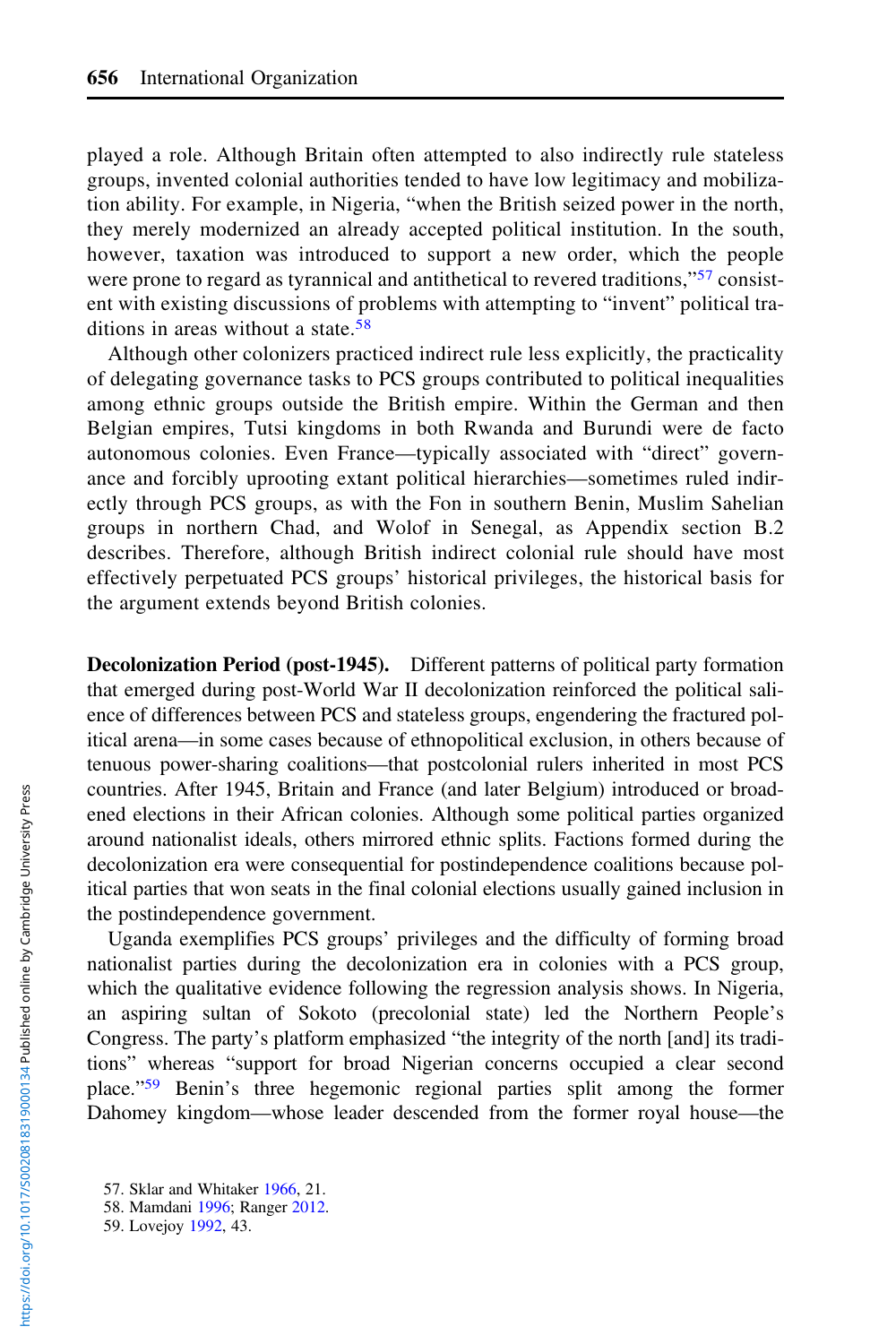Porto Novo kingdom, and the north. A divide between PCS and SLPCS groups also occurred in the form of north/south splits in Chad and in Sudan, and a coastal/highlanders split in Madagascar. Beyond electoral competition, ruling monarchies in Ethiopia, Rwanda, and Burundi also generated salient political cleavages, as did rebel group splits in Angola and Zimbabwe between PCS and non-PCS groups. These cases contrast with non-PCS colonies like Côte d'Ivoire where a single nationalist party dominated the political landscape at independence. Later, [Tables 4](#page-26-0) and [5](#page-27-0) present more systematic comparisons using data on ethnic parties during decolonization.

However, party formation is not the only channel through which PCS groups could have influenced ethnic violence. Another possibility is that PCS groups could have made "split domination" regimes—where different ethnic groups dominate civilian and military positions<sup>60</sup>—more likely because PCS groups tended to dominate the bureaucracy whereas colonizers more frequently favored non-PCS groups in the military. Appendix section B.6 provides evidence against this alternative mechanism.

#### Two Foundational Assumptions

The historical background motivates the empirical applicability of two foundational assumptions about precolonial states used to derive the hypotheses.

Assumption 1. The first assumption is that governments in PCS countries face a stronger commitment problem, for example, inability to commit to let rival ethnic groups retain key cabinet posts. This corresponds with the low commitment row of [Table 1](#page-6-0), in which the ruler may face a coup/civil war tradeoff.<sup>61</sup> By applying to the country level, this assumption posits that PCS groups' disruptive influence created country-wide spillover effects, therefore raising the conflict propensity of all ethnic groups in PCS countries.<sup>62</sup>

Assumption 1 offers an important consideration for weakly institutionalized environments. Even in settings where the rule of law and constitutions are not well established, alternative institutions can enable political leaders to commit to bargains. In many non-PCS countries, such as Côte d'Ivoire and Kenya, rulers created nationalist parties that facilitated interethnic cooperation after

<sup>60.</sup> Horowitz [1985.](#page-36-0)

<sup>61.</sup> The analysis here implicitly assumes that the distribution of strong/weak types is identical in PCS and non-PCS countries. Appendix section B.5 shows that imposing the alternative assumption that PCS groups are more likely to be the strong type reinforces the main logic.

<sup>62.</sup> The more typical assumption in ethnic civil war research is that the "treatment status" of an ethnic group is independent of treatments received by other ethnic groups in the country. For example, see Cederman, Gleditsch, and Buhaug [2013;](#page-35-0) Depetris-Chauvin [2015](#page-35-0); Wig [2016.](#page-37-0) As an exception, Lacina [2015](#page-36-0) posits a different within-country spillover mechanism. She argues that ethnic groups are most likely to fight separatist civil wars when they have less representation in the central government than other groups residing in their territory.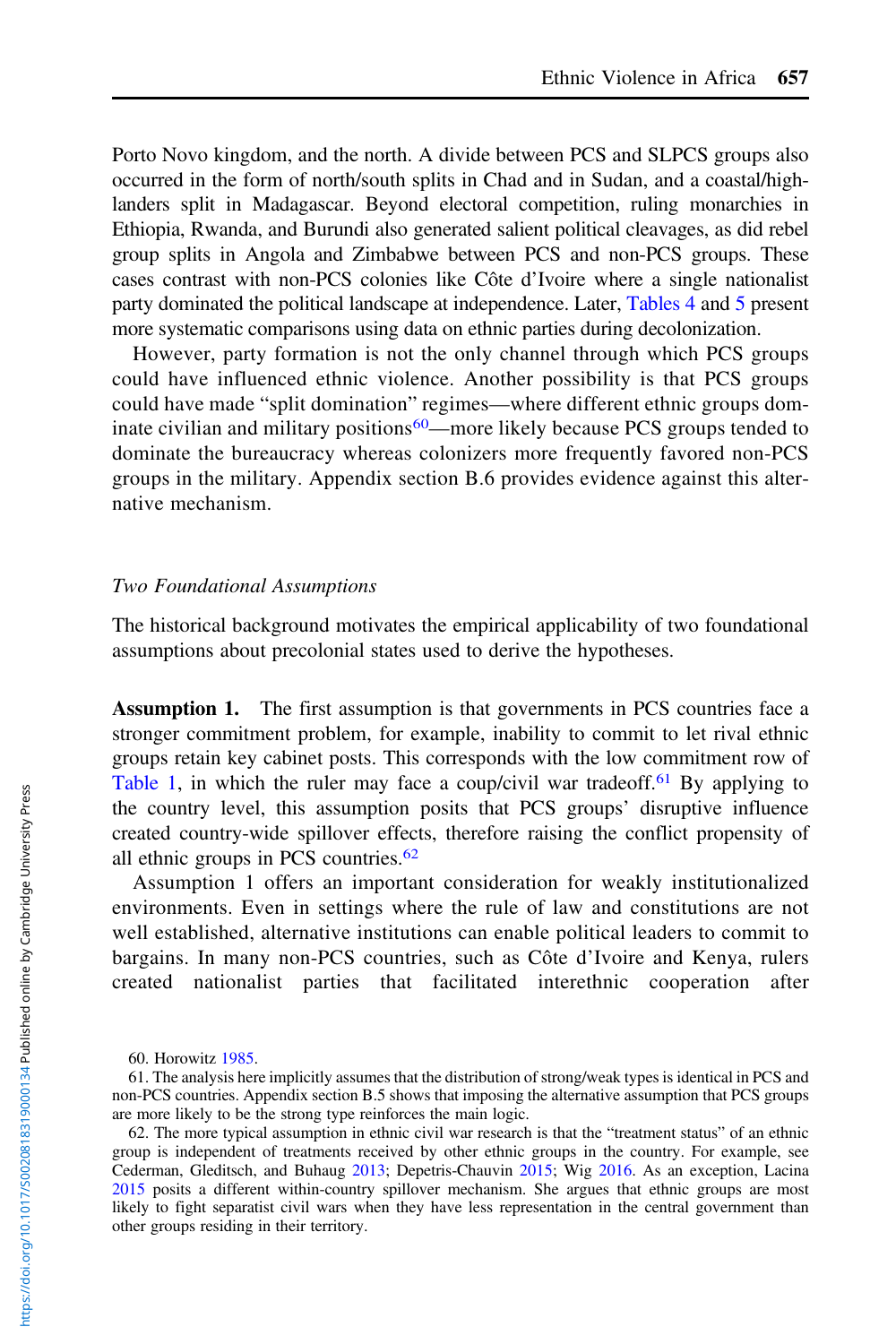independence. This relates to broader contentions from the authoritarian politics literature about how party institutions can alleviate commitment problems.<sup>63</sup> By contrast, PCS groups inhibited interethnic political institutions during the decolonization era. This decreased any ruler's ability in a PCS country to commit to bargains, regardless of whether or not members of a PCS group controlled the executive branch. Uganda (discussed in detail later) exemplifies this point: the Baganda's ethnically oriented KY party contributed to a noncohesive political arena held together at independence by a tenuous power-sharing agreement among rival ethnic parties. In many countries, SLPCS groups responded strategically to PCS groups' organizations by creating their own ethnic-specific organizations, such as northern groups and the UPC party in Uganda.

Most directly, these considerations imply that PCS groups' disruptive influence should exacerbate interethnic commitment problems. However, the internal security dilemma should persist even when one group emerged from interethnic struggles controlling the most important government positions—in which case intraethnic coup attempts would constitute the main internal threat. Burundi in 1966 exemplifies the "guardianship dilemma" logic, summarized earlier. Officers from a PCS group, Tutsi, overthrew the Tutsi monarch in part because of disagreements regarding how to deal with the Hutu masses, which also resulted in purging Hutus from power.<sup>64</sup> Ongoing civil wars—often triggered in PCS countries by excluding certain ethnic groups from power—further raise coup incentives. For example, in Sudan, a PCS group—riverine Arabs—has dominated power at the center since independence, but successful military coups rotated power between civilian and military regimes. Successful intraethnic coup attempts in 1958, 1969, 1985, and 1989 all stemmed from failures by the incumbent government to eliminate southern rebels and from disagreements over how to best combat the rebellions.<sup>65</sup> In both Burundi and Sudan, the general environment that created incentives for intraethnic coups was endogenous to the interethnic strife triggered by PCS groups.

Assumption 2. The second assumption is that PCS groups' historically rooted advantages should privilege them over stateless groups in their country to achieve power at the center. Using the setup from [Table 1](#page-6-0), members of a historically privileged group are likely either to rule the country, or to compose a rival group that the ruler faces considerable constraints to excluding from power. In some cases, such as Sudan, PCS groups used their advantages under colonial rule to monopolize state power at independence. In other cases, such as Uganda, SLPCS groups gained ascendancy during the decolonization era, but the PCS group commanded government positions at independence by leveraging their privileged position in the colonial hierarchy and related organizational advantages,

<sup>63.</sup> Magaloni [2008](#page-36-0); Svolik [2012.](#page-37-0)

<sup>64.</sup> Lemarchand [1977](#page-36-0), 117–21.

<sup>65.</sup> Bechtold [1990](#page-35-0), 582, 592; Tartter [1992](#page-37-0), 234–37.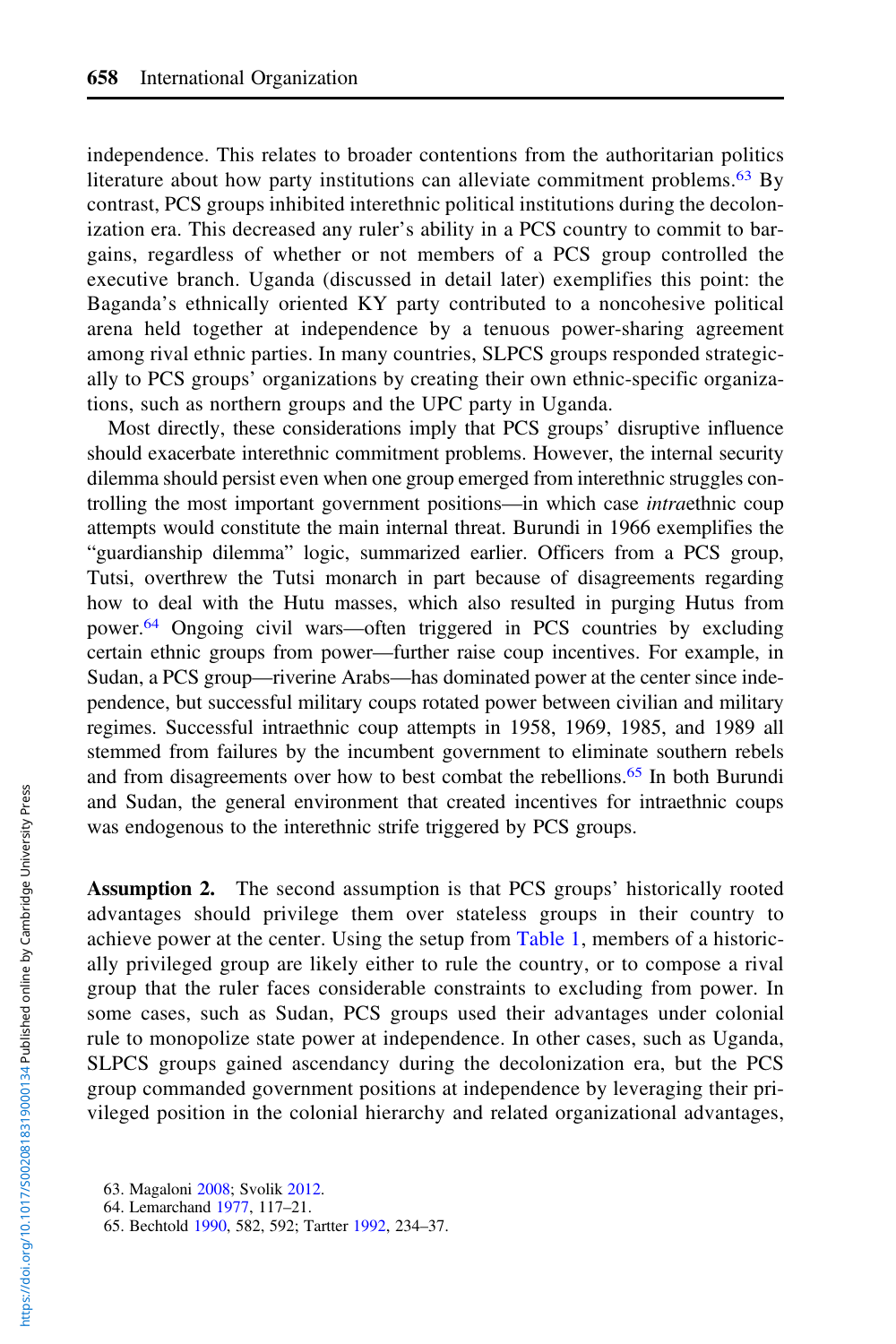exemplifying a difficult-to-exclude group. Comparing PCS countries and non-PCS countries, PCS groups' dominance in the colonial hierarchy often came at the expense of stateless groups in their country, implying that SLPCS groups should face greater impediments to accessing power at the center than SL groups.

## Hypotheses: Combining the Strategic Logic and Historical Facts

Combining the historically based assumptions with the logic of the coup/civil war tradeoff proposed in Roessler and related research yields the hypotheses,<sup>66</sup> and Appendix section B.4 presents a simple game that formalizes the logic. Assumption 1 implies that any ethnic group in a PCS country should engage in political violence—either civil wars or coups—more frequently than a group in a non-PCS country because governments in PCS countries should have low commitment ability (top row in [Table 1](#page-6-0)). Assumption 2 explains the form that violence should take within PCS countries, differentiating PCS and SLPCS groups. PCS groups' historical privileges imply that, when they engage in violence, they should frequently use the insider technology of coups d'état (and, related, they should also enjoy a favorable position to succeed at coups). By contrast, SLPCS groups' lack of such privileges should make their members easier to dislodge from power—given strategic incentives for exclusion in PCS countries—which should associate SLPCS groups with civil wars.

Crucially, the posited within-country spillover effects of PCS groups—raising conflict propensity for all groups within their country—implies that the relevant comparison for PCS groups and for SLPCS groups is to SL groups. Therefore, theoretical considerations require disaggregating stateless groups by whether or not any PCS groups reside in their country. If the theory is correct, then comparing PCS groups to SLPCS groups will yield the incorrect implication that precolonial statehood exerts *pacifying* effects with regard to civil wars by ignoring within-country spillover effects. This logic yields the two main hypotheses:

H1: SLPCS groups should participate in civil wars more frequently than SL groups.

H2: PCS groups should participate in coups (attempted and successful) more frequently than SL groups.

The theoretical building blocks for the two main hypotheses yield secondary hypotheses. SLPCS groups should face two disadvantages for accessing power at the center relative to SL groups. First, low government commitment ability in PCS countries creates strategic exclusion incentives (assumption 1). Second, SLPCS groups tended to be disadvantaged in the colonial hierarchy, which restricted their access to power (assumption 2).

66. Roessler [2011;](#page-37-0) [2016](#page-37-0).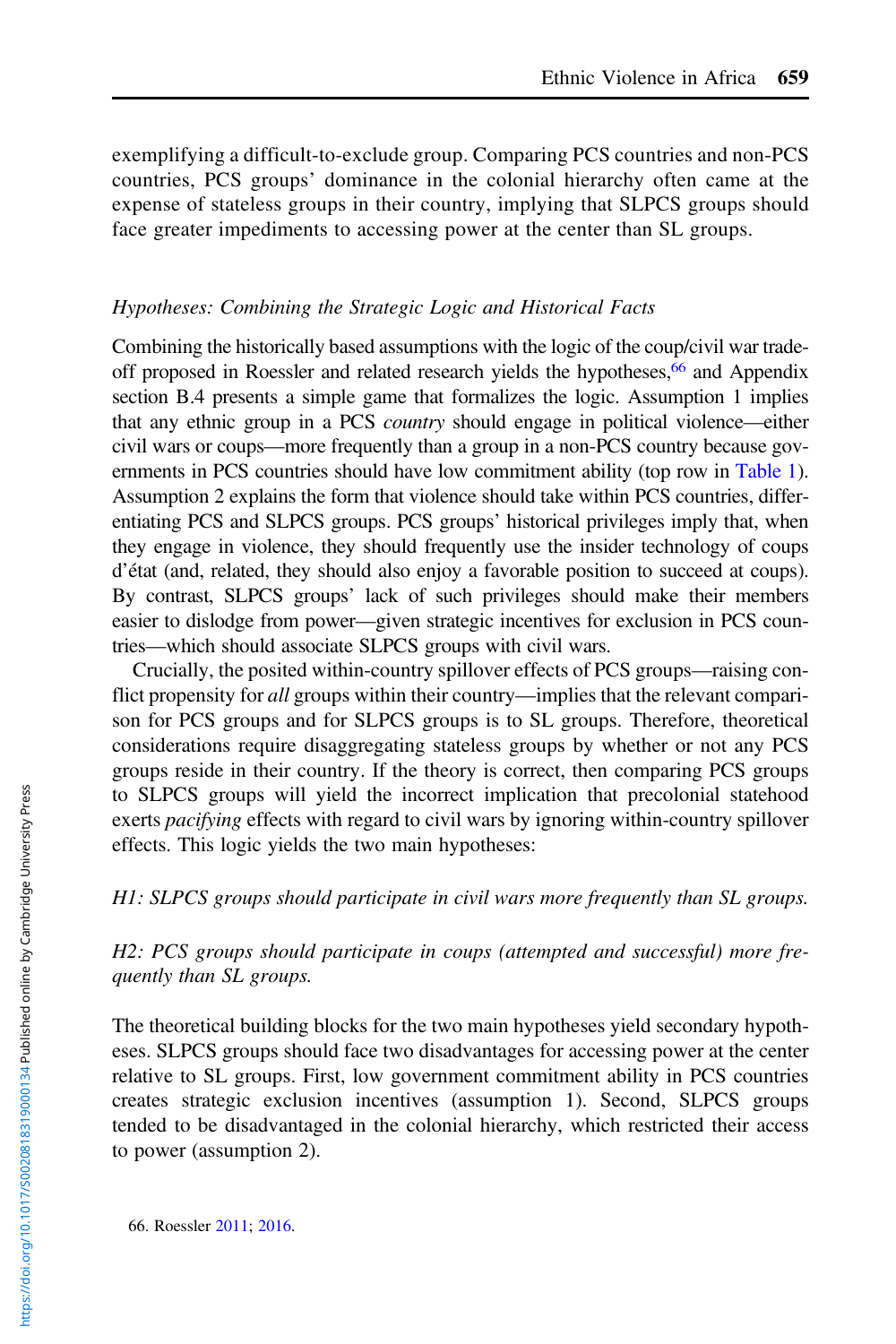H3: SLPCS groups should gain inclusion in power at the center less frequently than SL groups.

Comparing PCS groups to SL groups does not not yield a corollary to H3. Combining the strategic exclusion incentives in PCS countries (assumption 1) with PCS groups' historical advantages (assumption 2) yields ambiguous expectations for whether PCS or SL groups should more frequently access power at the center.

Appendix section B.3 presents additional hypotheses that predict coups and civil wars conditional on ethnopolitical representation status, explaining why both PCS groups and SLPCS groups should more frequently initiate civil wars than SL groups conditional on exclusion (H4 and H5), and why PCS groups should more frequently launch coups than SL groups conditional on inclusion (H6).

## Data and Empirical Setup

#### Sample

The unit of analysis in the main regression specifications is ethnic group-years. The sample includes ethnic groups from most countries in Sub-Saharan Africa between independence and 2013. I draw ethnic groups from the Ethnic Power Relations database  $(EPR)$ ,<sup>67</sup> which provides panel data on politically relevant ethnic groups and their access to power in the central government.<sup>68</sup> Appendix section C.1 lists African countries missing EPR data, most of which are small countries that do not meet key scope conditions of the theory by not having an indigenous population or by lacking multiple ethnic groups that can compete for power.

Robustness checks analyze two theoretically relevant subsamples: ex-British colonies, and the Cold War era. The posited colonial mechanisms are most relevant for ex-British colonies because Britain was more likely to rule indirectly through PCS groups' established political hierarchies. Furthermore, the focus on events leading up to independence suggests that the mechanisms should most likely operate earlier in the postcolonial era. Other appendix tables stratify on ethnopolitical inclusion status.

#### Precolonial States

Defining states has posed difficulties for social scientists, including anthropologists who have long debated how to classify states in precolonial Africa.<sup>69</sup> Even precolonial African polities that exhibited hierarchical organization pose classification

<sup>67.</sup> Vogt et al. [2015.](#page-37-0)

<sup>68.</sup> Cederman, Wimmer, and Min "classify an ethnic group as politically relevant if at least one political organization claims to represent it in national politics or if its members are subjected to state-led political discrimination" [\(2010,](#page-35-0) 99).

<sup>69.</sup> McIntosh [2005](#page-36-0); Southall [1974](#page-37-0).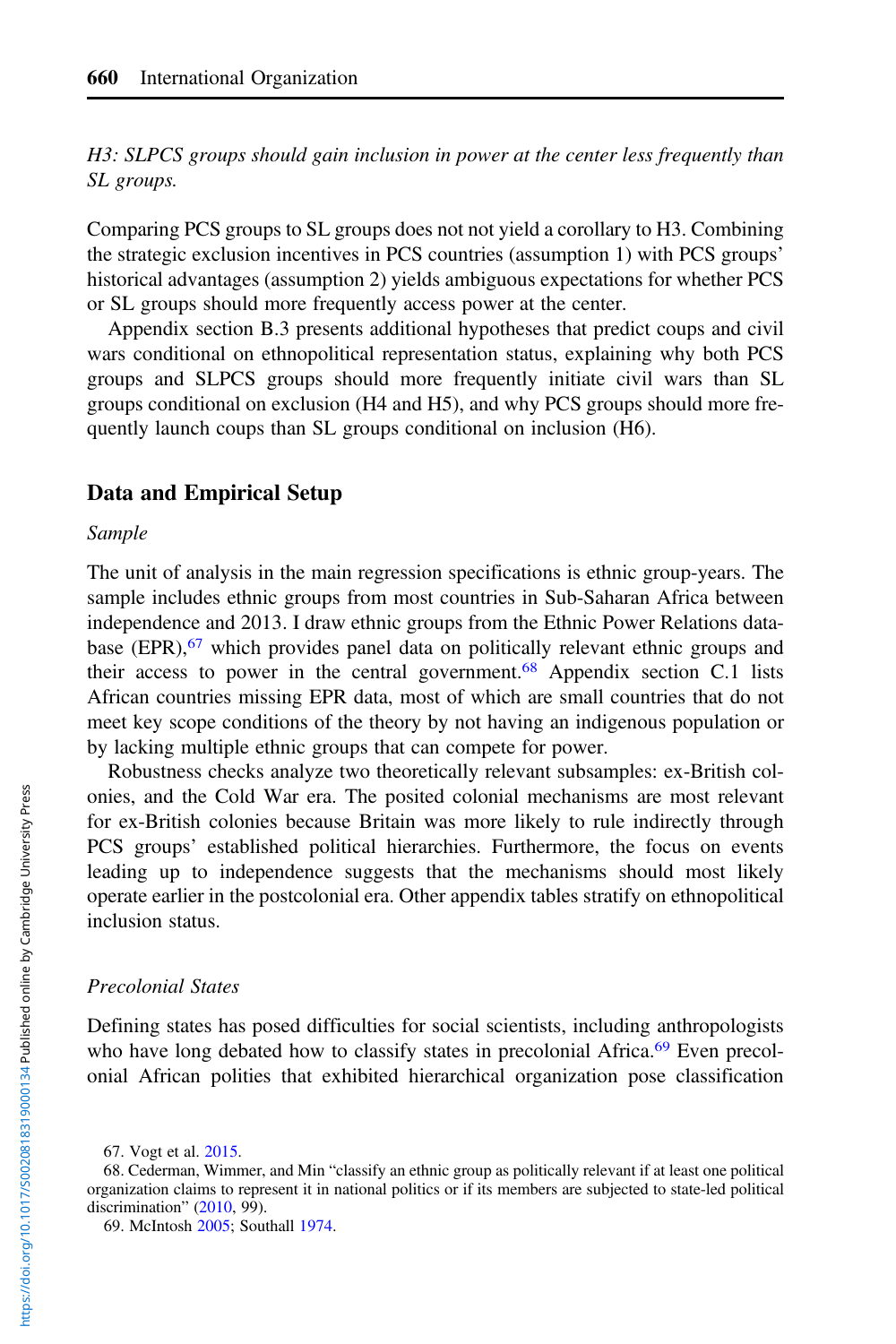challenges when considering "stateness" traits used by social scientists to explain historical state formation in other regions. African rulers and the African state system as a whole placed lower emphasis on territorial sovereignty than did early modern Western Europe.<sup>70</sup> Even highly centralized states by African standards usually possessed rudimentary political institutions compared to contemporary Asian agrarian empires.<sup>71</sup>

Coding PCS Groups. Acknowledging these difficulties, I coded an EPR ethnic group as having a precolonial state if co-ethnics governed a substantial percentage of members of the EPR ethnic group through a single or small number of political organizations that exhibited some degree of centralized rule on the eve of colonization. Although the operational definition of a state is minimal, the paucity of reliable historical information for most precolonial African political organizations makes it difficult or perhaps impossible to operationalize a conceptual definition that requires more nuanced information about the degree or origins of centralization for each group. I restrict attention to states that existed at the eve of colonization because the theory posits that precolonial states' influence on colonial policies is a key persistence mechanism.<sup>72</sup>

Constructing the data set proceeded in three main steps that Appendix A details along with country-by-country coding justifications. First, I consulted eleven continent-wide maps of historical states and other sources to generate a list of candidate states. Second, I used additional secondary sources to match candidate states with EPR ethnic groups to generate a list of candidate PCS groups. Third, I examined four conditions that correspond with the operational definition of precolonial states to determine which candidate groups to code as PCS: (1) co-ethnic governance requires the state was independent rather than tributary; (2) some evidence of central authority such as acknowledged hierarchy of authority in regions outside the capital and centralized tax collection, as opposed to nomadic confederations or trading centers; (3) one (or a small number of) states governed a substantial percentage of members of the EPR ethnic group, as opposed to groups such as Yoruba in Nigeria or Bamileke in Cameroon that were fractured into dozens or hundreds of mini-states; and (4) these conditions held on the eve of colonization. In total, I consulted over one hundred secondary sources to code the PCS variable, which [Figure 2](#page-17-0) depicts. It uses the same color scheme as [Figure 1:](#page-9-0) PCS groups in black, SLPCS groups in light gray, and SL groups in dark gray. Table A.2 lists every PCS group and PCS country.

<sup>70.</sup> Warner [2001](#page-37-0).

<sup>71.</sup> Kohli [2004,](#page-36-0) 297.

<sup>72.</sup> This coding decision also reflects practical considerations. Information about precolonial states in Africa becomes even sparser in periods predating the eve of colonization. Additionally, suppose groups with a state that collapsed before the eve of colonization—therefore coded as stateless—exhibited similar tendencies as PCS groups. Then this coding procedure should underestimate PCS effects.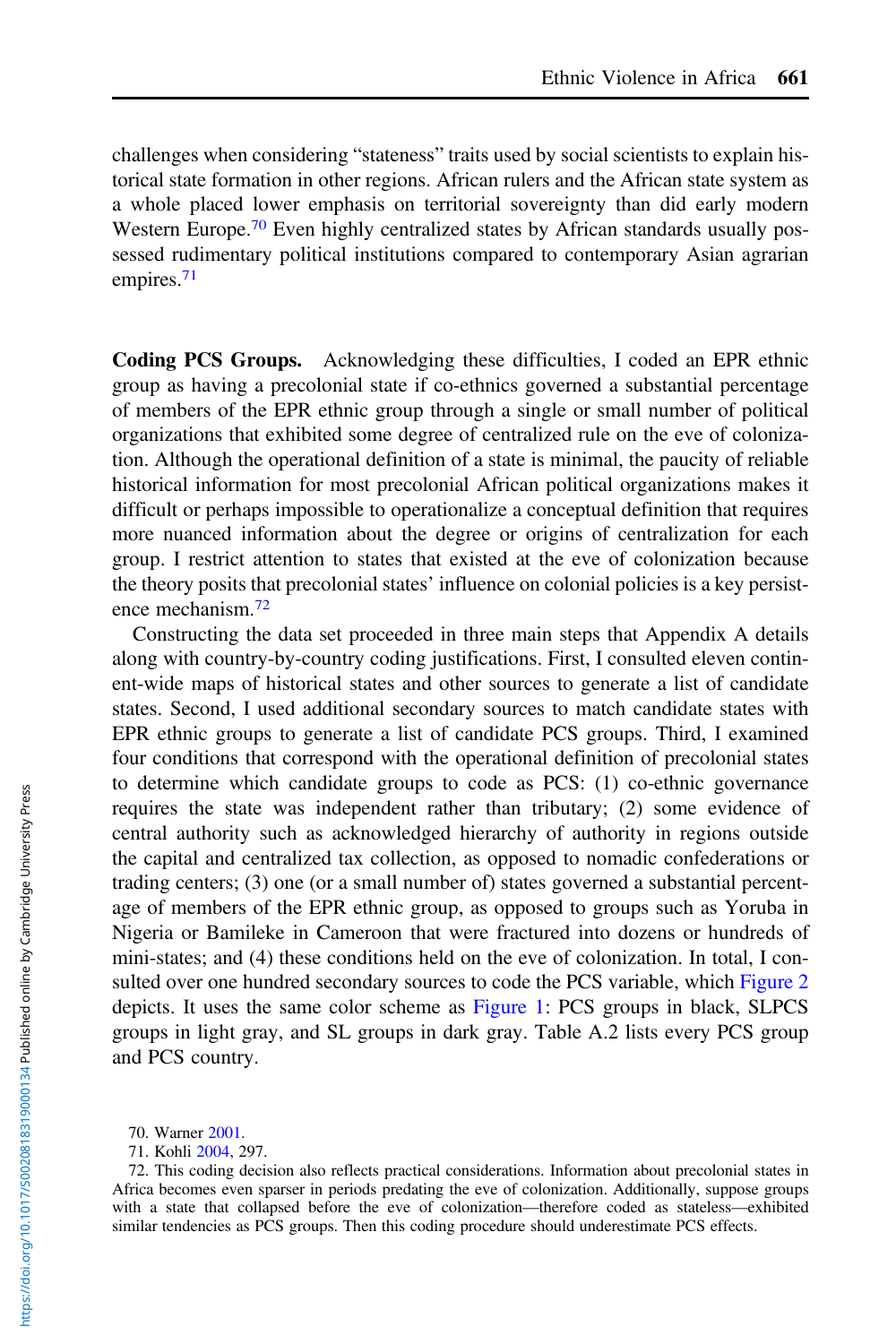<span id="page-17-0"></span>

*Notes*: The sample does not include entirely white countries, as Appendix section C.1 discusses. Other white spots correspond with territory lacking any politically relevant EPR groups. Ethnic groups in Eritrea are SLPCS prior to 1993 because they belonged to Ethiopia.



Robustness checks evaluate alternative PCS measures that narrow the statehood definition. First, the main measure codes groups like the Tswana in Botswana that exhibited characteristics of centralized rule but were not organized into a single state as PCS if a small number of states governed members of the modern ethnic group, especially if one state was clearly ascendant. The first alternative PCS measure codes groups like the Tswana as non-PCS by changing the third operational criterion. Table A.2 denotes these groups with an asterisk. Second, the eve-of-colonization criterion is ambiguous for territories that experienced early major colonial interference (pre-1870), such as Egypt's takeover of central Sudan, Portuguese penetration of the Kasanje and Matamba states in Angola, and France's incursion into Senegambia. Table A.2 denotes states that experienced early interference with a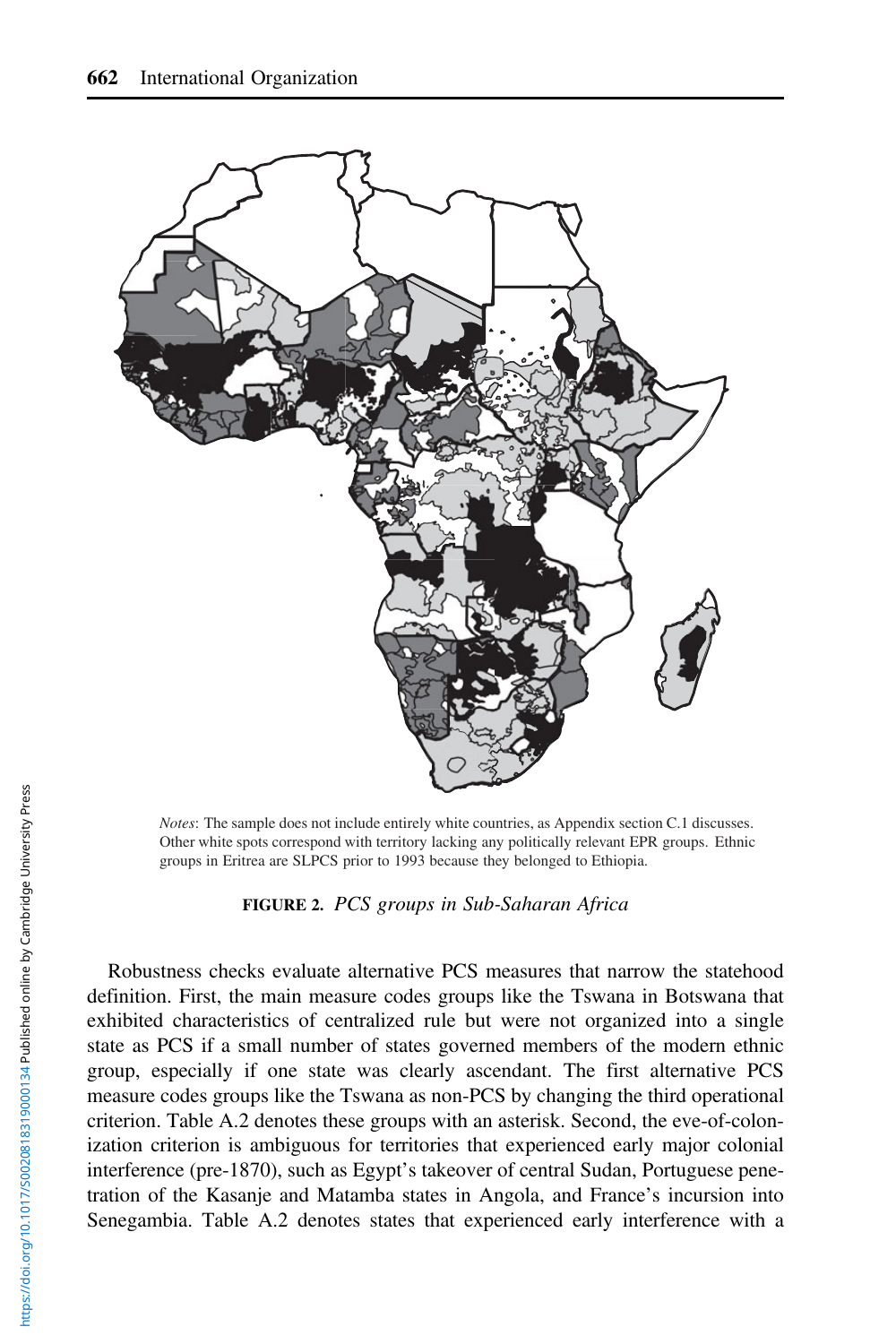dagger, which the second alternative PCS measure codes as non-PCS by changing the fourth coding criterion (also see the detailed coding rules in Appendix A).

Two reasons motivate coding a binary variable rather than an ordinal or continuous PCS measure. First, conditional on a PCS group containing enough members to potentially disrupt creating nationally oriented political organizations,  $73$  the theory does not address PCS groups' size. Perhaps larger PCS groups monotonically imply less ability to cooperate, or perhaps there is a nonmonotonic effect in which very large PCS groups achieve sufficient support to mitigate the posited sources of bargaining failure. The mostly peaceful PCS countries Botswana, Guinea, Senegal, and Zambia (see the qualitative evidence section) each feature a PCS group composing at least 40 percent of its country's total population. Although intriguing to consider in future research, I prefer a simpler measure that directly assesses the present hypotheses. Second, at the country level, having at least one PCS group or not is the key theoretical distinction. Conditional on having at least one, the number of PCS groups should be unimportant because even one PCS group should create conditions for ethnic violence. The theory does not suggest that multiple PCS groups would necessarily cause more violence.

Improvements Over Existing Measures. Despite numerous important research questions to which existing measures of historical political centralization contribute, $74$  properly assessing the present hypotheses requires a new measure. Bockstette, Chanda, and Putterman code a territory's history of state-like institutions dating back over two millennia to the year 0 CE. Their data set uses modern country boundaries as the unit of analysis, which precludes assessing ethnic group behavior.<sup>75</sup>

Murdock's *Ethnographic Atlas* codes an ordinal political "jurisdictional hierarchy" variable at the ethnic group level on the eve of colonization,<sup>76</sup> used widely in the literature. A score of 3 or 4 indicates a large state, the analog to the present conceptualization of precolonial states, and this was one of the sources I used to create the list of candidate states described earlier. However, Murdock's variable exhibits three main drawbacks, which Appendix section A.3 discusses in more depth.

First, verifying Murdock's data using additional secondary sources—as the present coding exercise does—reveals many questionably coded cases. Among the thirty-five Murdock ethnic groups coded as large states (located in countries in the present sample), only 40 percent correspond with a group coded as PCS in my data set. Although an additional four groups had centralized institutions but no corresponding

<sup>73.</sup> Only in the Democratic Republic of the Congo is the largest PCS group less than 10 percent of the country's population (Luba-Kasai, 7%), and the median size of the largest PCS group in PCS countries is 27 percent.

<sup>74.</sup> For example, Bockstette, Chanda, and Putterman [2002;](#page-35-0) Murdock [1967.](#page-36-0)

<sup>75.</sup> Bockstette, Chanda, and Putterman [2002](#page-35-0).

<sup>76.</sup> Murdock [1967.](#page-36-0)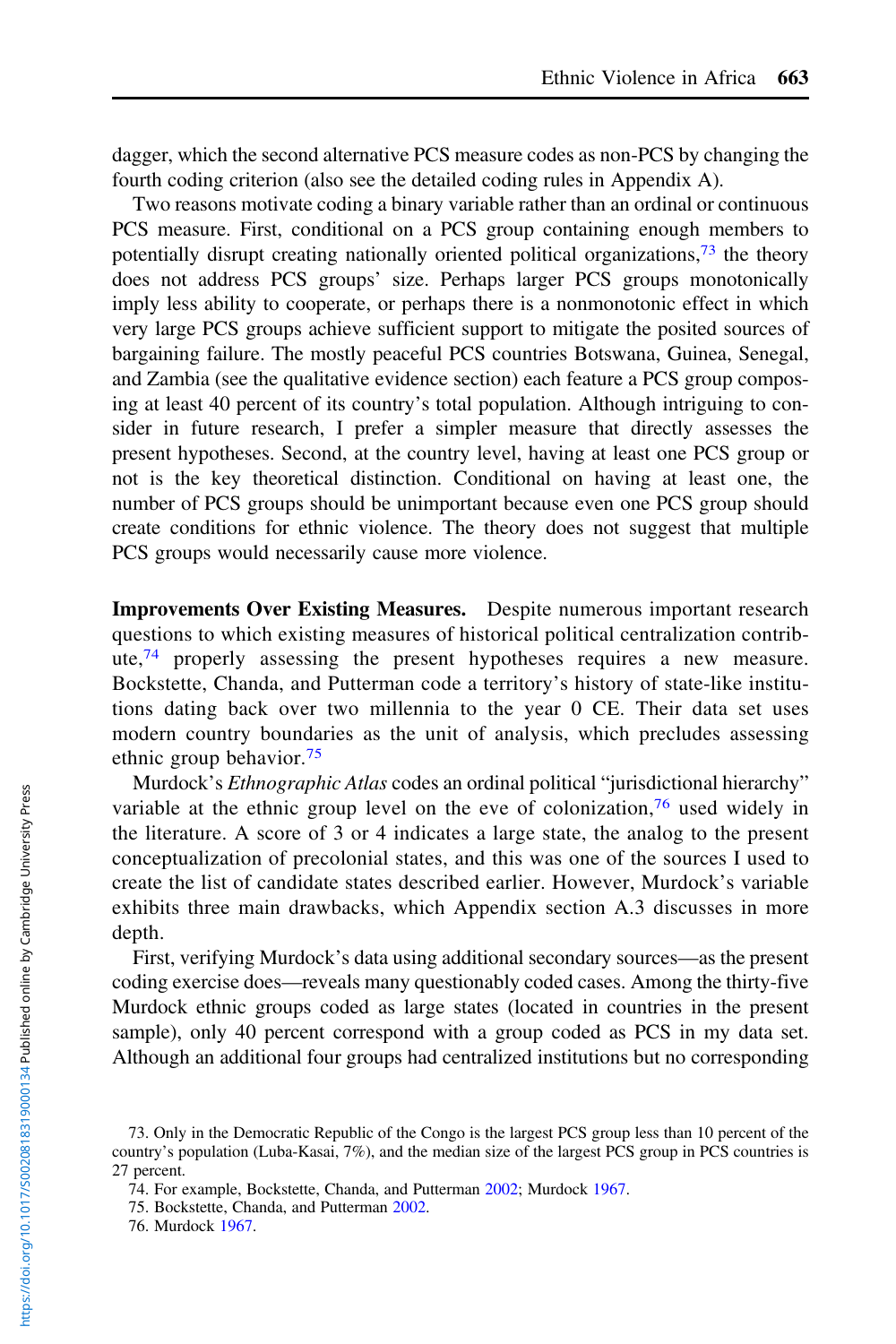EPR group, nearly half of the Murdock state groups either exhibit no evidence of centralized institutions (29%) or governed states that had declined considerably by the nineteenth century (20%), which Table A.5 shows. Conversely, among the twentyeight EPR ethnic groups that I coded as a PCS group, only 50 percent correspond with a Murdock state group (Table A.3). Although the present measure is not perfect, the extent of disagreement with Murdock is striking. A related concern is that Murdock contains a terse reference list and coding justifications, in contrast to the lengthy country-by-country scorings that I present in Appendix A that allow researchers to easily examine every coding decision for the PCS variable.<sup>77</sup>

Second, researchers cannot directly use Murdock ethnic group units for conflict analysis because no data set codes civil wars and coups to correspond with his data set. Depetris-Chauvin matches ACLED's highly disaggregated civil war data with African ethnic groups,  $78$  but these conflict data are available only since 1997 and therefore cannot convincingly assess a historical factor posited—at least in the present theory—to most strongly affect outcomes closer to independence. Additionally, existing research on ethnic conflict demonstrates the importance of focusing on *politically relevant* ethnic groups,<sup>79</sup> and many of Murdock's groups lack political relevance.

Third, although it is possible to systematically match Murdock ethnic groups with EPR ethnic groups, merging the two is quite difficult and compounds measurement problems with Murdock's original variable. For the entire African continent, Murdock's map of ethnic group location contains  $843$  tribal areas,  $80$  of which  $441$ have a corresponding ethnic group in *Ethnographic Atlas*,<sup>81</sup> compared to 254 politically relevant EPR ethnic groups in Africa with location polygons. In some cases, Murdock and EPR groups match one-to-one and in other cases an EPR group aggregates multiple Murdock groups, but many EPR groups lack a corresponding Murdock group (even when accounting for multiple names and English translations). In other cases, a Murdock group matches the EPR group, but international borders partition a group that ruled a precolonial state in one modern country, but not others. For example, Murdock codes "Ruanda" as a large state—accurate for Rwandan Tutsi, but not for Tutsi in DRC or Banyarwanda in Uganda.

The appendix further evaluates problems with matching Murdock and EPR by comparing Wig's data, $82$  who advanced the literature by systematically combining the two, with mine. Based primarily on group names and location, he assigns at least one Murdock group—and, therefore, a jurisdictional hierarchy score—to

82. Wig [2016](#page-37-0).

<sup>77.</sup> Ibid.

<sup>78.</sup> Depetris-Chauvin [2015;](#page-35-0) Raleigh et al. [2010](#page-37-0).

<sup>79.</sup> Cederman, Gleditsch, and Buhaug [2013;](#page-35-0) Posner [2004](#page-37-0).

<sup>80.</sup> Murdock [1959.](#page-36-0)

<sup>81.</sup> Murdock [1967](#page-36-0). Michalopoulos and Papaioannou [2013](#page-36-0) merge the groups from Murdock's map and his Ethnographic Atlas.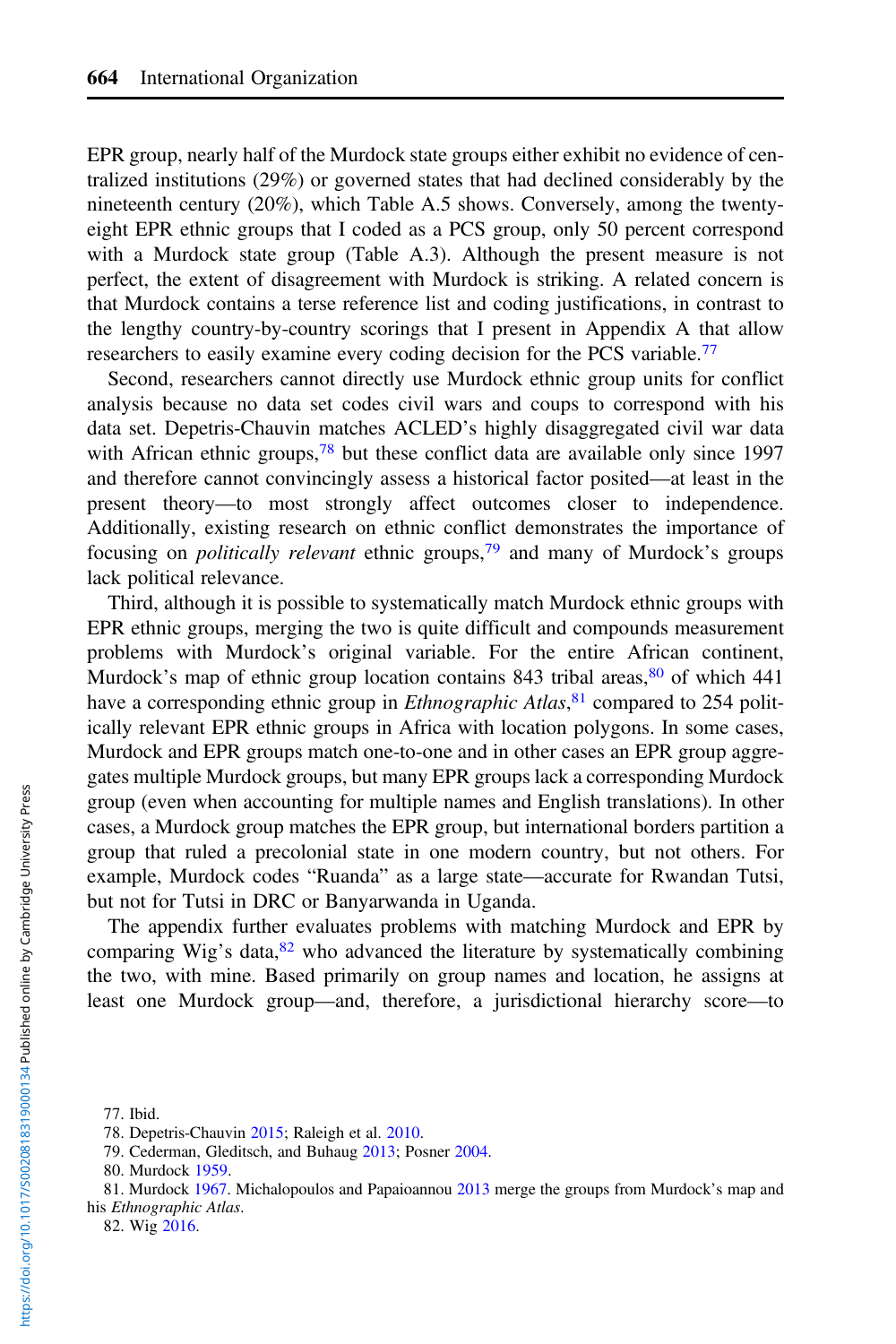almost every EPR group in Africa. However, among EPR groups in the present sample—using a binary Murdock precolonial state variable that equals 1 if the group's matched jurisdictional hierarchy is 3 or 4, and 0 otherwise—the correlation between PCS and Murdock/Wig is only 0.33. Among PCS groups, only 43 percent are states on the binary Murdock/Wig measure (Table A.3), and the converse percentage is only 38 percent (Table A.4). Overall, despite conceptual similarities, the present measure differs from and improves considerably upon Murdock.

## Dependent Variables

Most regression tables examine two civil war measures. I coded ethnic group-level civil war onset by assigning Fearon and Laitin's major civil wars (at least 1,000 battle deaths during the conflict) to EPR ethnic groups primarily using ACD2EPR, which codes ethnic wars as involving ethnic-specific recruitment and war aims.<sup>83</sup> Appendix section C.2 elaborates upon the coding procedure. I additionally examine Roessler's and Roessler and Ohls's civil war onset variable, <sup>84</sup> which also measures group-level major conflicts but does not require ethnic-specific rebellion aims (hence, "ethnic participation"). Robustness checks examine ACD2EPR's measure, which uses a lower death threshold.<sup>85</sup>

The regression tables also analyze successful and attempted coups d'etat.<sup>86</sup> A robustness check examines participation in irregular interethnic regime changes. Successful coups are appropriate to analyze because the theory anticipates that PCS groups' greater access to power at the center should enable succeeding at coups in addition to launching them. Successful coups can also be measured with less error than failed coups, which Appendix section C.3 discusses.

# Origins of Precolonial Statehood Covariates

No process randomly assigned precolonial states. Although no silver-bullet research design can completely solve this fundamental causal inference concern, the statistical models control for posited causes of state formation in precolonial Africa and for alternative explanations of civil wars and coups, in addition to numerous robustness checks. Appendix section C.4 details every covariate.

A growing social scientific literature examines causes of state formation in precolonial Africa. Much of this research applies factors proposed in research on European state formation—population density, trade, and warfare—and analyzes their applicability to Africa.<sup>87</sup> Studies using ethnic group-level data have shown that precolonial states were more likely to emerge in territories exhibiting greater ecological diversity,

87. Osafo-Kwaako and Robinson [2013](#page-37-0), 7–8.

<sup>83.</sup> Fearon and Laitin [2003;](#page-36-0) Vogt et al. [2015.](#page-37-0)

<sup>84.</sup> Roessler [2011;](#page-37-0) Roessler and Ohls [2018](#page-37-0).

<sup>85.</sup> Vogt et al. [2015.](#page-37-0)

<sup>86.</sup> Roessler [2011](#page-37-0) and Roessler and Ohls [2018](#page-37-0) measure these variables at the ethnic group level.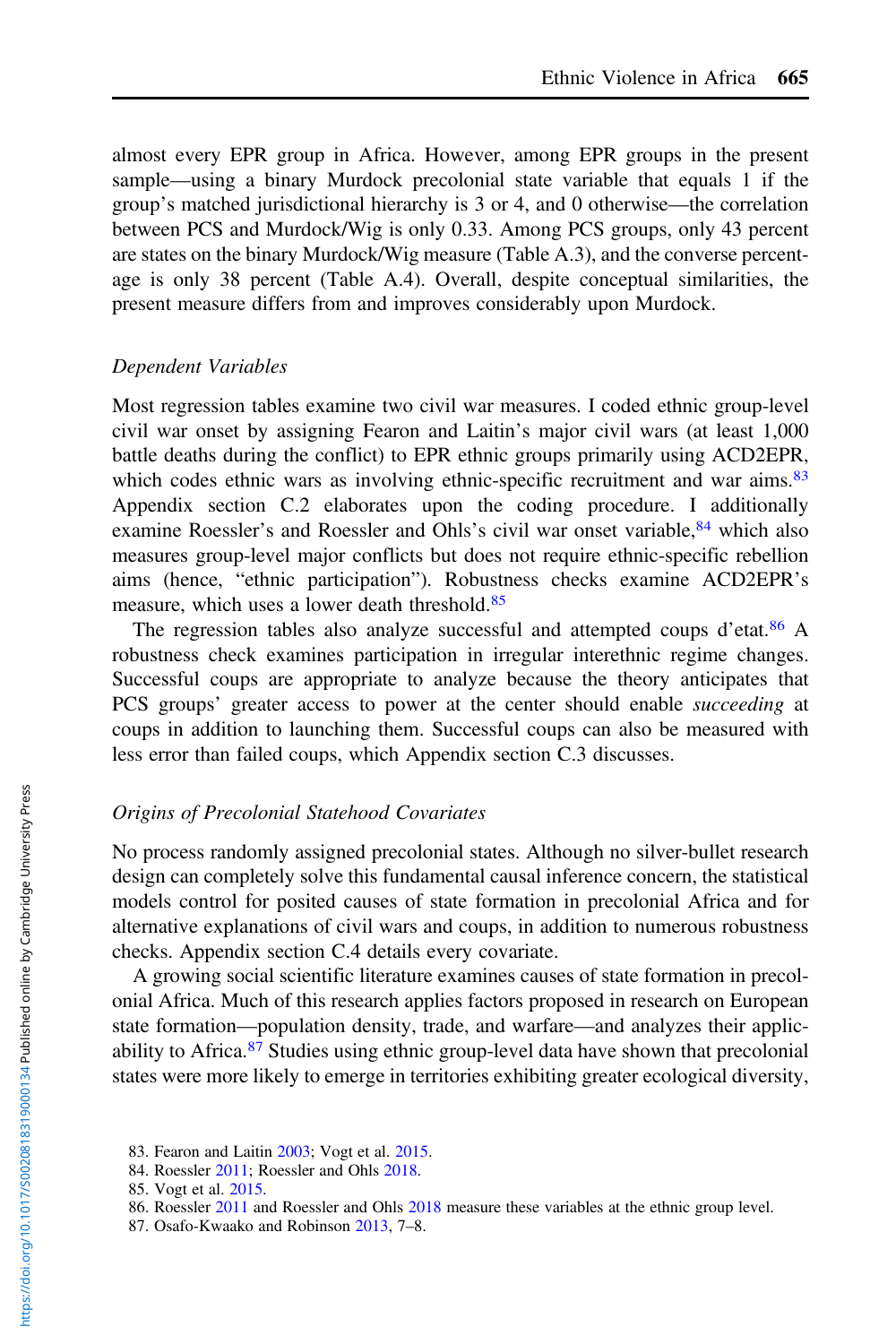which promoted trade, $88$  and with lower tsetse fly prevalence, which facilitated higher population density.<sup>89</sup> At the country level, Nunn demonstrates a negative correlation between slave exports and political centralization.<sup>90</sup> Others examine long-term effects of historical warfare in Africa, albeit without directly analyzing effects on precolonial state formation.<sup>91</sup> In a broader sample, Putterman shows a strong relationship between timing of a territory's neolithic revolution and historical state development.<sup>92</sup> Each regression table accounts for these possible determinants of precolonial statehood by including specifications with and without the five precolonial covariates: ecological diversity, tsetse fly, slave exports, historical warfare, and neolithic timing.

## Standard Conflict Covariates

Each table also evaluates specifications that include the following seven covariates, which are commonly examined in studies of civil war and coups: at the country level, income per capita, population, democracy level, and geographic constraints to broadcasting power; and at the ethnic group level, share of the national population, distance from the capital city, and presence of a giant oil field. Although some state formation and standard conflict covariates raise posttreatment bias issues, each table includes specifications with and without different combinations of covariates to show the results do not hinge on a single set of covariates.

#### Statistical Models

The main regression tables estimate logistic regressions:

$$
\ln\left(\frac{Y_{it}}{1-Y_{it}}\right) = \beta_0 + \beta_P \cdot P_i + \beta_S \cdot S_i + X_{it}' \beta_X + T_{it}' \beta_T + \varepsilon_{it},\tag{1}
$$

where  $Y_{ii}$  is an indicator variable for ethnic civil war onset (with years of ongoing civil war dropped) or successful coup attempt,  $P_i$  indicates PCS groups,  $S_i$  indicates SLPCS groups,  $\beta_P$  and  $\beta_S$  are the main parameters of interest, and  $X_{it}$  is a vector of covariates that differs by column. The vector  $T_{it}$  contains standard event history controls for civil wars or coups—years since the last with civil war incidence or years since last coup, and cubic splines—plus lagged country-level civil war incidence in the civil war regressions. I cluster the standard errors at the ethnic group level.

<sup>88.</sup> Fenske [2014](#page-36-0).

<sup>89.</sup> Alsan [2015](#page-35-0).

<sup>90.</sup> Nunn [2008](#page-36-0).

<sup>91.</sup> Besley and Reynal-Querol [2014](#page-35-0); Dincecco, Fenske, and Onorato [2016](#page-35-0).

<sup>92.</sup> Putterman [2008.](#page-37-0) However, Osafo-Kwaako and Robinson's [2013](#page-37-0) evidence qualifies our knowledge about causes of precolonial African state formation. Testing many anthropologists' contentions that Eurocentric state formation models are inapplicable to Africa, they show null correlations between precolonial centralization and factors related to each of population density, trade, and warfare in a sample of African ethnic groups.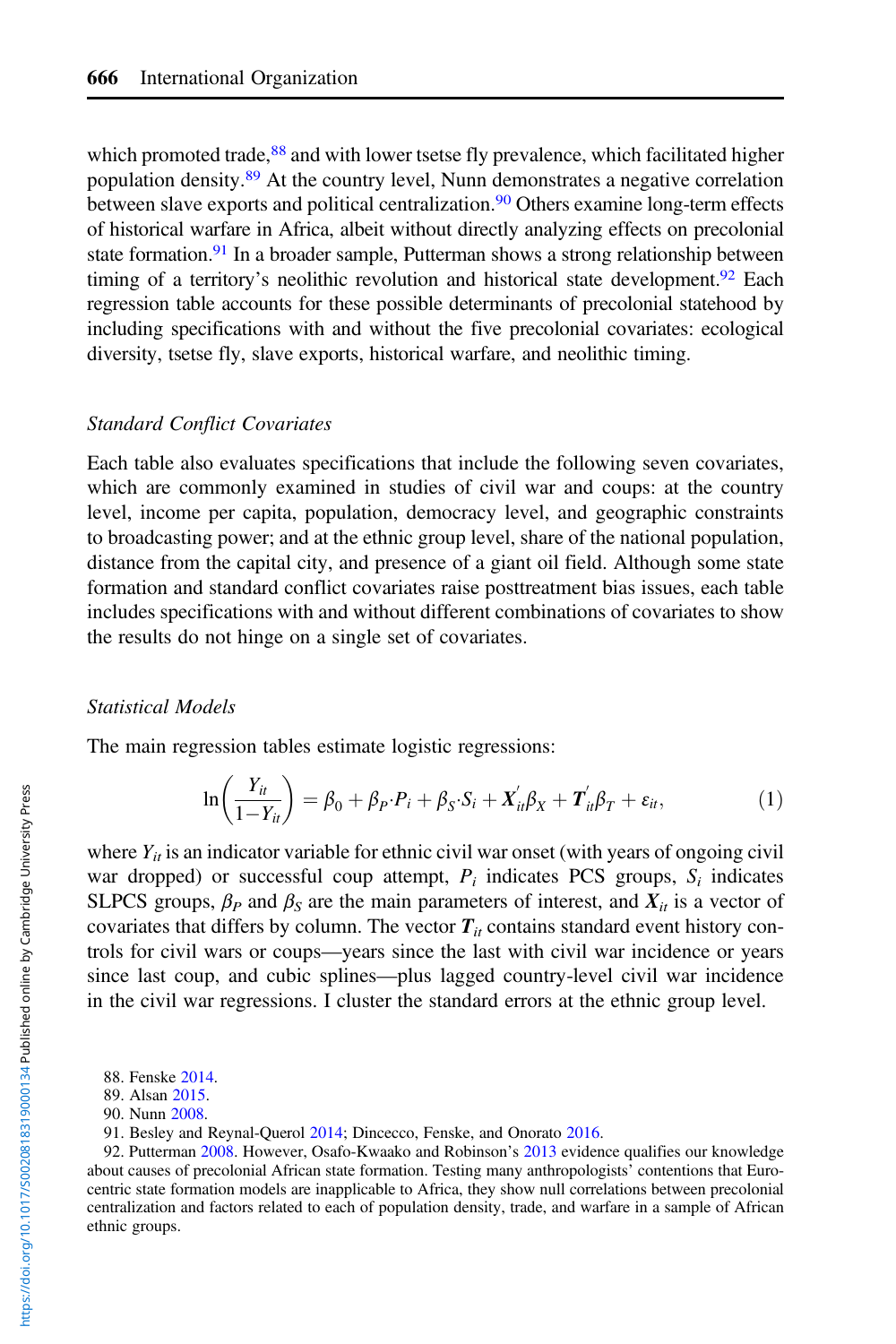Importantly, the main specifications do not include country fixed effects. A key premise of the theory is that PCS groups caused within-country spillover effects that should raise violence propensity for all groups in PCS countries, which necessitates comparing groups in PCS countries to stateless groups in non-PCS countries (SL groups), as the hypotheses state. The main civil war hypothesis (H1), for example, concerns stateless groups in PCS countries because PCS groups tended to exclude SLPCS groups from power. Therefore, within-country comparisons generated by modeling country fixed effects would not provide a valid test of the main hypotheses. This distinguishes the present analysis from existing statistical studies on precolonial statehood and civil war that use a subnational unit of analysis and include country fixed effects in every regression model.<sup>93</sup>

#### Precolonial Statehood and Ethnic Violence

#### Main Results

[Tables 2](#page-23-0) and [3](#page-24-0) support the main hypotheses. Every column contains PCS and SLPCS indicators—leaving SL groups as the omitted basis category—and event history controls. Table 2 assesses H1 by examining ethnic civil war onset in columns 1 through 4 and onset of ethnic group participation in civil war (the Roessler measure) in columns 5 through 8.<sup>94</sup> [Table 3](#page-24-0) assesses H2 by examining successful coup attempts in columns 1 through 4 and all coup attempts in columns 5 through 8. The first column for each dependent variable (1 and 5) does not add additional covariates.

The estimates from column 1 of [Table 2](#page-23-0) show that SLPCS groups participated in civil wars 4.9 times more frequently than SL groups, in 0.70 percent of ethnic group years compared to 0.14 percent. PCS groups participated in civil wars 2.3 times more frequently than SL groups, in 0.32 percent of ethnic group years. Analyzing raw trends in the data demonstrates that, quite simply, SL groups have rarely initiated civil wars. The first major ethnic civil war in a non-PCS country occurred in 1989 in Liberia. In total, only six major ethnic group-level onsets occurred in non-PCS countries between independence and 2013. This compares to forty-nine grouplevel onsets in PCS countries, including thirty through 1989. The relative onset frequencies are similar for the Roessler civil war variable in Column 5: 1.16 percent for SLPCS groups, 0.86 percent for PCS groups, and 0.34 percent for SL groups.

The estimates from column 1 of [Table 3](#page-24-0) show that PCS groups participated in successful coups 2.2 times more frequently than SL groups, in 1.56 percent of ethnic group years compared to 0.70 percent. Column 5 shows respective frequencies of 2.41 percent and 1.28 percent for coup attempts. By contrast, SLPCS groups participated in both successful and all coup attempts less frequently than SL groups, which

<sup>93.</sup> Depetris-Chauvin [2015;](#page-35-0) Wig [2016](#page-37-0).

<sup>94.</sup> Roessler [2011.](#page-37-0)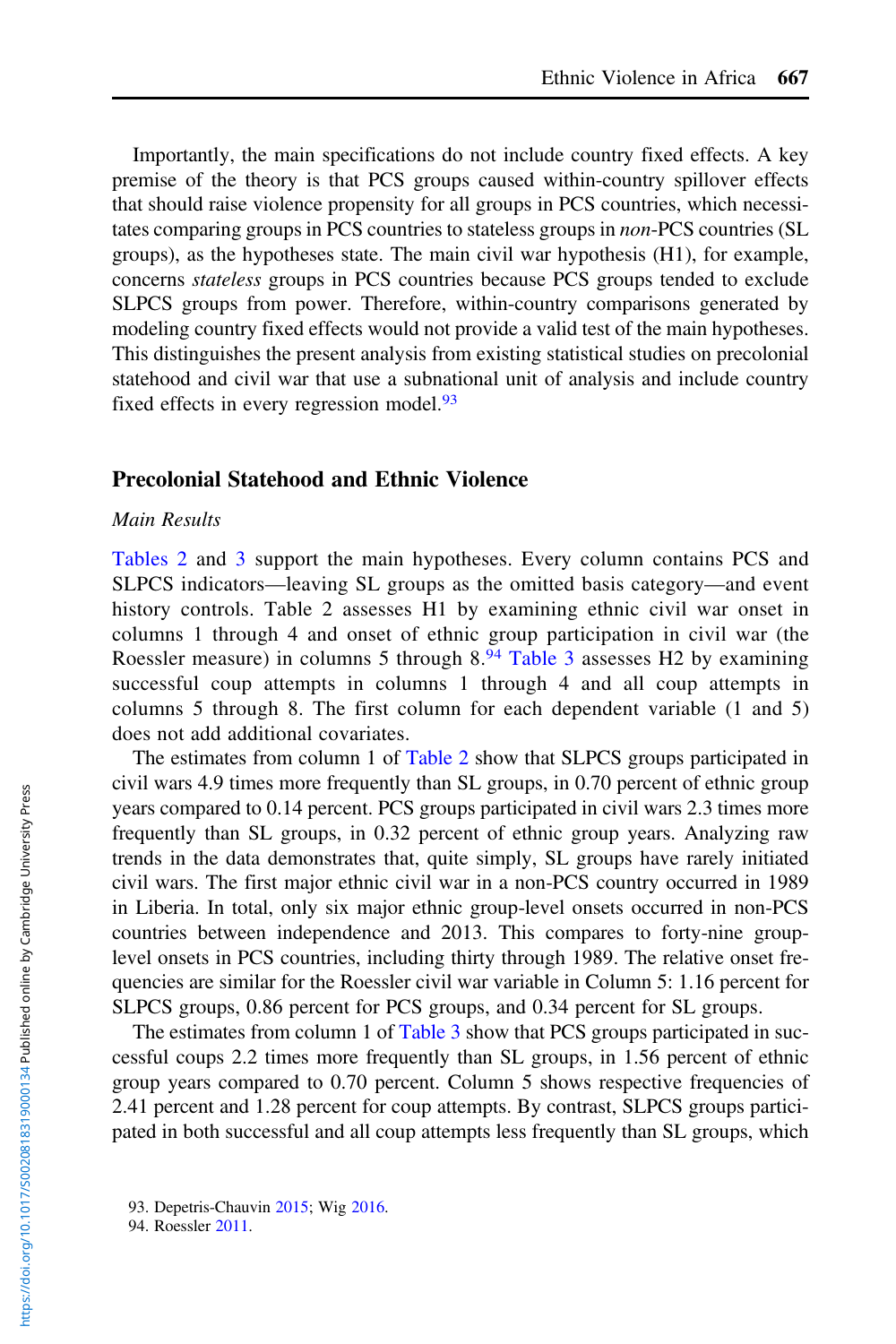#### <span id="page-23-0"></span>TABLE 2. Main civil war results

|                                               | DV: Major ethnic civil war onset |                       |                           |                                | DV: Major civil war onset (ethnic participation) |                        |                                |                              |
|-----------------------------------------------|----------------------------------|-----------------------|---------------------------|--------------------------------|--------------------------------------------------|------------------------|--------------------------------|------------------------------|
|                                               | (1)                              | (2)                   | (3)                       | (4)                            | (5)                                              | (6)                    | (7)                            | (8)                          |
| <b>PCS GROUP</b>                              | 0.814<br>(0.575)                 | 0.865<br>(0.592)      | 0.782<br>(0.606)          | 0.942<br>(0.667)               | $0.930**$<br>(0.442)                             | $0.902*$<br>(0.474)    | 1.089**<br>(0.445)             | $0.994**$<br>(0.489)         |
| <b>SLPCS GROUP</b>                            | 1.588***<br>(0.449)              | $1.621***$<br>(0.432) | $1.508***$<br>(0.439)     | $1.652***$<br>(0.511)          | $1.231***$<br>(0.347)                            | $1.205***$<br>(0.343)  | $1.300***$<br>(0.377)          | $1.241***$<br>(0.384)        |
| <b>TSETSE FLY</b>                             |                                  | $-0.561$<br>(1.180)   |                           | $-0.612$<br>(1.248)            |                                                  | $-0.870$<br>(1.129)    |                                | $-1.501$<br>(1.003)          |
| NEOLITHIC TRANSITION                          |                                  | $0.512***$<br>(0.154) |                           | $0.521***$<br>(0.142)          |                                                  | $0.309**$<br>(0.148)   |                                | $0.281*$<br>(0.159)          |
| <b>ECOLOGICAL DIVERSITY</b>                   |                                  | 0.236<br>(0.727)      |                           | $-0.0390$<br>(0.767)           |                                                  | 0.608<br>(0.692)       |                                | 0.685<br>(0.713)             |
| <b>SLAVE EXPORTS</b>                          |                                  | $-0.0784$<br>(0.0613) |                           | $-0.182***$<br>(0.0662)        |                                                  | $-0.00641$<br>(0.0642) |                                | $-0.0321$<br>(0.0608)        |
| <b>HISTORICAL WARFARE</b>                     |                                  | $-0.00101$<br>(0.443) |                           | 0.213<br>(0.436)               |                                                  | $-0.367$<br>(0.430)    |                                | 0.133<br>(0.452)             |
| GROUP % OF POP.                               |                                  |                       | 0.230<br>(1.005)          | $-0.398$<br>(0.791)            |                                                  |                        | $-0.158$<br>(1.190)            | $-0.584$<br>(1.030)          |
| <b>DISTANCE FROM CAPITAL</b>                  |                                  |                       | 0.0593<br>(0.0537)        | 0.0377<br>(0.0578)             |                                                  |                        | $0.110**$<br>(0.0436)          | $0.126***$<br>(0.0452)       |
| DIFFICULT GEOGRAPHY<br><b>GIANT OIL FIELD</b> |                                  |                       | 0.158<br>(0.202)<br>0.774 | 0.284<br>(0.213)<br>$1.726***$ |                                                  |                        | $-0.00617$<br>(0.169)<br>0.326 | $-0.108$<br>(0.175)<br>0.863 |
| <b>DEMOCRACY</b>                              |                                  |                       | (0.625)<br>$-0.0661**$    | (0.634)<br>$-0.0601**$         |                                                  |                        | (0.574)<br>$-0.0416*$          | (0.571)<br>$-0.0341$         |
| GDP P.C.                                      |                                  |                       | (0.0300)<br>$-0.474*$     | (0.0273)<br>$-0.651**$         |                                                  |                        | (0.0249)<br>$-0.555***$        | (0.0262)<br>$-0.599**$       |
| <b>POPULATION</b>                             |                                  |                       | (0.275)<br>$-0.179$       | (0.310)<br>$-0.361$            |                                                  |                        | (0.198)<br>$-0.264$            | (0.206)<br>$-0.311*$         |
| Group-years                                   | 8,102                            | 8,102                 | (0.246)<br>8,102          | (0.307)<br>8,102               | 8,108                                            | 8,108                  | (0.169)<br>8,108               | (0.171)<br>8,108             |
| Event history controls?                       | <b>YES</b>                       | <b>YES</b>            | <b>YES</b>                | <b>YES</b>                     | <b>YES</b>                                       | <b>YES</b>             | <b>YES</b>                     | <b>YES</b>                   |

*Notes*: Logistic regression estimates with ethnic group-clustered standard errors in parentheses. \*p < .1; \*\*p < .05; \*\*\*p < .01.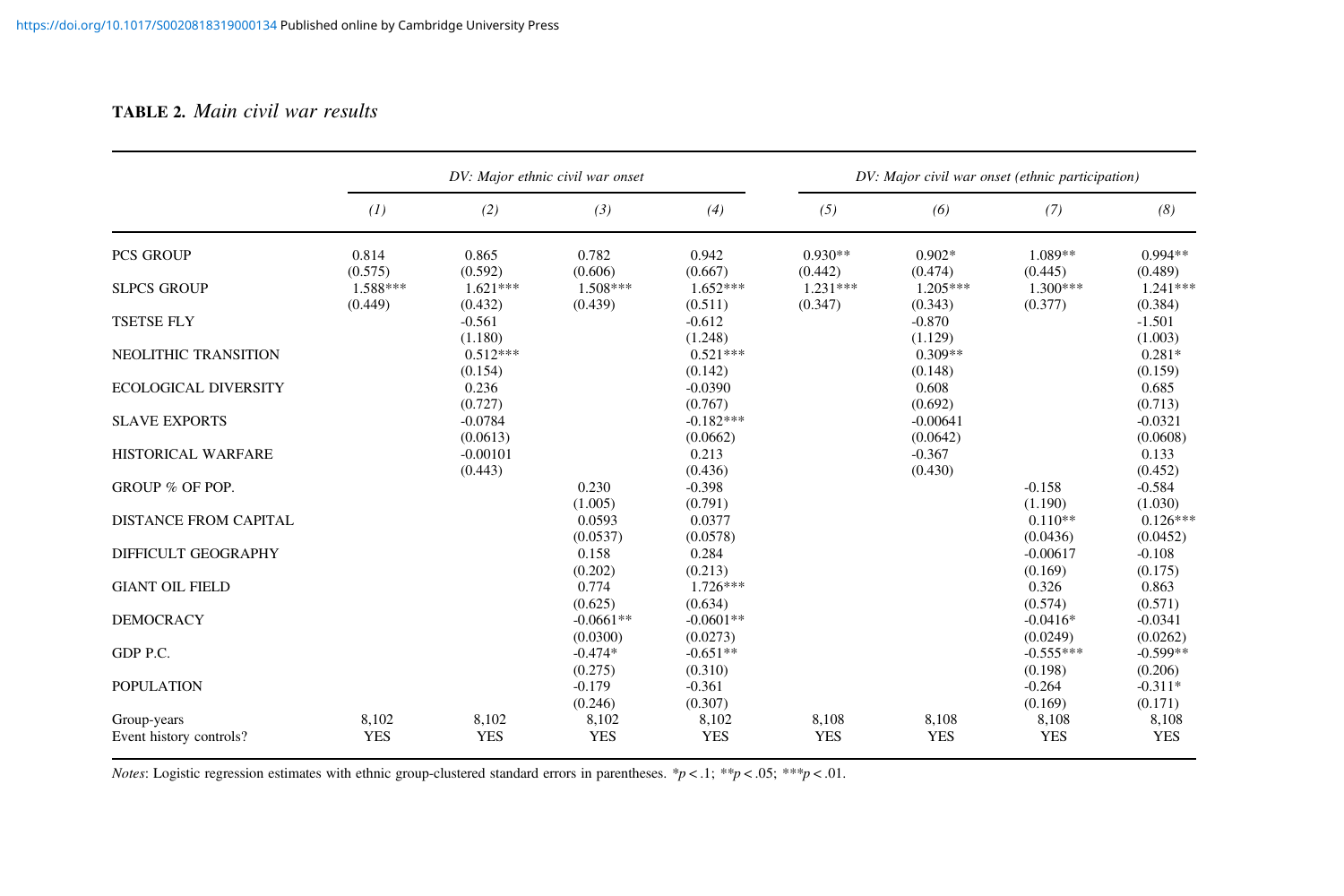#### <span id="page-24-0"></span>TABLE 3. Main coup results

|                                                   | DV: Successful coup   |                             |                                   |                                   |                      |                              | DV: Coup attempt                 |                                 |
|---------------------------------------------------|-----------------------|-----------------------------|-----------------------------------|-----------------------------------|----------------------|------------------------------|----------------------------------|---------------------------------|
|                                                   | (1)                   | (2)                         | (3)                               | (4)                               | (5)                  | (6)                          | (7)                              | (8)                             |
| <b>PCS GROUP</b>                                  | $0.805***$<br>(0.310) | $0.847**$<br>(0.396)        | $0.719**$<br>(0.303)              | $1.029**$<br>(0.407)              | $0.645**$<br>(0.280) | $0.633*$<br>(0.331)          | $0.527*$<br>(0.290)              | $0.775**$<br>(0.343)            |
| <b>SLPCS GROUP</b>                                | $-0.482$<br>(0.368)   | $-0.504$<br>(0.430)         | $-0.272$<br>(0.403)               | $-0.0417$<br>(0.469)              | $-0.389$<br>(0.265)  | $-0.482$<br>(0.310)          | $-0.242$<br>(0.287)              | $-0.0905$<br>(0.321)            |
| <b>TSETSE FLY</b>                                 |                       | 1.181<br>(1.127)            |                                   | $2.420*$<br>(1.469)               |                      | 0.969<br>(0.851)             |                                  | 1.545<br>(1.029)                |
| NEOLITHIC TRANSITION                              |                       | $0.424***$<br>(0.118)       |                                   | $0.542***$<br>(0.167)             |                      | $0.407***$<br>(0.109)        |                                  | $0.504***$<br>(0.134)           |
| <b>ECOLOGICAL DIVERSITY</b>                       |                       | $-0.600$<br>(0.680)         |                                   | $-0.640$<br>(0.755)               |                      | 0.0813<br>(0.559)            |                                  | 0.112<br>(0.587)                |
| <b>SLAVE EXPORTS</b><br><b>HISTORICAL WARFARE</b> |                       | 0.0536<br>(0.0710)<br>0.282 |                                   | 0.0476<br>(0.0634)<br>$-0.0489$   |                      | 0.0490<br>(0.0558)<br>0.0658 |                                  | 0.0567<br>(0.0503)<br>$-0.297$  |
| GROUP % OF POP.                                   |                       | (0.276)                     | $1.082**$                         | (0.284)<br>$1.685***$             |                      | (0.244)                      | $1.114**$                        | (0.254)<br>$1.708***$           |
| <b>DISTANCE FROM CAPITAL</b>                      |                       |                             | (0.504)<br>$-0.0776$              | (0.543)<br>$-0.103$               |                      |                              | (0.464)<br>$-0.0587$             | (0.472)<br>$-0.0705$            |
| DIFFICULT GEOGRAPHY                               |                       |                             | (0.0658)<br>$-0.0618$             | (0.0831)<br>$-0.0507$             |                      |                              | (0.0571)<br>$-0.0577$            | (0.0599)<br>$-0.126$            |
| <b>GIANT OIL FIELD</b>                            |                       |                             | (0.154)<br>$-0.646$               | (0.165)<br>$-0.527$               |                      |                              | (0.157)<br>$-0.731$              | (0.141)<br>$-0.667$             |
| <b>DEMOCRACY</b>                                  |                       |                             | (0.936)<br>$-0.0335*$             | (0.948)<br>$-0.0187$              |                      |                              | (0.649)<br>$-0.0386**$           | (0.593)<br>$-0.0232$            |
| GDP P.C.                                          |                       |                             | (0.0174)<br>$-0.448**$<br>(0.182) | (0.0166)<br>$-0.470**$<br>(0.212) |                      |                              | (0.0162)<br>$-0.240*$<br>(0.142) | (0.0159)<br>$-0.157$<br>(0.168) |
| <b>POPULATION</b>                                 |                       |                             | 0.0158<br>(0.181)                 | $-0.0338$<br>(0.194)              |                      |                              | 0.0821<br>(0.121)                | 0.0825<br>(0.140)               |
| Group-years<br>Event history controls?            | 8,567<br><b>YES</b>   | 8,567<br><b>YES</b>         | 8,567<br><b>YES</b>               | 8,567<br><b>YES</b>               | 8,567<br><b>YES</b>  | 8,567<br><b>YES</b>          | 8,567<br><b>YES</b>              | 8,567<br><b>YES</b>             |

*Notes:* Logistic regression estimates with ethnic group-clustered standard errors in parentheses. \*p < .1; \*\*p < .05; \*\*\*p < .01.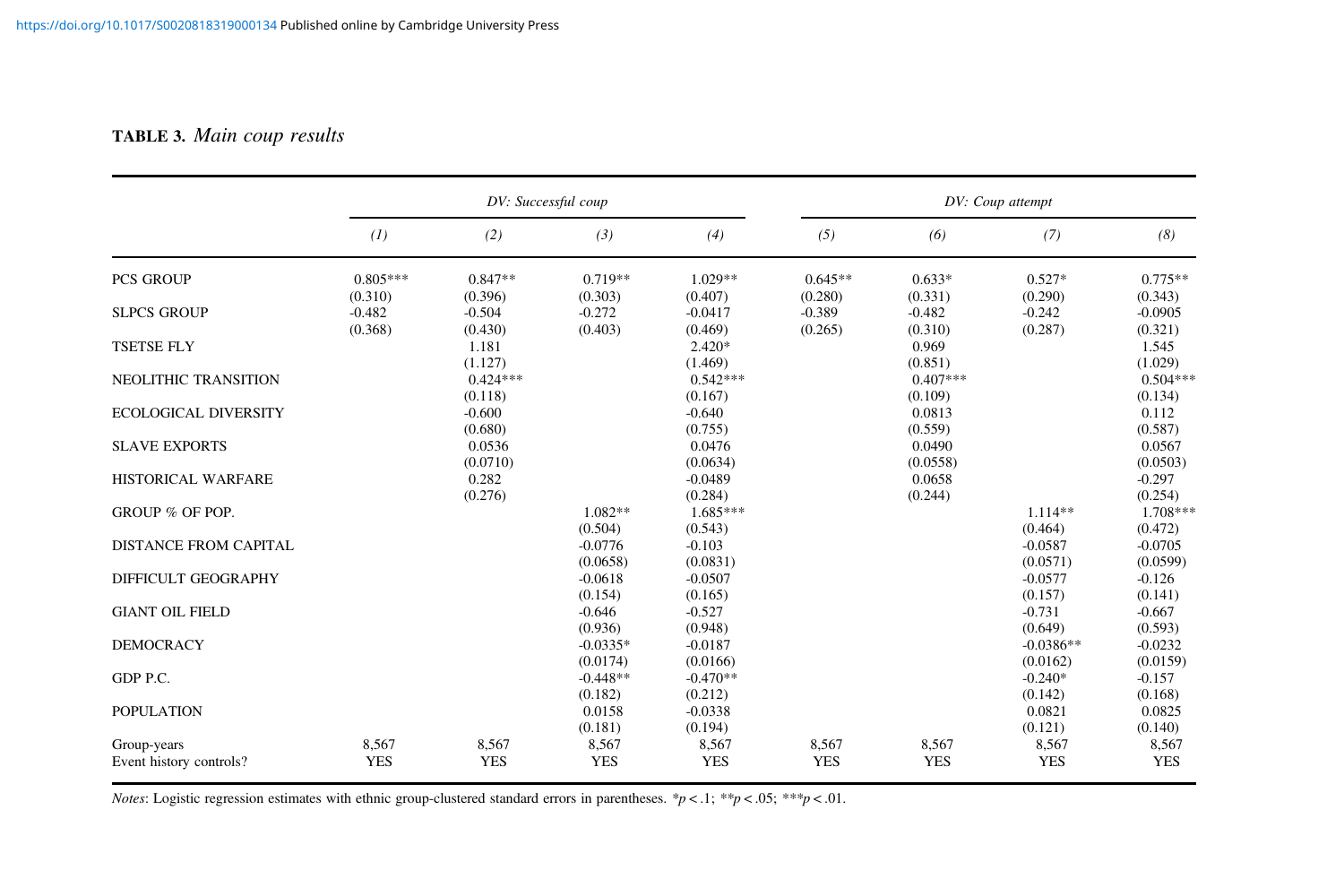corresponds with SLPCS groups' infrequent access to political power (see [Table 6](#page-29-0), presented later). Although PCS groups and SL groups participated in roughly the same *number* of successful coups between independence and 2013—thirty-one versus twenty-nine, respectively—the percentage difference arises because PCS groups infrequently appear in the sample relative to SL groups (see Table C.2).

Adding different sets of control variables does not change the main findings in [Tables 2](#page-23-0) and [3.](#page-24-0) Columns 2 and 6 add to the baseline specification the five predictors of African state formation discussed earlier, columns 3 and 7 add to the baseline specification the seven standard conflict covariates, and columns 4 and 8 include all controls. The relationships between SLPCS groups and civil wars, and between PCS groups and coups, are statistically significant at 5 percent in most specifications, although the p-value for PCS groups rises above 0.05 in two coup attempt regressions.

Intriguingly, although the coefficient estimate for PCS groups is positive in every civil war specification, it is statistically significant only when analyzing ethnic participation in war (columns 5 through 8) rather than rebellions with ethnic aims (columns 1 through 4). Although only a small number of war onsets differentiate the two measures, cases such as Baganda in Uganda (two war onsets in the 1980s, but neither proclaimed ethnic-specific aims) suggest that after being forced from power, PCS groups might become willing to forge broader coalitions to regain power. Overall, however, the theoretical expectations for PCS groups and civil wars are ambiguous. Although PCS groups should rebel frequently when excluded (see Appendix section B.3 for H4), their historical advantages for gaining access to power (assumption 2) should diminish reliance on outsider rebellions, which is why the theory does not produce an analog of H1 for PCS groups.

Regarding other covariates, democracy and GDP per capita enter negatively, and statistically significantly in many specifications, consistent with existing arguments. Group percentage of the population positively covaries with coups, which is sensible because group size and political inclusion positively correlate (see [Table 6](#page-29-0)). Finally, a longer period since a country transitioned to agricultural production positively covaries with civil wars and coups, which may be intriguing to analyze in future research because the typical assumption in related research is that neolithic transition timing influenced modern outcomes by affecting precolonial statehood.<sup>95</sup>

#### Additional Robustness Checks

Appendix section D.1 conducts numerous robustness checks including jackknife sample sensitivity analysis, estimating the bias of selection on unobservables from selection on observables, changing the dependent variables and PCS measures, and changing the statistical models. Appendix section D.2 addresses debates about border formation and "dismembered" ethnic groups in Africa by showing similar results even when limiting the sample to ethnic groups partitioned across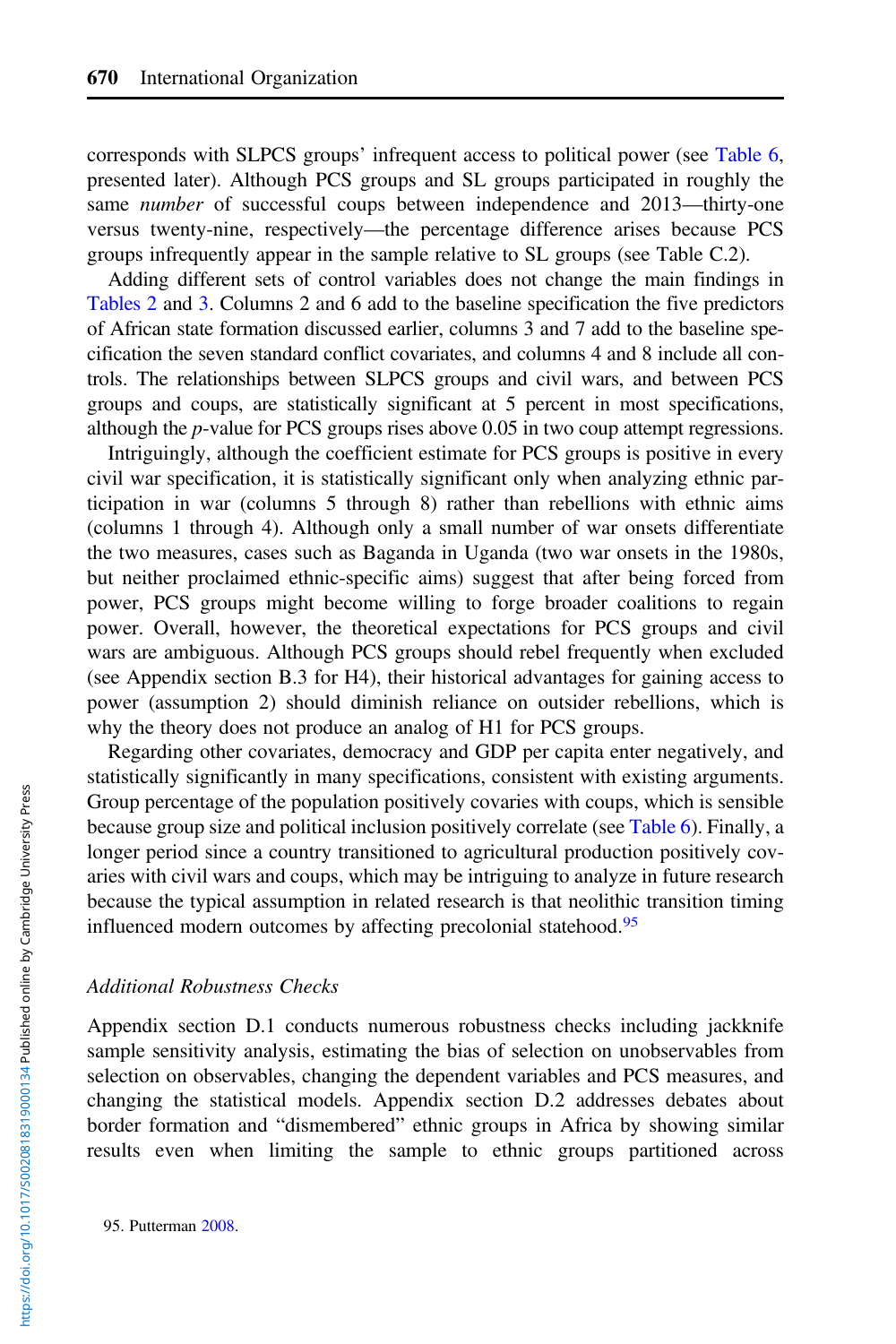<span id="page-26-0"></span>international boundaries and modeling transnational ethnic group fixed effects.<sup>96</sup> Appendix section D.3 disaggregates two theoretically relevant subsamples, showing the main results are particularly strong among ex-British colonies and during the Cold War era.

# Evidence for Intervening Implications

## Ethnic Parties at Independence

A key posited historical legacy is that PCS groups promoted ethnic parties at the expense of interethnic and nationalist-oriented political parties, which motivates assumption 1. Tables 4 and [5](#page-27-0) statistically support this argument. In Table 4, the unit of analysis is country and the dependent variable is ethnic parties' vote share in the final decolonization election.<sup>97</sup> Harkness codes this variable using Chandra's coding

|                       | $DV$ : Ethnic party vote $%$ |                     |
|-----------------------|------------------------------|---------------------|
|                       | (1)                          | (2)                 |
| PCS COUNTRY           | 35.76***                     | $35.33**$           |
| NEOLITHIC TRANSITION  | (11.60)                      | (14.94)<br>3.682    |
|                       |                              | (7.309)             |
| <b>SLAVE EXPORTS</b>  |                              | 0.645               |
|                       |                              | (2.558)             |
| DIFFICULT GEOGRAPHY   |                              | 1.712               |
|                       |                              | (6.600)             |
| <b>POPULATION</b>     |                              | $-0.737$<br>(7.027) |
| GDP P.C.              |                              | 14.20               |
|                       |                              | (11.18)             |
| <b>BRITISH COLONY</b> |                              | 16.88               |
|                       |                              | (13.94)             |
| Countries             | 33                           | 33                  |
| R-squared             | 0.213                        | 0.299               |

Notes: OLS regressions with robust standard errors in parentheses, using a cross-section of countries with available ethnic vote share data.  ${}^*p < .1$ ;  ${}^{**}p < .05$ ;  ${}^{**}p < .01$ .

96. Englebert, Tarango, and Carter [2002;](#page-36-0) Michalopoulos and Papaioannou [2016.](#page-36-0)

97. The sample excludes never-colonized Ethiopia and Liberia, and Djibouti and Eritrea. It includes cases such as former Portuguese colonies that did not have elections, but for which it is possible to code the dependent variable given Harkness's [2018](#page-36-0) ethnic coding of the rebel groups. However, the (unreported) results are very similar when excluding every major violent liberation war case (which also includes Zimbabwe, South Africa, and Namibia).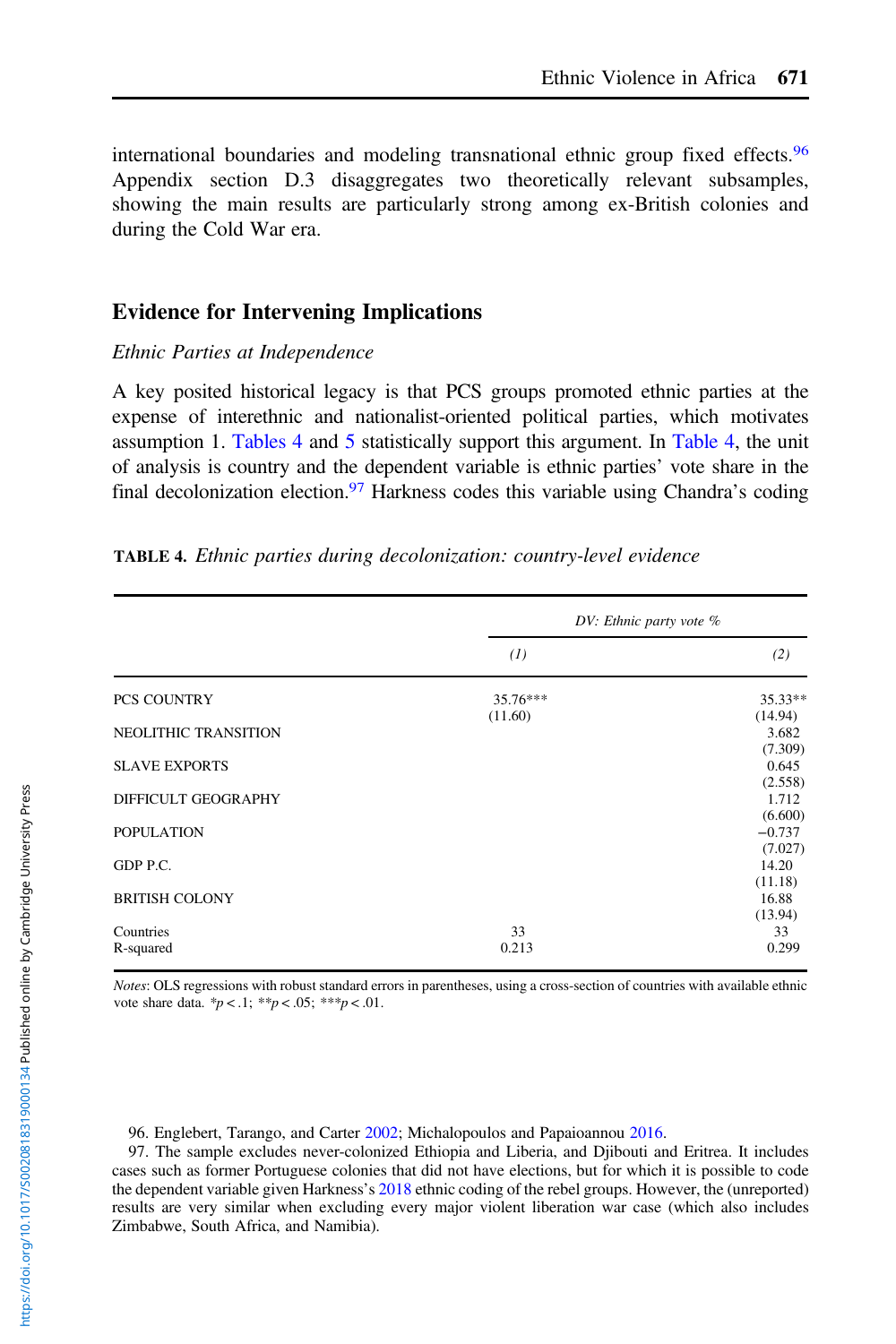<span id="page-27-0"></span>rules for ethnic parties.<sup>98</sup> The main explanatory variable is an indicator for PCS countries. Column 1 runs a bivariate regression, and column 2 adds every country-level covariate from [Tables 2](#page-23-0) and [3](#page-24-0) plus an indicator for British colonialism. In both columns, the coefficient estimate for PCS country is positive and statistically significant. The coefficient estimates are also large in magnitude: ethnic parties received 52 percent of the total vote share in the final pre-independence elections in PCS countries, compared to 16 percent in non-PCS countries. The PCS country indicator also nearly perfectly predicts countries in which an ethnic party governed at independence: the only counterexample is non-PCS Sierra Leone, compared to eight PCS countries (Angola, Benin, Chad, Nigeria, Rwanda, Sudan, Uganda, and Zimbabwe).

|                               |                |            | DV: Ethnic party indicator      |            |
|-------------------------------|----------------|------------|---------------------------------|------------|
|                               | (1)            | (2)        | (3)                             | (4)        |
|                               |                |            | Panel A. All groups             |            |
| <b>PCS GROUP</b>              | 1.984***       | 1.790***   | $2.070***$                      | $2.058***$ |
|                               | (0.542)        | (0.613)    | (0.611)                         | (0.733)    |
| <b>SLPCS GROUP</b>            | 0.637          | 0.498      | 0.816                           | 0.778      |
|                               | (0.486)        | (0.526)    | (0.612)                         | (0.713)    |
| Ethnic groups                 | 153            | 153        | 153                             | 153        |
| PCS origins covariates?       | N <sub>O</sub> | <b>YES</b> | N <sub>O</sub>                  | <b>YES</b> |
| Standard conflict covariates? | NO.            | NO.        | <b>YES</b>                      | <b>YES</b> |
|                               |                |            | Panel B. Groups $>10\%$ of pop. |            |
|                               | (1)            | (2)        | (3)                             | (4)        |
| <b>PCS GROUP</b>              | 1.918***       | $1.966***$ | $2.281***$                      | $2.728***$ |
|                               | (0.604)        | (0.727)    | (0.695)                         | (0.883)    |
| <b>SLPCS GROUP</b>            | $1.471**$      | $1.395**$  | $1.628**$                       | 1.784*     |
|                               | (0.581)        | (0.657)    | (0.747)                         | (0.922)    |
| Ethnic groups                 | 87             | 87         | 87                              | 87         |
| PCS origins covariates?       | NO.            | <b>YES</b> | NO.                             | <b>YES</b> |
| Standard conflict covariates? | NO             | NO         | <b>YES</b>                      | YES        |

TABLE 5. Ethnic parties during decolonization: ethnic group-level evidence

Notes: Logistic regression estimates with robust standard errors in parentheses, using a cross-section of ethnic groups with available ethnic party data. The covariates in different columns correspond with [Tables 2](#page-23-0) and [3](#page-24-0). The sample in panel B includes only ethnic groups that compose at least 10 percent of their country's population. \*p < .1; \*\*p < .05; \*\*\*p < .01.

Table 5 changes the unit of analysis to ethnic groups. For each group, the dependent variable indicates representation by an ethnic party. Operationally, this requires an ethnic party that represents the group to have received a positive percentage of votes in the final pre-independence election.<sup>99</sup> Panel A includes all politically relevant ethnic groups in each country's first year of independence (see Tables D.6 and D.7), except groups from the four countries that [Table 4](#page-26-0) excludes, and panel B includes only groups that compose at least 10 percent of the country's population.

<sup>99.</sup> Coded by the author using Harkness's [2018](#page-36-0) appendix.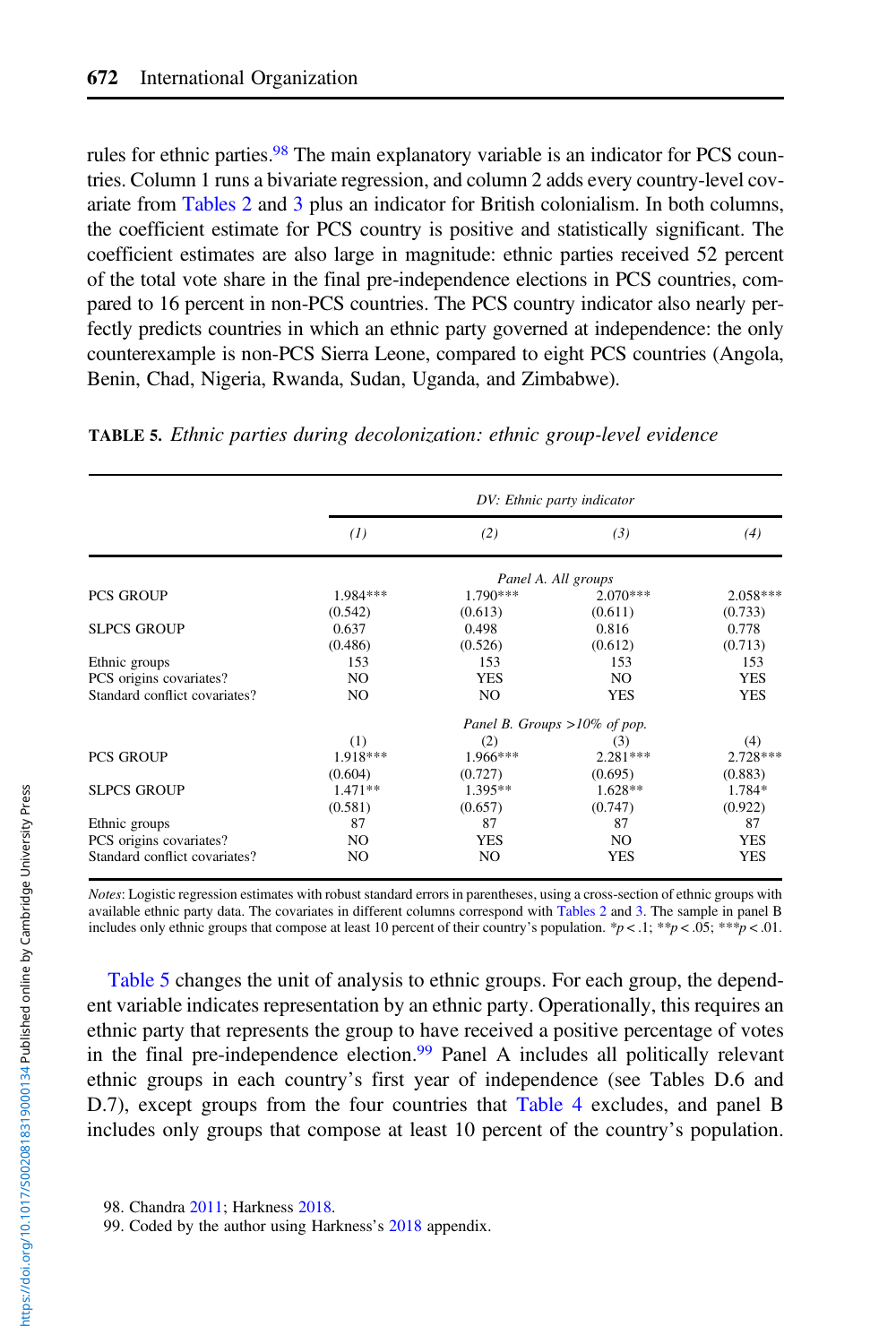PCS groups' distinctiveness is stark: in column 1 of panel A, the predicted probability of an ethnic party is 52 percent for PCS groups, 22 percent for SLPCS groups, and 13 percent for SL groups. Stateless groups are somewhat more heterogenous than PCS groups in terms of their size and political clout, which perhaps explains the null coefficient estimate for SLPCS groups in panel A. However, when stratifying on larger ethnic groups that could more reasonably have sought to exert considerable influence in the political arena (panel B), SLPCS groups exhibit statistically distinguishable behavior from SL groups—consistent with the argument that actions by PCS groups to undermine nationalist-oriented parties triggered responses by other groups within their country. In column 1 of panel B, the predicted probability of an ethnic party is 59 percent for PCS groups, 48 percent for SLPCS groups, and 18 percent for SL groups. Related, in ten of thirteen PCS countries in which a PCS group formed an ethnic party (out of eighteen PCS countries in the sample), at least one SLPCS group also formed an ethnic party.

#### Predicting or Conditioning on Ethnopolitical Inclusion

Statistical evidence supports the secondary hypotheses 3 through 6, which either predict or condition on ethnopolitical inclusion. These results relate to three findings from the literature. First, few studies endogenize ethnopolitical representation status. Wucherpfennig, Hunziker, and Cederman examine distance from the coast and colonizer identity, $100$  and my findings contribute to this small but important research agenda. Second, whereas Roessler shows that ethnopolitical exclusion covaries positively with civil war onset and negatively with successful coups, <sup>101</sup> my findings show that precolonial statehood explains variance in ethnic violence even when stratifying on access to central power. Third, the results yield an opposing finding from Wig by showing that, conditional on exclusion, PCS groups rebel more often than SL groups.<sup>102</sup> Earlier I discuss that these differences arise because (1) I do not compare PCS groups to stateless groups in their own country and (2) the present PCS variable exhibits less measurement error than combining Murdock's jurisdictional hierarchy variable with EPR data.<sup>103</sup>

[Table 6](#page-29-0) analyzes ethnopolitical inclusion  $(H3)$  using EPR data.<sup>104</sup> A group-year is coded as 1 on the ethnopolitical inclusion variable if it scores "monopoly," "dominant," "senior partner," or "junior partner" on EPR's political status variable—indicating that the group commands either the presidency or at least some cabinet positions in the administration—and 0 otherwise.<sup>105</sup> Using the same covariate groupings as in [Tables 2](#page-23-0) and [3](#page-24-0), the four columns in [Table 6](#page-29-0) support H3 by demonstrating the rarity of

<sup>100.</sup> Wucherpfennig, Hunziker, and Cederman [2016](#page-37-0).

<sup>101.</sup> Roessler [2011.](#page-37-0)

<sup>102.</sup> Wig [2016](#page-37-0).

<sup>103.</sup> Murdock [1967.](#page-36-0)

<sup>104.</sup> Vogt et al. [2015.](#page-37-0)

<sup>105.</sup> Cederman, Wimmer, and Min [2010](#page-35-0), 99–101.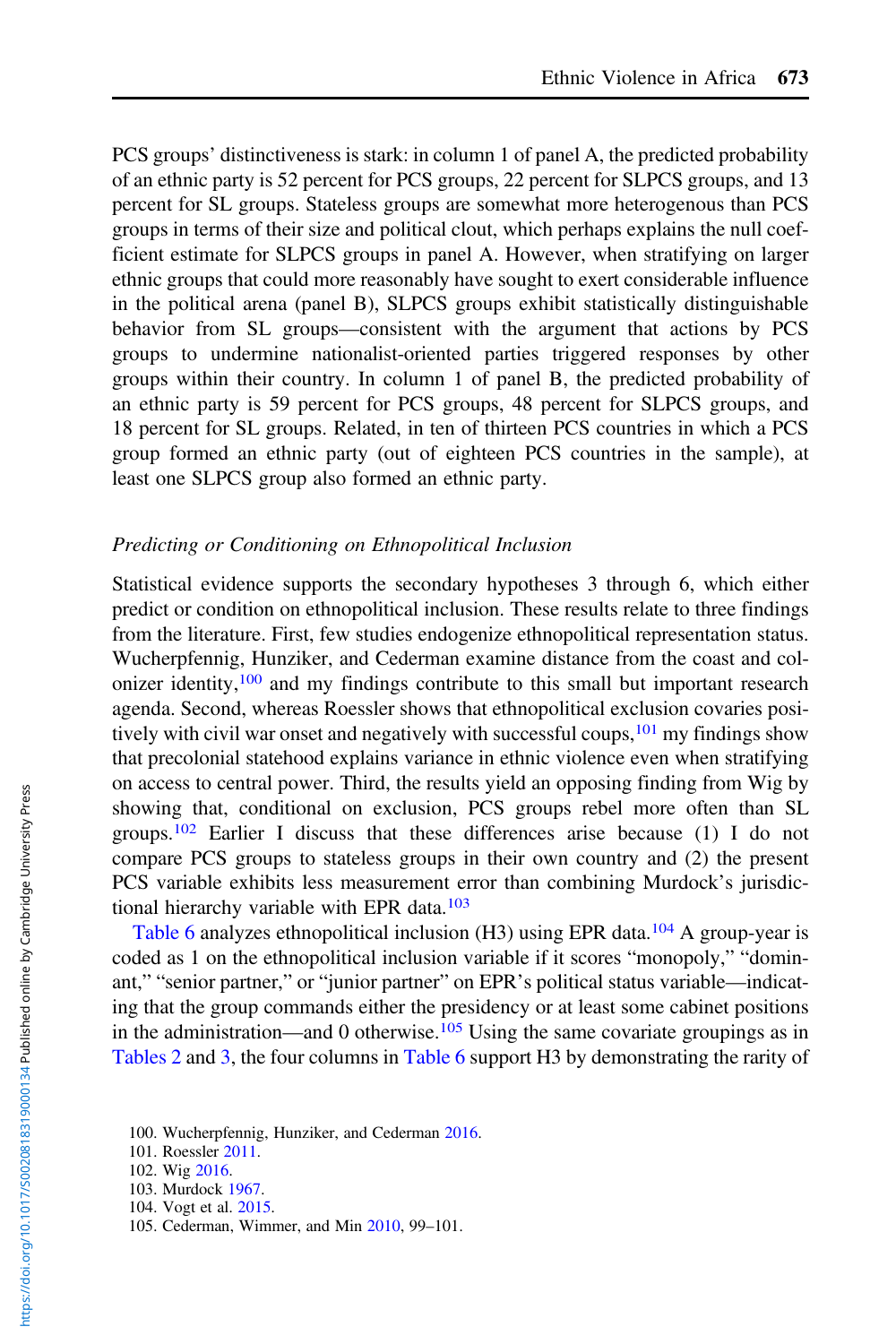<span id="page-29-0"></span>ethnopolitical inclusion for SLPCS groups relative to SL groups. In column 1, the predicted probability for inclusion is 41 percent for a SLPCS group and 70 percent for a SL group (and 76% for PCS groups). The difference between SLPCS and SL groups is statistically significant in all specifications.

|                                       | DV: Ethnopolitical inclusion |                        |                        |                               |  |  |
|---------------------------------------|------------------------------|------------------------|------------------------|-------------------------------|--|--|
|                                       | (1)                          | (2)                    | (3)                    | (4)                           |  |  |
| <b>PCS GROUP</b>                      | 0.279<br>(0.388)             | 0.203<br>(0.418)       | 0.273<br>(0.399)       | 0.390<br>(0.448)              |  |  |
| <b>SLPCS GROUP</b>                    | $-1.241***$<br>(0.268)       | $-1.376***$<br>(0.293) | $-0.958***$<br>(0.354) | $-0.994***$<br>(0.342)        |  |  |
| <b>TSETSE FLY</b>                     |                              | $-1.882**$<br>(0.892)  |                        | $-1.286$<br>(0.979)           |  |  |
| <b>NEOLITHIC TRANSITION</b>           |                              | $-0.516***$<br>(0.166) |                        | $-0.378**$<br>(0.175)         |  |  |
| <b>ECOLOGICAL DIVERSITY</b>           |                              | $-1.440**$<br>(0.617)  |                        | $-1.326*$<br>(0.678)          |  |  |
| <b>SLAVE EXPORTS</b>                  |                              | $0.105*$<br>(0.0536)   |                        | $0.182***$<br>(0.0593)        |  |  |
| HISTORICAL WARFARE<br>GROUP % OF POP. |                              | 0.601<br>(0.421)       | $2.170**$              | 0.0821<br>(0.391)<br>2.329*** |  |  |
| DISTANCE FROM CAPITAL                 |                              |                        | (1.054)<br>$-0.138**$  | (0.887)<br>$-0.103**$         |  |  |
| DIFFICULT GEOGRAPHY                   |                              |                        | (0.0613)<br>$-0.159$   | (0.0509)<br>$-0.194$          |  |  |
| <b>GIANT OIL FIELD</b>                |                              |                        | (0.145)<br>$-0.852**$  | (0.149)<br>$-1.206**$         |  |  |
| <b>DEMOCRACY</b>                      |                              |                        | (0.373)<br>$0.0486***$ | (0.484)<br>$0.0550***$        |  |  |
| GDP P.C.                              |                              |                        | (0.0163)<br>$0.385***$ | (0.0193)<br>$0.441***$        |  |  |
| POPULATION                            |                              |                        | (0.132)<br>$0.222*$    | (0.152)<br>0.177              |  |  |
| Group-years                           | 8.567                        | 8.567                  | (0.126)<br>8,567       | (0.139)<br>8,567              |  |  |

| TABLE 6. Ethnopolitical inclusion |  |  |  |  |
|-----------------------------------|--|--|--|--|
|-----------------------------------|--|--|--|--|

Notes: Logistic regression estimates with ethnic group-clustered standard errors in parentheses. No specifications contain event history controls because the logit models do not converge, although unreported linear models with years since last change from inclusion to exclusion or vice versa (akin to civil war onset and coup onset) and cubic splines yields qualitatively identical results.  $\frac{p}{q} < 0.1$ ;  $\frac{p}{q} < 0.05$ ;  $\frac{p}{q} < 0.01$ .

In appendix section D.4, I assess the three conditional civil war and coup hypotheses derived in section B.3. I provide evidence that both PCS and SLPCS groups rebel more frequently than SL groups conditional on exclusion, and PCS groups are more likely than SL groups to participate in coups conditional on inclusion. Although the primary purpose of these regressions is to assess the conditional hypotheses, they also rule out a particular confounding concern for [Tables 2](#page-23-0) and [3.](#page-24-0) Even if unmodeled factors affected PCS groups' coup behavior by raising their propensity for ethnopolitical inclusion (independent of affecting PCS status), and affected SLPCS groups' civil war behavior by lowering their propensity for inclusion (independent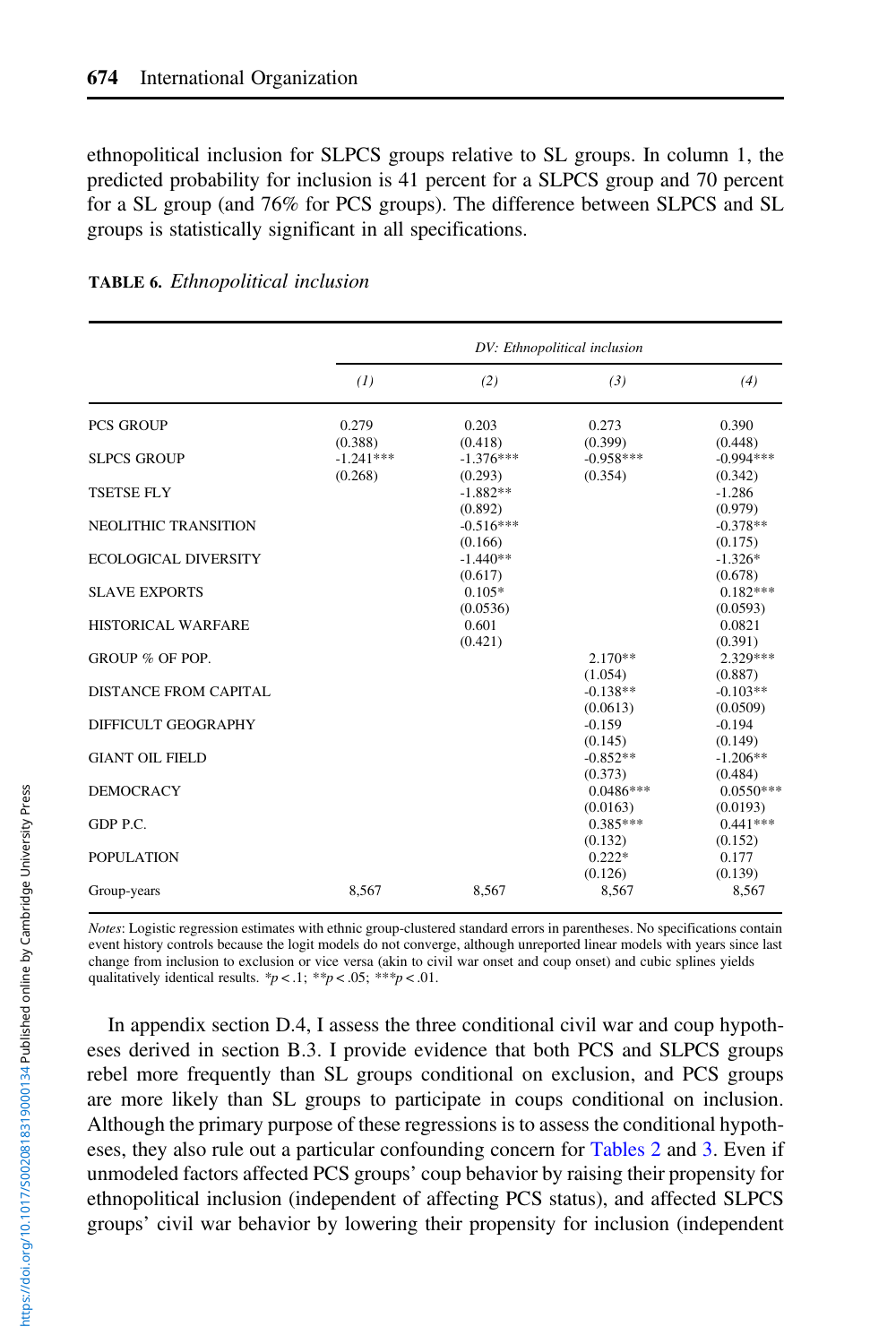of affecting SLPCS status), these results show similar patterns even when conditioning on ethnopolitical access.<sup>106</sup>

# Qualitative Evidence

Examining countries individually demonstrates that in fourteen of eighteen PCS countries, either of two types of events occurred that support the theoretical mechanisms: (1) PCS groups dominated the government at or shortly after independence and coups or civil wars occurred, and (2) members of a PCS group participated in at least one civil war or successful coup between independence and the end of the Cold War era. Uganda demonstrates additional support for the posited theoretical mechanisms. Appendix E provides additional references for individual cases.

## Modal Violence Paths in PCS Countries

All but one PCS country fits into one of four modal paths based on ethnopolitical inclusion patterns and ethnic violence. The present analysis focuses only on events up to 1989 under the premise, discussed in Appendix section D.3, that changes following the Cold War opened new political cleavages in Africa.

| TABLE 7. Summary of cases |  |
|---------------------------|--|
|                           |  |

| Path                                 | Cases                                           |
|--------------------------------------|-------------------------------------------------|
| 1. PCS dominance and SLPCS civil war | Angola, Burundi, Ethiopia, Mali, Nigeria, Sudan |
| 2. SLPCS dominance and PCS civil war | Chad, Rwanda, Uganda, Zimbabwe                  |
| 3. Power sharing and rotating coups  | Benin, Ghana, Madagascar                        |
| 4. Relative peace                    | Botswana, Guinea, Senegal, Zambia               |
| Other                                | Democratic Republic of Congo                    |

Note: Author's calculations.

Among cases in the first path, a PCS group dominated the government at or shortly after independence. Specifically, a PCS group had achieved either "dominant" or "monopoly" status at the center within five years of independence (according to EPR) in Angola, Burundi, Ethiopia, Mali, Nigeria, and Sudan. The PCS group also either dominated or was heavily overrepresented in the officer corps of each country except Nigeria (see Table B.5). In five of the six countries, at least one excluded SLPCS group initiated a civil war by 1975, and the same occurred in the

<sup>106.</sup> However, for the purposes of assessing the main hypotheses, the conditional regressions contain an important source of posttreatment bias by conditioning on a factor—ethnopolitical access—that the theory posits as endogenous to precolonial statehood.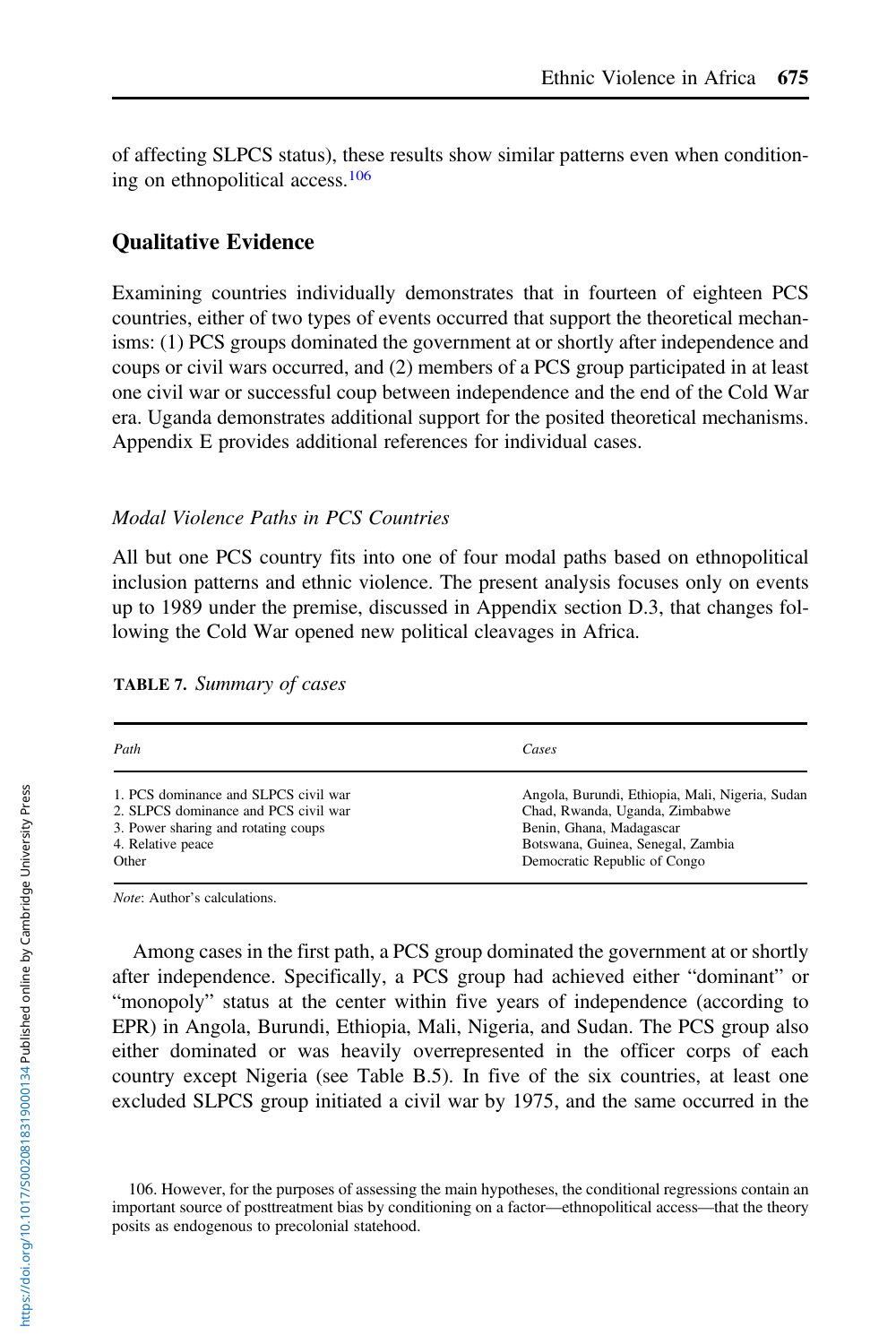sixth, Mali, in 1989. Additionally, in every case except Angola, the dominant PCS group staged a successful coup. Sometimes, coups struck against rival ethnic groups, as in Nigeria in 1966. In other cases, such as Sudan, the coups rotated power among members of the PCS group. The theory section discussed how riverine Arabs in Sudan launched numerous coups in reaction to the incumbent's perceived poor handling of ongoing civil wars with non-PCS groups in the south.

For example, in Nigeria, a PCS group controlled power at the center, retained power via a military coup, and an excluded SLPCS group launched a civil war. Nigeria's federal formula—a legacy of Frederick Lugard's invention of the Native Authority System for the Sokoto Caliphate (precolonial state) in the north—dictated that each of the country's three regions would be apportioned seats in the national legislature based on population share. As a result, the constitutionally mandated dicennial census in 1962 carried huge consequences for the distribution of power, especially considering the distinct ethnic parties that represented each region. "The Northern Region's political strength, marshaled by the NPC, had arisen in large measure from the results of the 1952–53 census, which had identified 54 percent of the country's population in that area."<sup>107</sup>

Despite conducting the census twice, experts estimated the total count for northerners was wildly inflated and Igbo (SLPCS group) leaders publicly charged the northern (PCS) government with fraud. Igbo officers led a successful coup attempt in 1966. Despite stating that they aimed to create a unitary government without ethnic bias, northern leaders perceived the coup "not so much as an effort to impose a unitary government as a plot by the Igbo to dominate Nigeria" because of deep-seated regional cleavages.<sup>108</sup> This led to a northern-dominated countercoup in 1966, followed by ethnopolitical exclusion of Igbo and an Igbo secession attempt in 1967.

In the second path, an SLPCS group dominated the government at or shortly after independence. In all four cases, an excluded PCS group participated in a civil war either shortly after independence (Chad, Rwanda, Zimbabwe) or after further ethnic narrowing at the center (Uganda). The theory correctly anticipates political violence—specifically, PCS groups often rebel against the government when excluded—although these cases deviate from the trend of PCS groups controlling the government.

The third path features ethnopolitical inclusion and infighting at the center. The theory correctly anticipates the coups that occurred in these PCS countries (Benin, Ghana, Madagascar), although without amendment cannot explain why their leaders usually did not resort to ethnopolitical exclusion to prevent future coups.<sup>109</sup> PCS groups either participated in or were central to the violence that occurred. In

<sup>107.</sup> Lovejoy [1992](#page-36-0), 52.

<sup>108.</sup> Ibid., 56.

<sup>109.</sup> Roessler and Ohls [2018](#page-37-0) offer a plausible explanation for Benin and Ghana: in each country, the existence of multiple relatively large ethnic groups located close to the capital created incentives to share power—despite high coup risk—because of the devastating expected consequences of ethnopolitical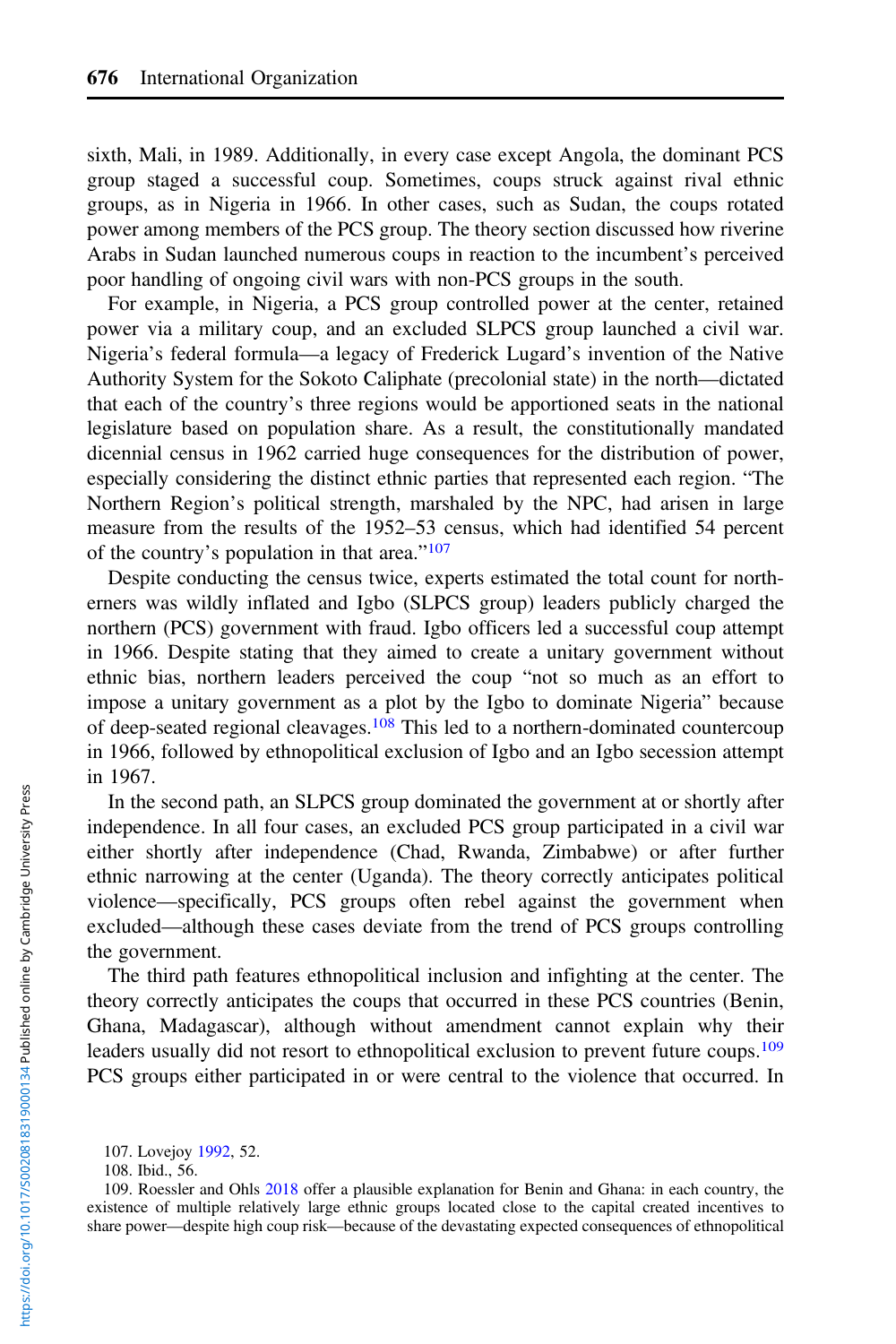Benin, two of the three groups that rotated into and out of power via a series of coups in the 1960s were PCS: Fon, and Yoruba/Nagot and Goun. In Ghana, the leader of the country's first coup in 1966 explicitly denounced president Kwame Nkrumah's attempts to undermine traditional Asante (PCS) organizations—a rivalry that began during the colonial era after Nkrumah attempted to undermine Asante planterchiefs. EPR codes the PCS group in Madagascar, Highlanders, as excluded. However, they retained a strong presence in the military, which EPR does not reflect by primarily using information on executive and cabinet positions to code political status. Highlanders launched a successful coup in 1972.

The Democratic Republic of the Congo is an idiosyncratic case that does not fit neatly into any of these three modal patterns of ethnic violence, although broadly supports the theory because two PCS groups initiated civil wars. The country, in essence, had no central government during its first five years of independence. Correspondingly, EPR codes all politically relevant ethnic groups in DRC as enjoying regional autonomy between 1960 and 1965. Within the first year of independence, PCS groups Luba Kasai and Lunda-Yeke initiated civil wars to secede, the latter led by their king.

Of the eighteen PCS countries, only four are theoretical anomalies by exhibiting relative peace. Botswana, Guinea, Senegal, and Zambia provide a fourth modal path by experiencing long periods of stable civilian rule in ethnically inclusionary regimes, although in the 1980s a successful coup occurred in Guinea and a civil war began in Senegal. PCS groups such as the Barotse in Zambia and Peul in Guinea created regional parties during the decolonization era to contest nationalists, but ultimately failed to prevent a dominant nationalist party from taking power at independence.

#### Evidence from Uganda

Uganda exemplifies PCS groups' privileges and the difficulty of forming broad nationalist parties during the decolonization era in colonies with a PCS group, and consequences for political violence after independence. When Britain colonized Uganda, it bestowed the powerful state of Buganda—which frequently warred with and raided slaves from neighboring groups also incorporated into modern Uganda<sup>110</sup>—with significant self-governance privileges. "The special status of Buganda in Uganda was the most important legacy of the colonial era" and their founding treaty with Britain in 1900 "appeared to the Baganda as in some sense at least an agreement between equals."<sup>111</sup> Therefore, Buganda's later "integration" within the rest of Uganda posed serious problems first to colonial officials and subsequently to nationally oriented African politicians [because] Buganda could not be

exclusion and civil war. Madagascar also exhibited these conditions, although Cotiers excluded Highlanders from important political positions until 1972.

<sup>110.</sup> Reid [2012,](#page-37-0) 115–16.

<sup>111.</sup> Rothchild and Rogin [1966,](#page-37-0) 341.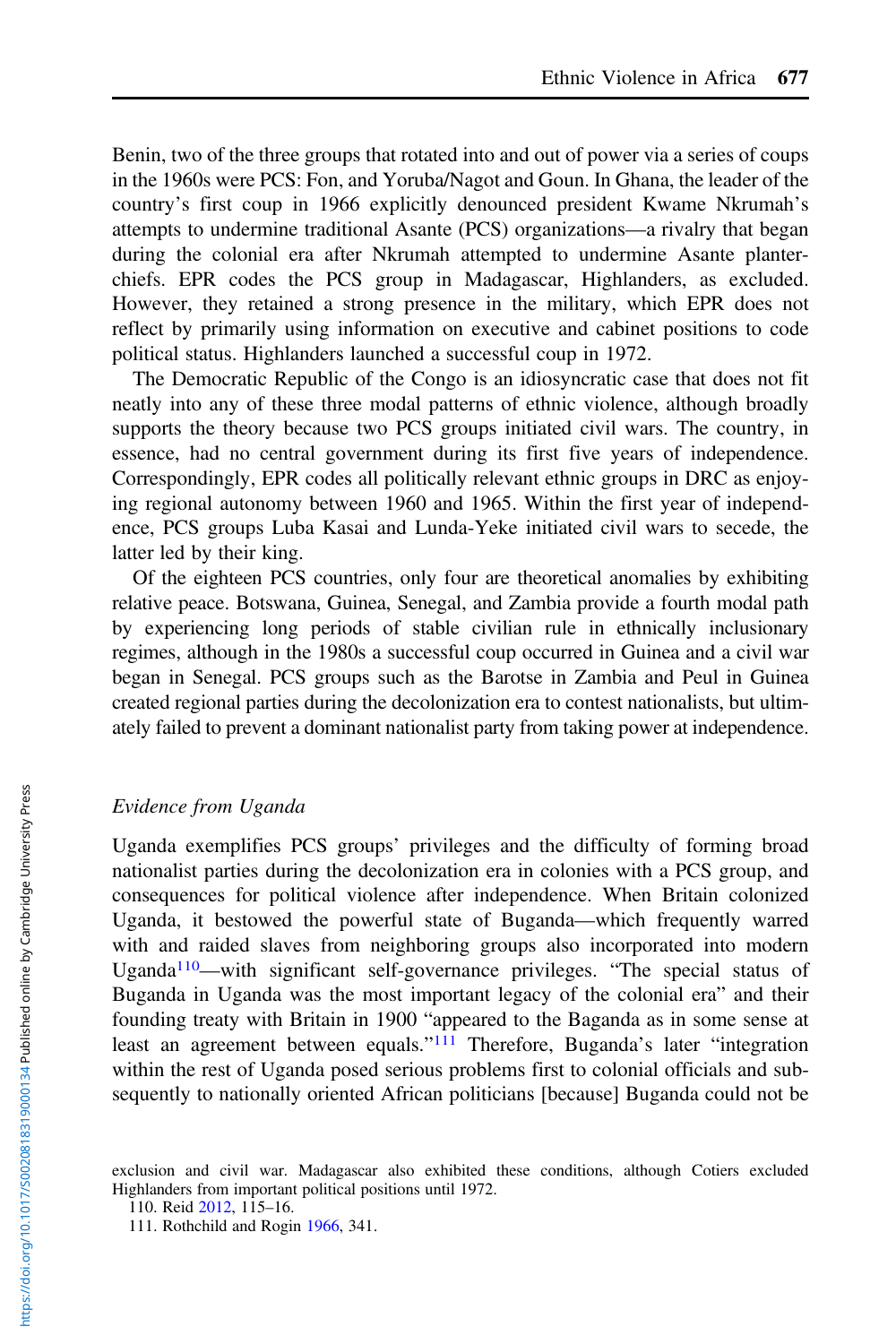dethroned from its dominant position without seriously compromising the viability of Uganda as a whole."<sup>112</sup> In response to Britain's attempt to unify colonial administration after World War II, Buganda attempted to secede from the rest of Uganda to "safeguard the traditions, Kabakaship, and the customs of Buganda in an independent Uganda."<sup>113</sup> The king—known as the kabaka—cited Buganda's distinct status in the Uganda Agreement of 1900 to promote his claim.

Consequently, "the power of traditional groups … precluded the success of a centralized, ideological mass party" among all Ugandans.<sup>114</sup> Supporters of the kabaka instead created the Kabaka Yekka party—meaning "king only"—after the kabaka led a highly successful boycott of the 1961 Legislative Council elections in which less than 2 percent of eligible Baganda voted. Kabaka Yekka provided "a practical avenue through which Buganda could enter national politics and yet preserve its own autonomy and unity."<sup>115</sup> The ethnically oriented party received 26 percent of parliamentary seats in the final pre-independence elections in 1962.<sup>116</sup> In response to political deadlock created by the sizable vote share of Buganda's ethnically oriented party, an interethnic ruling coalition formed at independence that composed an "alliance of complete opposites"<sup>117</sup> between Kabaka Yekka and a major party led by a member of an SLPCS group, Milton Obote's UPC party. Consistent with the theoretical expectation that such circumstances facilitate an internal security dilemma, "it is hard to determine at what stage Prime Minister Obote made up his mind to confront the Kabaka and the State of Buganda … but it is tempting, from the small amount of evidence available and his careful preparing of the ground, to think that he had intended it all along."<sup>118</sup>

A key event occurred in 1964 that foreshadowed future violence. To provide background, Buganda's initial treaty with Britain awarded territory, subsequently called the "Lost Counties," to Buganda that a British-Baganda alliance had recently captured from rival precolonial state Bunyoro (also incorporated into Uganda). In 1964, Obote attempted to undermine Buganda by allowing a referendum to occur over control of the Lost Counties. After the counties' residents voted to join Bunyoro, a political crisis occurred. "As President, the Kabaka should have ratified the transfer; as Kabaka, such an act was an impossibility" [emphasis in original] because the transfer would erode the king's support from his main constituency.<sup>119</sup> The Lost Counties referendum soon "shifted the balance of power back from Buganda to the central government."<sup>120</sup> Capitalizing on his improved bargaining position, Obote arrested key Baganda ministers before they could appeal for British

- 112. Doornbos [1977,](#page-35-0) 241. 113. Rothchild and Rogin [1966,](#page-37-0) 348. 114. Ibid., 389. 115. Ibid., 358 116. Schmidt [1999](#page-37-0), 934. 117. Decalo [1990](#page-35-0), 152. 118. Dinwiddy [1981](#page-35-0), 514.
- 119. Ibid., 514.
- 120. Decalo [1990](#page-35-0), 155.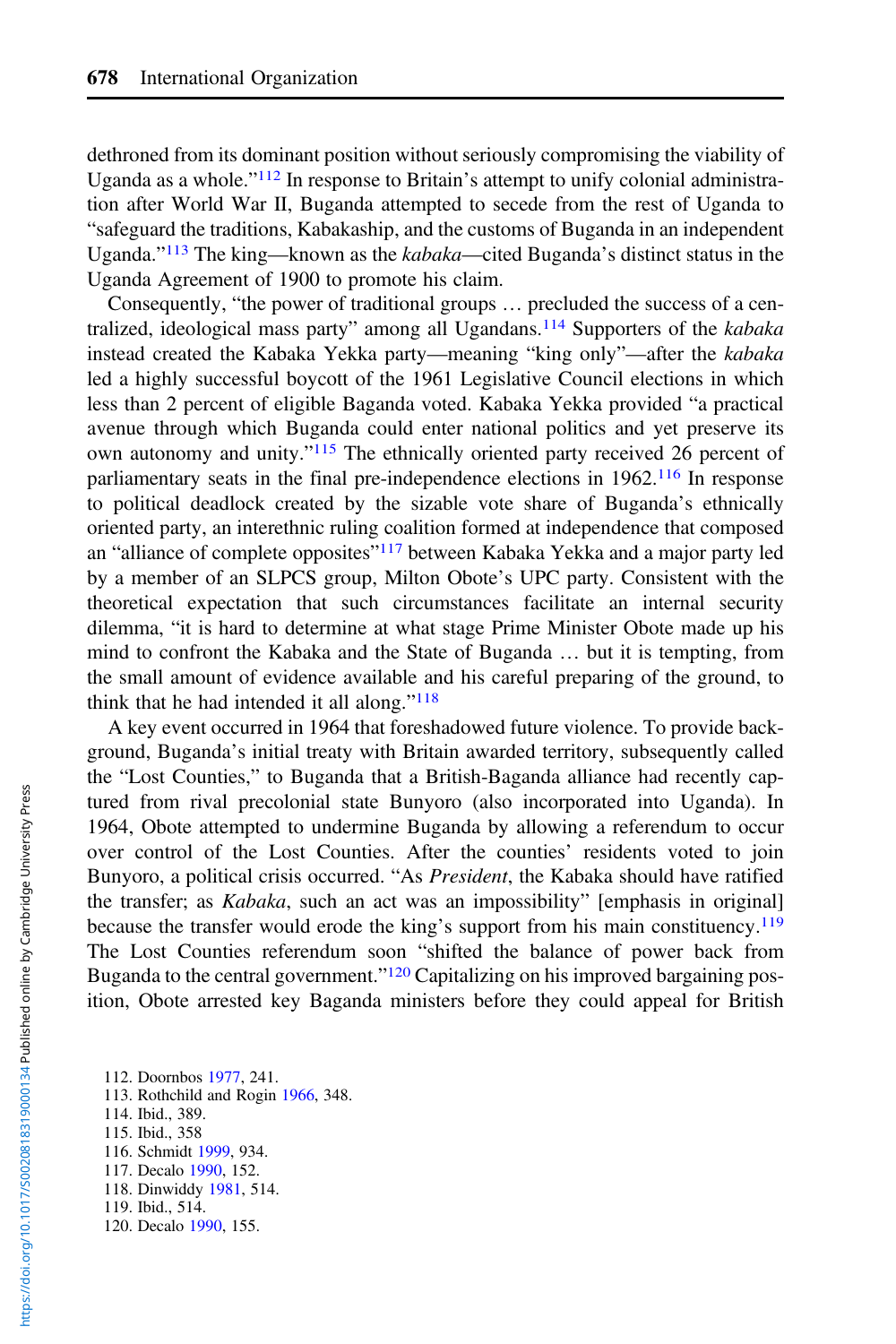military assistance. The crisis culminated in 1966 when Obote militarily suppressed a Baganda secession attempt, staged a coup to become the undisputed head of state, and unilaterally terminated the Baganda monarchy.<sup>121</sup> After continued turmoil at the center including Idi Amin's kleptocratic reign in the 1970s, the then-politically powerless Baganda participated in civil wars that removed Amin and, subsequently, Obote after he became president for a second time.

## **Conclusion**

I presented a theory and corroborating empirical evidence that precolonial statehood has contributed to political violence in Africa. Two important questions remain. First, is Sub-Saharan Africa unique? If so, why? One distinctive regional attribute is that most countries lack a majority ethnic group. Therefore, despite African PCS groups' historical advantages, many of these groups held power tenuously because they lacked numerical preponderance. In some cases, like Uganda, non-PCS groups dislodged PCS groups from power. By contrast, in many East and Southeast Asian countries, an ethnic group with a historical state dominated the government in the twentieth century and composed a large majority of the country's population. How might this difference alter prospects for violence? On the one hand, larger groups may prevent violence by deterring other groups from attempting to control the government. On the other hand, large majority groups may feel emboldened to pursue ethnically exclusionary policies that spark civil wars. Future work that assesses how well the present theory exports to other regions will contribute to understanding African uniqueness and to emerging knowledge of how historical factors affect prospects for modern political violence.

Second, common policy recommendations for ending civil wars may lack effectiveness without understanding the long-term effects of factors such as precolonial statehood. For example, promoting inclusive power-sharing agreements likely will not stem violence in PCS countries because the internal security dilemma should destabilize such arrangements. Although the correlation between precolonial statehood and civil war onset has weakened since the Cold War ended (see Table D.15), the changed relationship has arisen mainly because non-PCS countries have experienced more civil wars as new cleavages emerged after the Soviet Union fell, rather than because conflict onset has declined sharply in PCS countries.<sup>122</sup> Even countries such as Uganda that have enjoyed decades of stable governance and economic growth, with Baganda peacefully participating as a junior partner in the governing coalition since 1986, still suffer from civil wars that can be traced in part to

121. Tripp [2009](#page-37-0), 45.

<sup>122.</sup> Using the sample from [Table 2](#page-23-0), comparing the Cold War period to afterward, the prevalence of civil war onset has increased by 80 percent among SL groups compared to a decline of 28 percent among groups in PCS countries.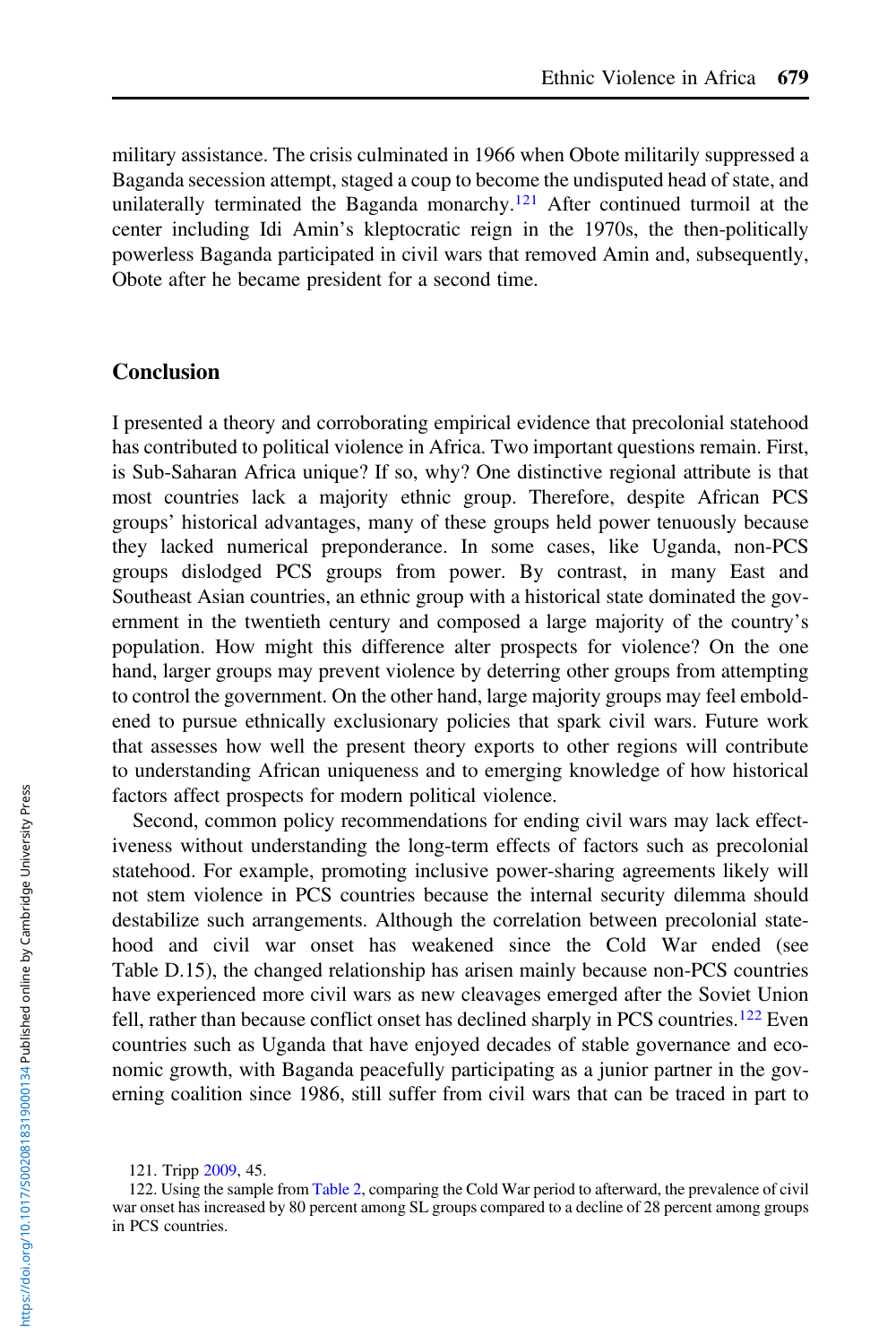<span id="page-35-0"></span>earlier failed power-sharing arrangements. Deepening democratic institutions to increase the credibility of power-sharing agreements—for example, in Benin and Ghana, and to a lesser extent in Uganda and Madagascar—and the hope that crosscutting cleavages over time may mitigate the legacies of distinct statehood provides a possible but uncertain path out of the coup/civil war trap for many PCS countries.

# Supplementary Material

Supplementary material for this article is available at [<https://doi.org/10.1017/](https://doi.org/10.1017/S0020818319000134) [S0020818319000134>](https://doi.org/10.1017/S0020818319000134).

## References

- Aksoy, Deniz, David B. Carter, and Joseph Wright. 2015. Terrorism and the Fate of Dictators. World Politics 67 (3):423–68.
- Akyeampong, Emmanuel, Robert H. Bates, Nathan Nunn, and James Robinson. 2014. Africa's Development in Historical Perspective. Cambridge University Press.
- Alsan, Marcella. 2015. The Effect of the Tsetse Fly on African Development. American Economic Review 105 (1):382–410.
- Bechtold, Peter K. 1990. More Turbulence in Sudan: A New Politics This Time? Middle East Journal 44 (4): 579–95.
- Bell, Curtis, and Jun Koga Sudduth. 2017. The Causes and Outcomes of Coup During Civil War. Journal of Conflict Resolution 61 (7):1432–55.
- Besley, Timothy, and Marta Reynal-Querol. 2014. The Legacy of Historical Conflict: Evidence from Africa. American Political Science Review 108 (2):319–36.
- Bockstette, Valerie, Areendam Chanda, and Louis Putterman. 2002. States and Markets: The Advantage of an Early Start. Journal of Economic Growth 7 (4):347–69.
- Cederman, Lars-Erik, Kristian Skrede Gleditsch, and Halvard Buhaug. 2013. Inequality, Grievances, and Civil War. Cambridge University Press.
- Cederman, Lars-Erik, Andreas Wimmer, and Brian Min. 2010. Why Do Ethnic Groups Rebel? New Data and Analysis. World Politics 62 (1):87-119.
- Chandra, Kanchan. 2011. What Is an Ethnic Party? Party Politics 17 (2):151–69.
- Collier, Ruth Berins. 1982. Regimes in Tropical Africa: Changing Forms of Supremacy, 1945–1975. University of California Press.
- Colson, Elizabeth. 1969. African Society at the Time of the Scramble. In Colonialism in Africa, 1870–1960, Volume 1: The History and Politics of Colonialism 1870–1914, edited by L.H. Gann and Peter Duignan, 27–65. Cambridge University Press.
- Decalo, Samuel. 1990. Coups and Army Rule in Africa. Yale University Press.
- Depetris-Chauvin, Emilio. 2015. State History and Contemporary Conflict: Evidence from Sub-Saharan Africa. Working paper.
- Dincecco, Mark, James E. Fenske, and Massimiliano Gaetano Onorato. 2016. Is Africa Different? Historical Conflict and State Development. Working paper.
- Dinwiddy, Hugh. 1981. The Search for Unity in Uganda: Early Days to 1966. African Affairs 80 (321): 501– 18.
- Doornbos, Martin R. 1977. Ankole. In African Kingships in Perspective: Political Change and Modernization in Monarchical Settings, edited by Rene Lemarchand, 236–59. Frank Cass.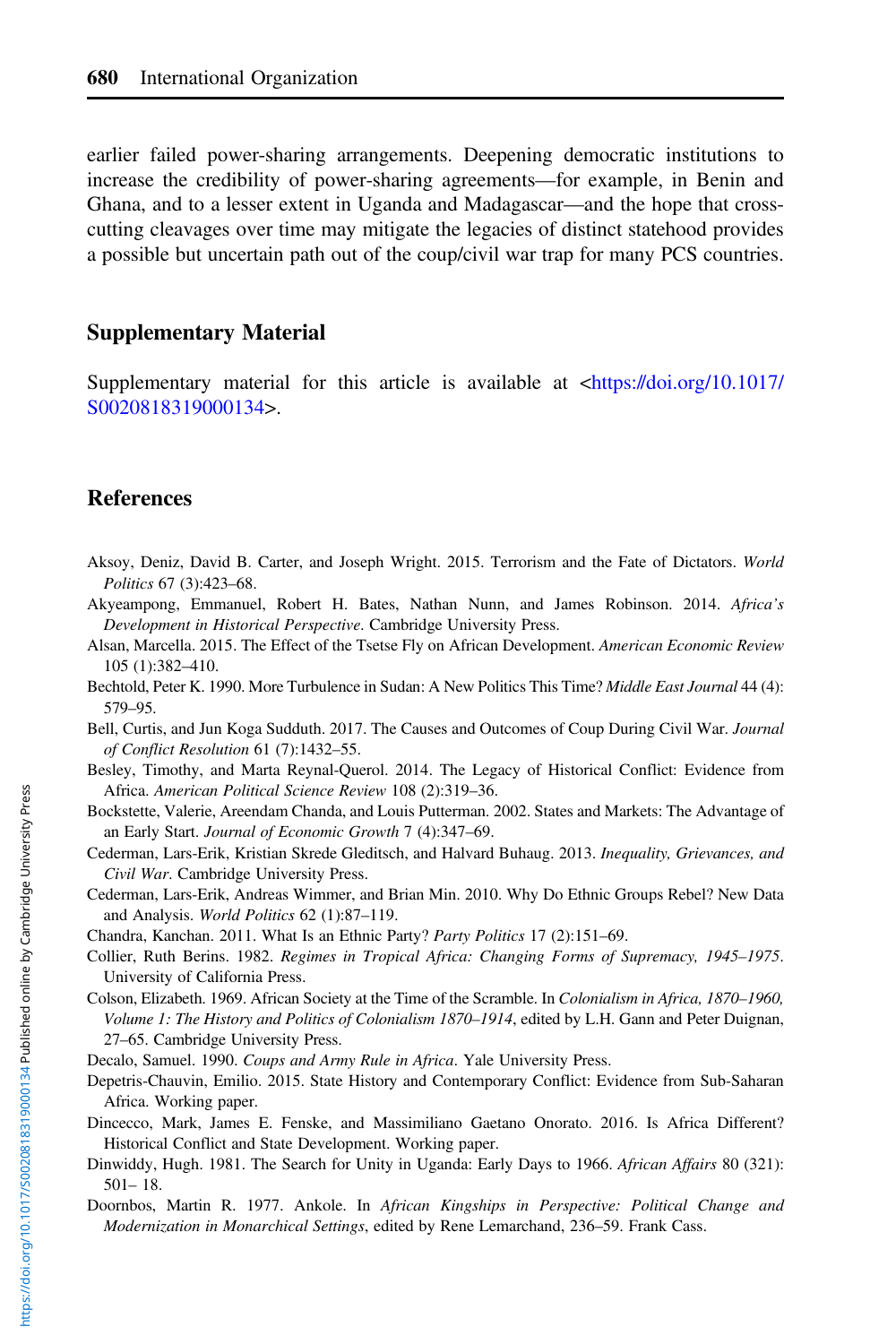- <span id="page-36-0"></span>Englebert, Pierre, Stacy Tarango, and Matthew Carter. 2002. Dismemberment and Suffocation: A Contribution to the Debate on African Boundaries. Comparative Political Studies 35:1093–118.
- Fearon, James D. 2008. Ethnic Mobilization and Ethnic Violence. In Oxford Handbook of Political Economy, edited by Barry R. Weingast and Donald Wittman, 852–68. Oxford University Press.
- -. 2010. Governance and Civil War Onset. World Bank, background paper. Available at [<http://web.](http://web.worldbank.org/archive/website01306/web/pdf/wdr%20background%20paper_fearon_0.pdf) [worldbank.org/archive/website01306/web/pdf/wdr%20background%20paper\\_fearon\\_0.pdf](http://web.worldbank.org/archive/website01306/web/pdf/wdr%20background%20paper_fearon_0.pdf)>.
- Fearon, James D., Kimuli Kasara, and David D. Laitin. 2007. Ethnic Minority Rule and Civil War Onset. American Political Science Review 101 (1):187–93.
- Fearon, James D., and David D. Laitin. 2003. Ethnicity, Insurgency, and Civil War. American Political Science Review 97 (1):75–90.
- Fenske, James. 2014. Ecology, Trade, and States in Pre-Colonial Africa. Journal of the European Economic Association 12 (3):612–40.
- Finer, Samuel E. 2002. The Man on Horseback: The Role of the Military in Politics. Transaction Publishers.
- Francois, Patrick, Ilia Rainer, and Francesco Trebbi. 2015. How Is Power Shared in Africa? Econometrica 83 (2):465–503.
- Gassebner, Martin, Jerg Gutmann, and Stefan Voigt. 2016. When to Expect a Coup d'état? An Extreme Bounds Analysis of Coup Determinants. Public Choice 169 (3–4):293–313.
- Gellner, Ernest. 1983. Nations and Nationalism. Cornell University Press.
- Gennaioli, Nicola, and Ilia Rainer. 2007. The Modern Impact of Precolonial Centralization in Africa. Journal of Economic Growth 12 (3):185–234.
- Gerring, John, Daniel Ziblatt, Johan Van Gorp, and Julian Arevalo. 2011. An Institutional Theory of Direct and Indirect Rule. World Politics 63 (3):377–433.
- Harkness, Kristin A. 2018. When Soldiers Rebel: Ethnic Armies and Political Instability in Africa. Cambridge University Press.
- Herbst, Jeffrey. 2000. States and Power in Africa: Comparative Lessons in Authority and Control. Princeton University Press.
- Horowitz, Donald L. 1985. Ethnic Groups in Conflict. University of California Press.
- Kohli, Atul. 2004. State-Directed Development: Political Power and Industrialization in the Global Periphery. Cambridge University Press.
- Lacina, Bethany. 2015. Periphery Versus Periphery: The Stakes of Separatist War. Journal of Politics 77 (3): 692–706.
- Lemarchand, Rene, ed. 1977. African Kingships in Perspective: Political Change and Modernization in Monarchical Settings. Frank Cass.
- Lovejoy, Paul E. 1992. Historical Setting. In Nigeria: A Country Study, edited by Helen Chapin Metz, 1–84. Library of Congress.
- Magaloni, Beatriz. 2008. Credible Power-Sharing and the Longevity of Authoritarian Rule. Comparative Political Studies 41 (4–5):715–41.
- Mamdani, Mahmood. 1996. Citizen and Subject: Contemporary Africa and the Legacy of Late Colonialism. Princeton University Press.
- McIntosh, Susan Keech. 2005. Beyond Chiefdoms: Pathways to Complexity in Africa. Cambridge University Press.
- Michalopoulos, Stelios and Elias Papaioannou. 2013. Pre-Colonial Ethnic Institutions and Contemporary African Development. Econometrica 81 (1):113–52.
- -. 2016. The Long-Run Effects of the Scramble for Africa. American Economic Review 106 (7): 1802–848.
- Murdock, George Peter. 1959. Africa: Its Peoples and their Culture History. McGraw-Hill.
- -. 1967. Ethnographic Atlas. University of Pittsburgh Press.
- Nunn, Nathan. 2008. The Long-Term Effects of Africa's Slave Trades. Quarterly Journal of Economics 123 (1):139–76.
- Nunn, Nathan, and Leonard Wantchekon. 2011. The Slave Trade and the Origins of Mistrust in Africa. American Economic Review 101 (7):3221–52.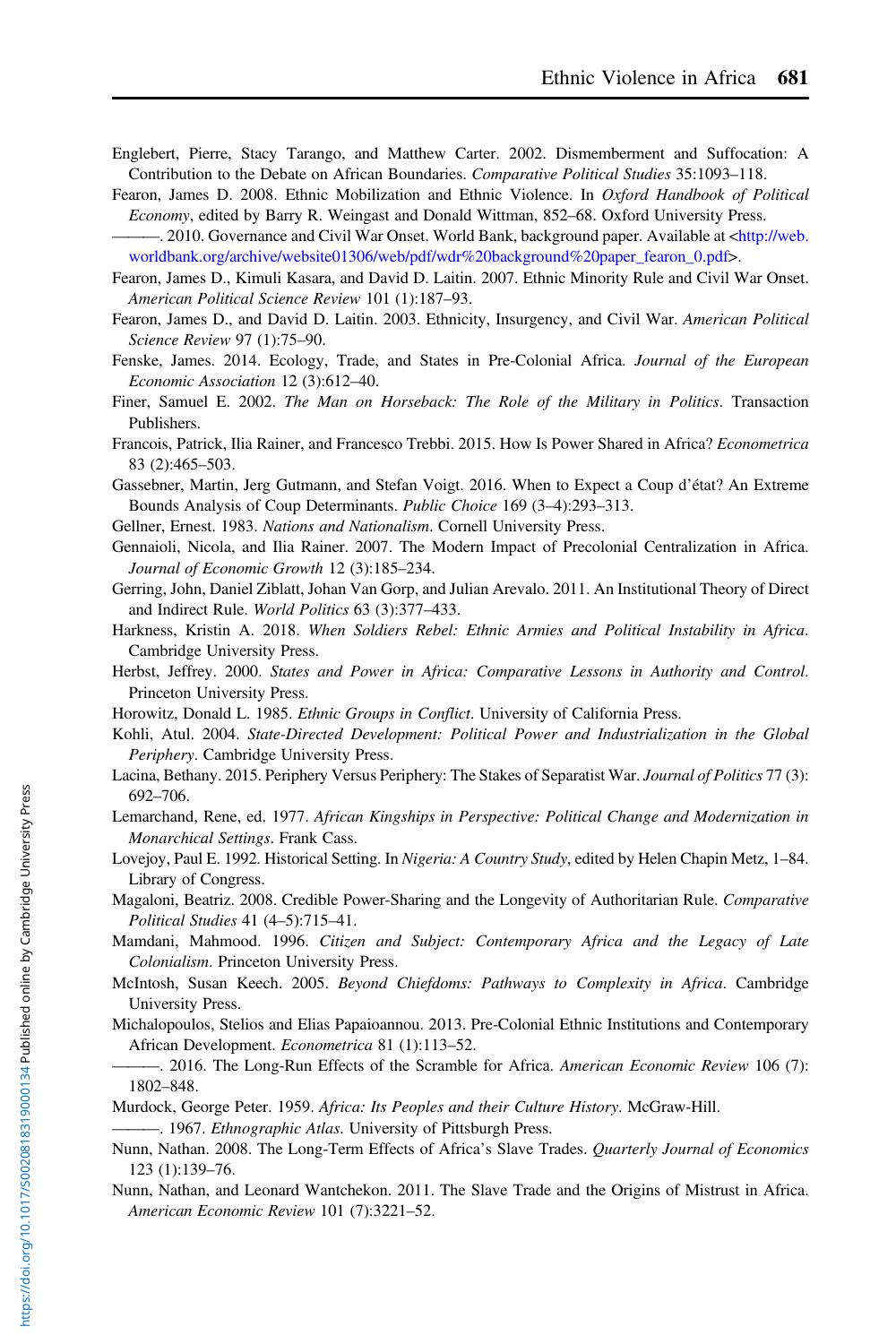<span id="page-37-0"></span>Osafo-Kwaako, Philip, and James A. Robinson. 2013. Political Centralization in Pre-Colonial Africa. Journal of Comparative Economics 41 (1):6–21.

Posner, Daniel N. 2004. Measuring Ethnic Fractionalization in Africa. American Journal of Political Science 48 (4):849–63.

 $-$ . 2005. Institutions and Ethnic Politics in Africa. Cambridge University Press.

- Powell, Jonathan M. 2014. Trading Coups for Civil War: The Strategic Logic of Tolerating Rebellion. African Security Review 23 (4):329–38.
- Powell, Robert. 2004. The Inefficient Use of Power: Costly Conflict with Complete Information. American Political Science Review 98 (2):231–41.
- Putterman, Louis. 2008. Agriculture, Diffusion and Development: Ripple Effects of the Neolithic Revolution. Economica 75 (300):729–48.
- Quinlivan, James T. 1999. Coup-Proofing: Its Practice and Consequences in the Middle East. International Security 24 (2):131–65.

Raleigh, Clionadh, Andrew Linke, Håvard Hegre, and Joakim Karlsen. 2010. Introducing ACLED: An Armed Conflict Location and Event Dataset. Journal of Peace Research 47 (5):651-60.

Ranger, Terence. 2012. The Invention of Tradition in Colonial Africa. In The Invention of Tradition, edited by Eric Hobsbawm and Terence Ranger, 211–62. Cambridge University Press.

Reid, Richard J. 2012. Warfare in African History. Cambridge University Press.

Reno, William. 2003. The Changing Nature of Warfare and the Absence of State-Building in West Africa. In Irregular Armed Forces and Their Role in Politics and State Formation, edited by Diane Davis and Anthony Pereira, 322–45. Cambridge University Press.

- Roessler, Philip. 2011. The Enemy Within: Personal Rule, Coups, and Civil War in Africa. World Politics 63 (2):300–46.
- ———. 2016. Ethnic Politics and State Power in Africa: The Logic of the Coup-Civil War Trap. Cambridge University Press.
- Roessler, Philip, and David Ohls. 2018. Self-Enforcing Power Sharing in Weak States. International Organization 72 (2):423–54.
- Rothchild, Donald, and Michael Rogin. 1966. Uganda. In National Unity and Regionalism in Eight African States, edited by Gwendolen M. Carter, 337–440. Cornell University Press.
- Schmidt, Siegmar. 1999. Uganda. In Elections in Africa: A Data Handbook, edited by Dieter Nohlen, Bernard Thibaut, and Michael Krennerich, 925–38. Oxford University Press.
- Sklar, Richard L., and C.S. Whitaker. 1966. The Federal Republic of Nigeria. In National Unity and Regionalism in Eight African States, edited by Gwendolen M. Carter, 7–150. Cornell University Press. Southall, Aidan. 1974. State Formation in Africa. Annual Review of Anthropology 3:153–65.
- 
- Sudduth, Jun Koga. 2017. Strategic Logic of Elite Purges in Dictatorships. Comparative Political Studies 50 (13):1768–801.
- Svolik, Milan W. 2012. The Politics of Authoritarian Rule. Cambridge University Press.
- Talmadge, Caitlin. 2015. The Dictator's Army: Battlefield Effectiveness in Authoritarian Regimes. Cornell University Press.
- Tartter, Jean R. 1992. National Security. In Sudan: A Country Study, edited by Helen Chapin Metz, 229–76. Library of Congress.
- Tripp, Aili Mari. 2009. Museveni's Uganda: Paradoxes of Power in a Hybrid Regime. Rienner.
- Vogt, Manuel, Nils-Christian Bormann, Seraina Rüegger, Lars-Erik Cederman, Philipp Hunziker, and Luc Girardin. 2015. Integrating Data on Ethnicity, Geography, and Conflict: The Ethnic Power Relations Data Set Family. Journal of Conflict Resolution 59 (7):1327–42.
- Warner, Carolyn M. 2001. The Rise of the State System in Africa. Review of International Studies 27 (5): 65–89.
- Wig, Tore. 2016. Peace from the Past: Pre-Colonial Political Institutions and Civil Wars in Africa. Journal of Peace Research 53 (4):509–24.
- Wucherpfennig, Julian, Philipp Hunziker, and Lars-Erik Cederman. 2016. Who Inherits the State? Colonial Rule and Post-Colonial Conflict. American Journal of Political Science 60 (4):882–98.